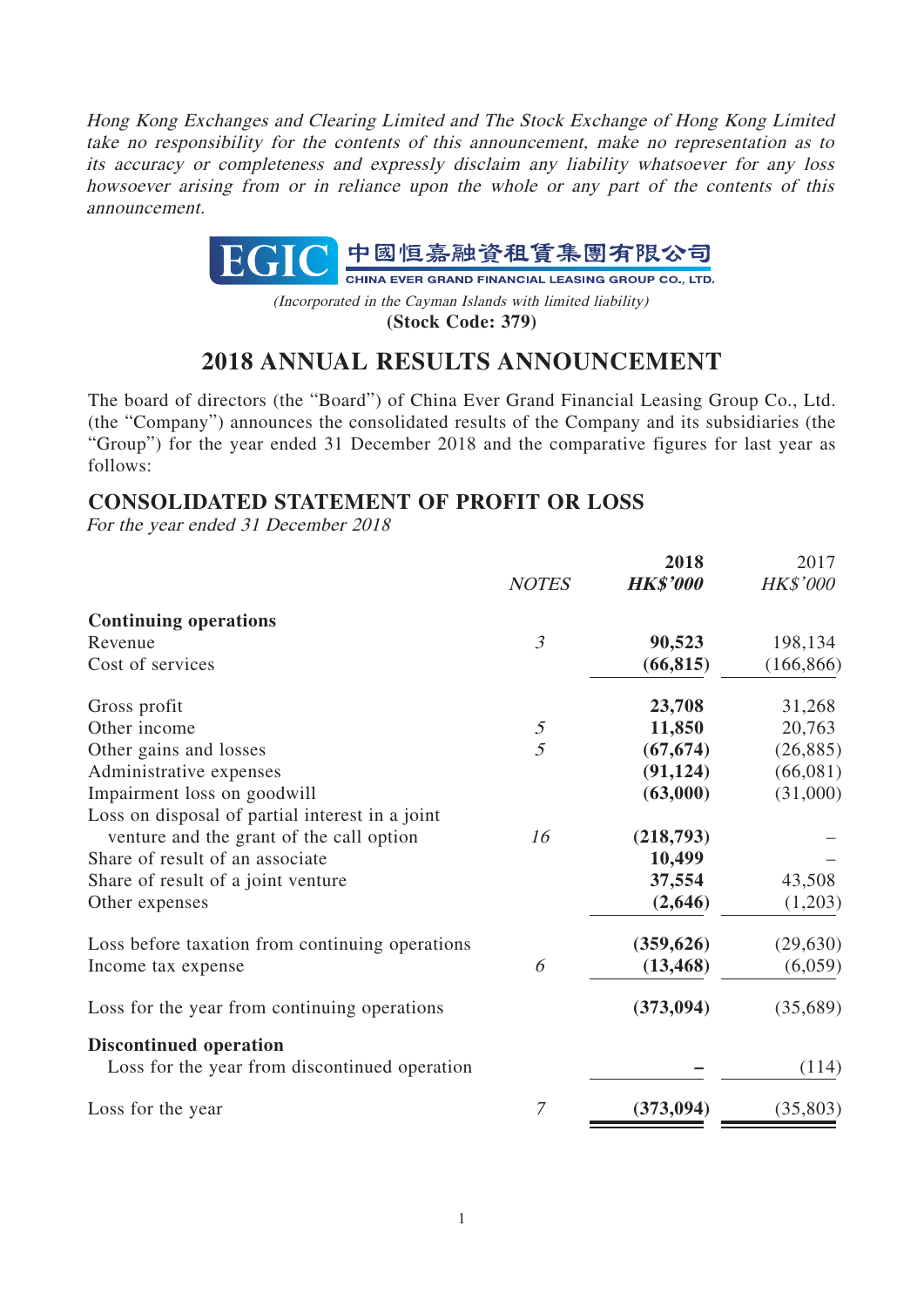|                                             |              | 2018            | 2017      |
|---------------------------------------------|--------------|-----------------|-----------|
|                                             | <b>NOTES</b> | <b>HK\$'000</b> | HK\$'000  |
| Loss for the year attributable to:          |              |                 |           |
| Owners of the Company                       |              | (372,098)       | (42, 654) |
| Non-controlling interests                   |              | (996)           | 6,851     |
|                                             |              | (373, 094)      | (35, 803) |
| Loss per share (HK cent)                    | 8            |                 |           |
| From continuing and discontinued operations |              |                 |           |
| <b>Basic</b>                                |              | (3.12)          | (0.36)    |
| Diluted                                     |              | (3.12)          | (0.36)    |
| From continuing operations                  |              |                 |           |
| <b>Basic</b>                                |              | (3.12)          | (0.36)    |
| Diluted                                     |              | (3.12)          | (0.36)    |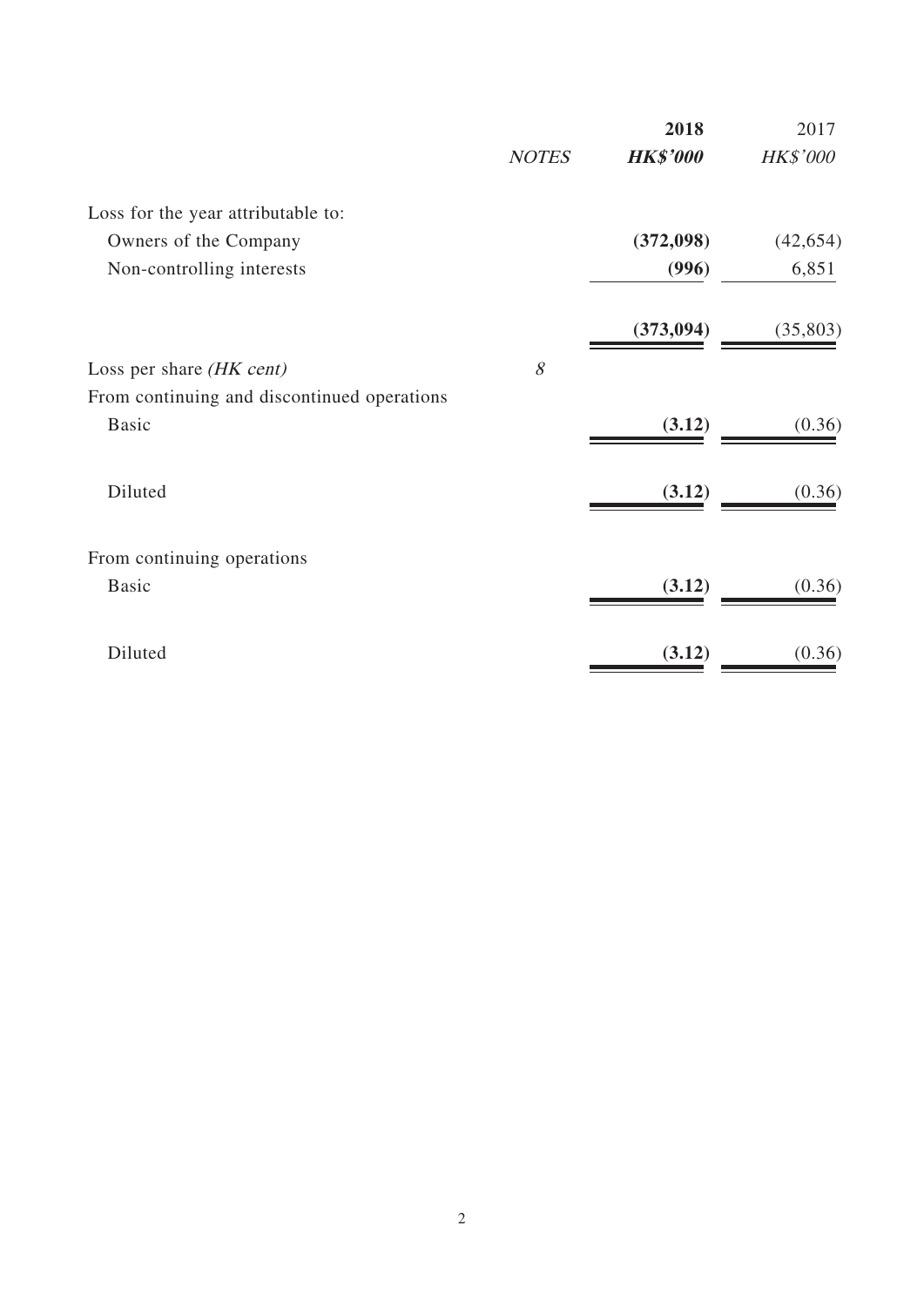# **CONSOLIDATED STATEMENT OF PROFIT OR LOSS AND OTHER COMPREHENSIVE INCOME**

For the year ended 31 December 2018

|                                                                | 2018            | 2017            |
|----------------------------------------------------------------|-----------------|-----------------|
|                                                                | <b>HK\$'000</b> | <b>HK\$'000</b> |
| Loss for the year                                              | (373, 094)      | (35,803)        |
| Other comprehensive (expense) income                           |                 |                 |
| Item that will not be reclassified to profit or loss:          |                 |                 |
| Exchange difference arising on translation to                  |                 |                 |
| presentation currency                                          | (55, 461)       | 71,640          |
| Net fair value change on equity investments                    |                 |                 |
| at fair value through other comprehensive income               | 852             |                 |
| Items that may be subsequently reclassified to profit or loss: |                 |                 |
| Reclassification adjustments relating to disposal of           |                 |                 |
| foreign operation during the year                              |                 | 114             |
| Net fair value loss on available-for-sale investments          |                 |                 |
| during the year                                                |                 | (932)           |
|                                                                |                 | (818)           |
| Other comprehensive (expense) income for the year,             |                 |                 |
| net of income tax                                              | (54, 609)       | 70,822          |
| Total comprehensive (expense) income for the year              | (427,703)       | 35,019          |
| Total comprehensive (expense) income                           |                 |                 |
| for the year attributable to:                                  |                 |                 |
| Owners of the Company                                          | (419, 522)      | 17,245          |
| Non-controlling interests                                      | (8,181)         | 17,774          |
|                                                                |                 |                 |
|                                                                | (427,703)       | 35,019          |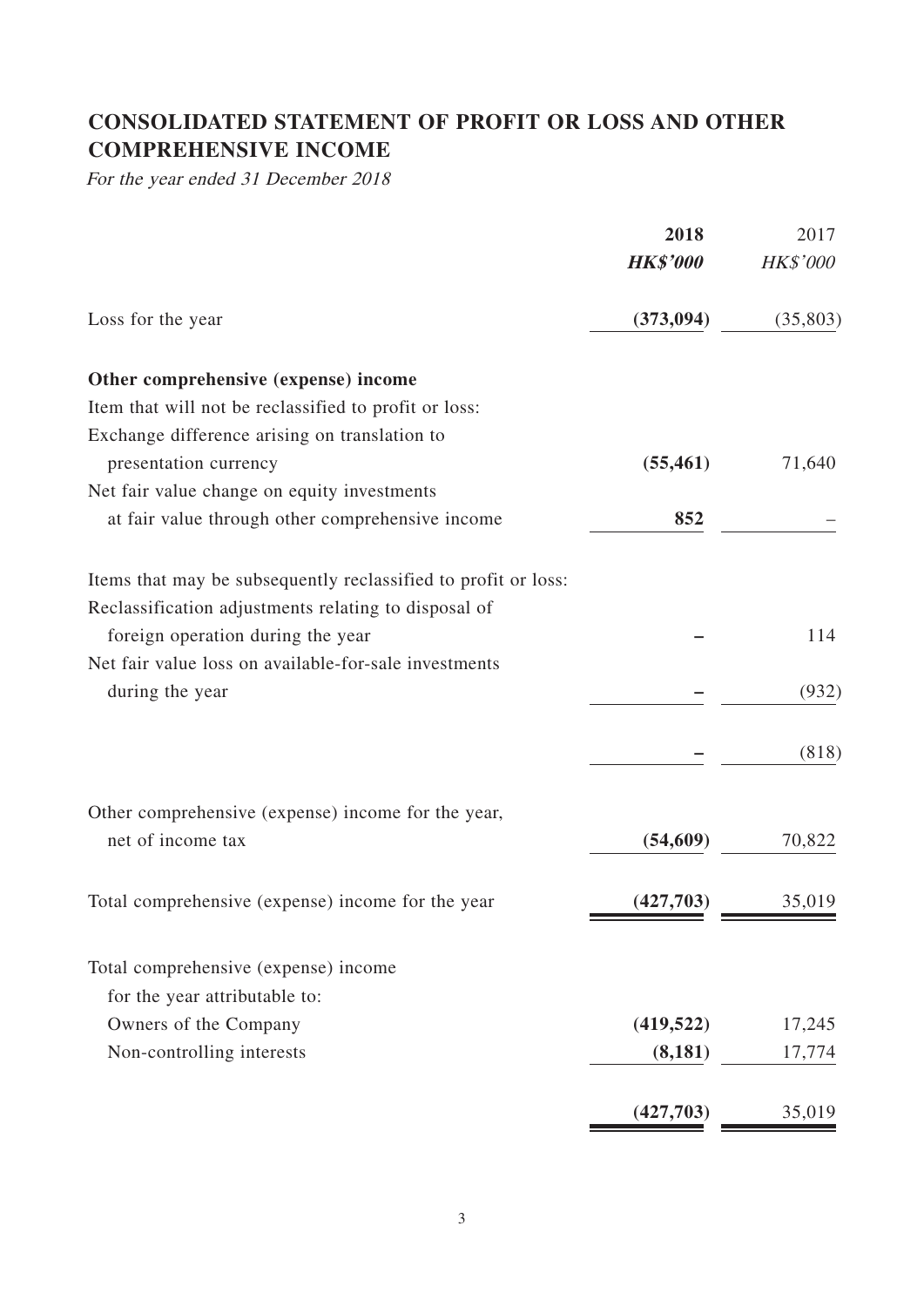# **CONSOLIDATED STATEMENT OF FINANCIAL POSITION**

At 31 December 2018

|              | 2018            | 2017            |
|--------------|-----------------|-----------------|
| <b>NOTES</b> | <b>HK\$'000</b> | <b>HK\$'000</b> |
|              |                 |                 |
|              | 30,338          | 26,157          |
|              | 9,373           | 72,373          |
|              |                 | 831,236         |
|              | 315,705         |                 |
|              |                 | 77,096          |
|              |                 |                 |
|              | 35,174          |                 |
| 10           | 422,157         | 602,643         |
| 11           | 17,076          | 24,014          |
|              | 19,865          | 21,505          |
| 12           | 11,384          | 12,693          |
|              | 861,072         | 1,667,717       |
|              |                 |                 |
|              | 88              |                 |
| 10           | 427,304         | 478,037         |
| 11           | 150,365         | 101,022         |
| 12           | 3,320           |                 |
|              |                 |                 |
| 12           | 33,278          | 56,851          |
|              |                 | 40,628          |
|              |                 |                 |
|              | 58,434          |                 |
|              |                 |                 |
|              | 82,891          | 143,288         |
|              |                 | 40,167          |
|              | 262,123         | 56,879          |
|              | 1,017,803       | 916,872         |
|              |                 |                 |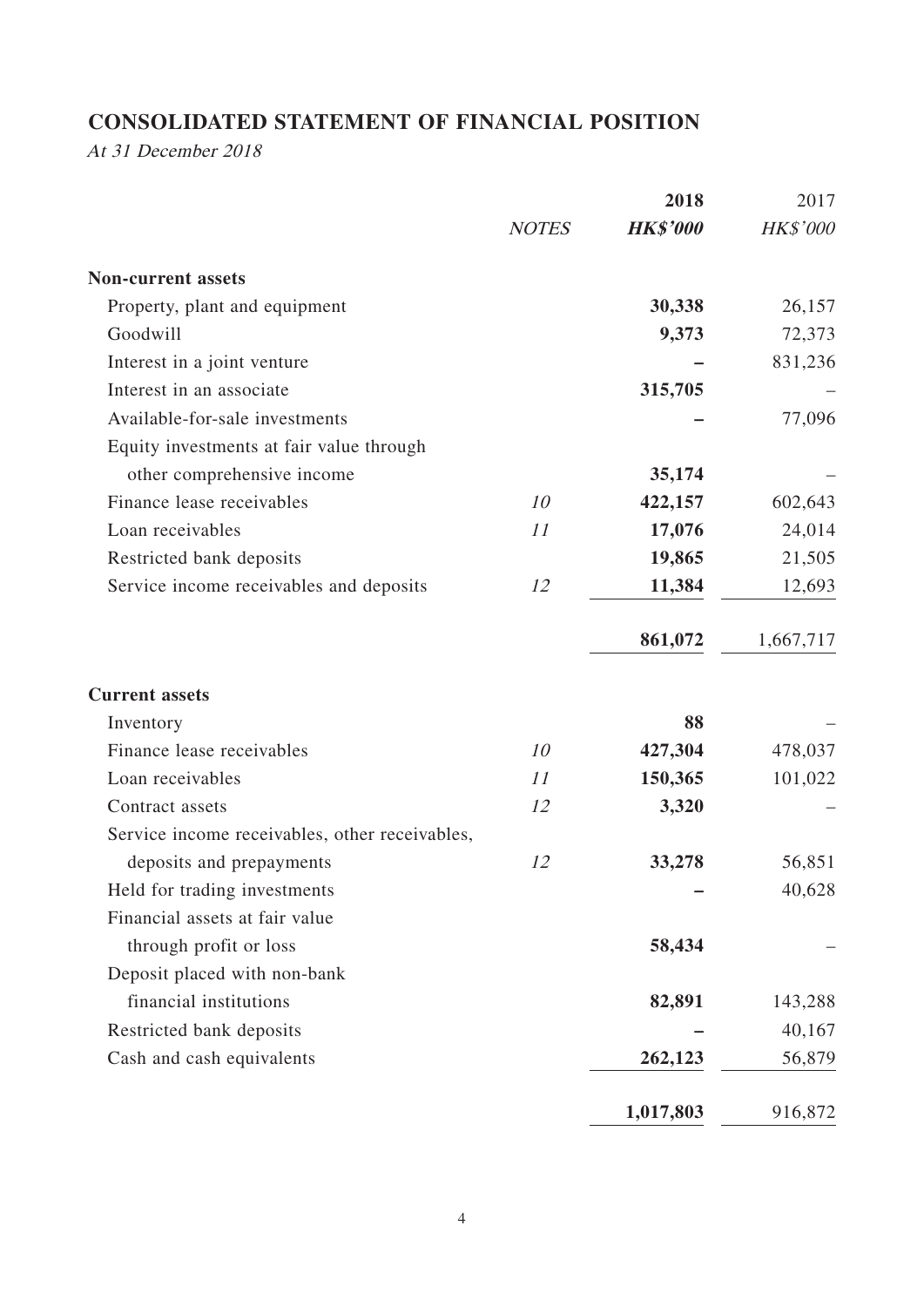|                                              |              | 2018            | 2017      |
|----------------------------------------------|--------------|-----------------|-----------|
|                                              | <b>NOTES</b> | <b>HK\$'000</b> | HK\$'000  |
| <b>Current liabilities</b>                   |              |                 |           |
| Service cost payables,                       |              |                 |           |
| other payables and accruals                  | 13           | 27,232          | 64,186    |
| Deposits received from customers             | 10           | 512             | 35,094    |
| Financial liability at fair value            |              |                 |           |
| through profit or loss                       |              | 27,322          |           |
| Tax payable                                  |              | 13,181          | 17,055    |
| <b>Borrowings</b>                            |              | 428,570         | 472,795   |
|                                              |              | 496,817         | 589,130   |
| Net current assets                           |              | 520,986         | 327,742   |
| <b>Total assets less current liabilities</b> |              | 1,382,058       | 1,995,459 |
| <b>Capital and reserves</b>                  |              |                 |           |
| Share capital                                | 14           | 119,192         | 119,192   |
| Reserves                                     |              | 668,745         | 1,085,255 |
| Equity attributable to owners of the Company |              | 787,937         | 1,204,447 |
| Non-controlling interests                    |              | 139,764         | 149,961   |
| <b>Total equity</b>                          |              | 927,701         | 1,354,408 |
| <b>Non-current liabilities</b>               |              |                 |           |
| Deposits received from customers             | 10           | 24,682          | 25,912    |
| <b>Borrowings</b>                            |              | 421,644         | 597,466   |
| Deferred tax liabilities                     |              | 8,031           | 17,673    |
|                                              |              | 454,357         | 641,051   |
|                                              |              | 1,382,058       | 1,995,459 |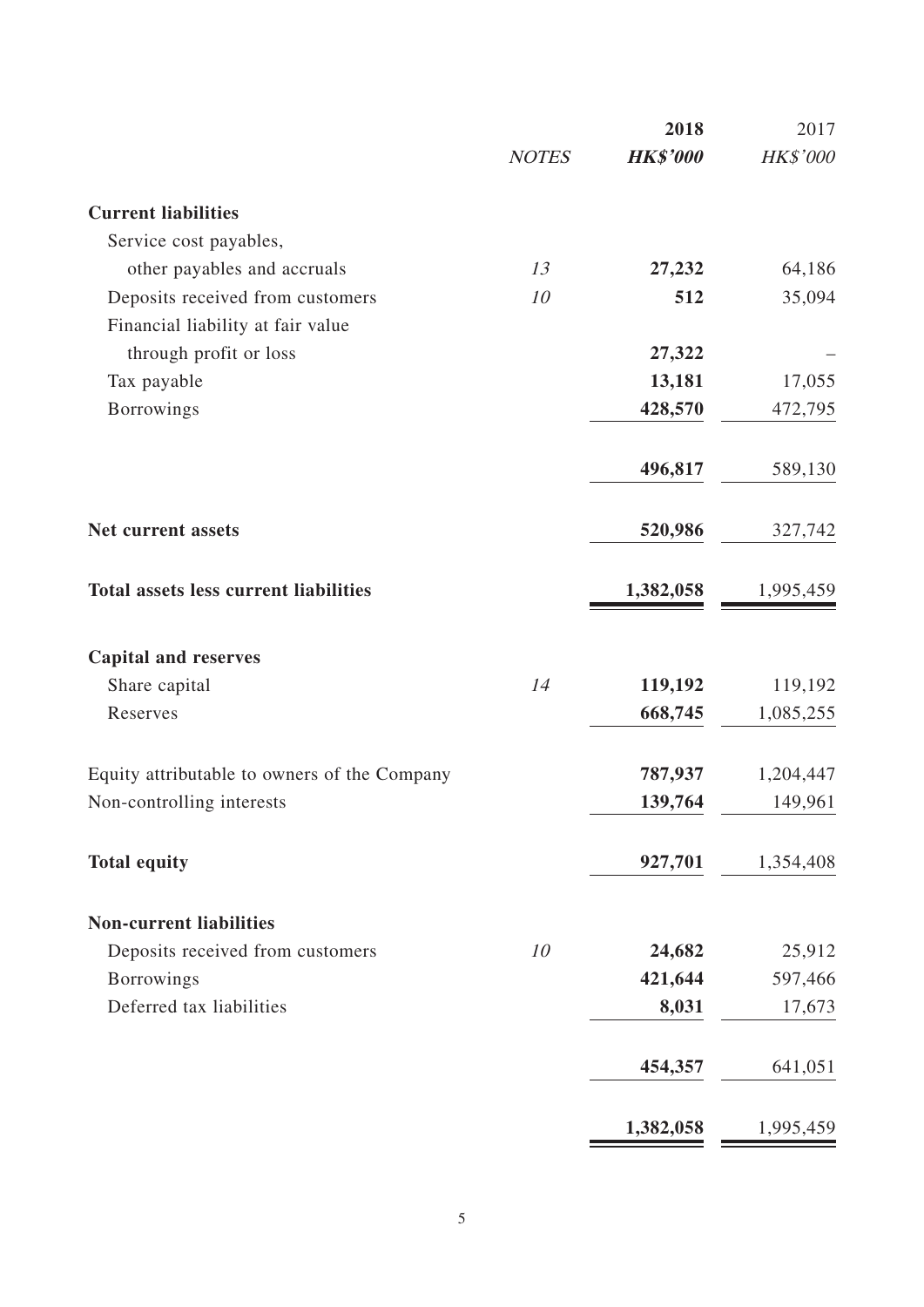#### Notes:

#### **1. GENERAL INFORMATION**

China Ever Grand Financial Leasing Group Co., Ltd. (the "Company") is a public limited company incorporated in Cayman Islands as an exempted company with limited liability and its shares are listed on The Stock Exchange of Hong Kong Limited (the "Stock Exchange"). The addresses of the registered office and principal place of business of the Company are disclosed in the corporate information section to the annual report.

The principal activities of the Company and its subsidiaries (collectively referred to as the "Group") are provision of finance lease and related consulting services in the PRC, the trading of equity securities, investment in property, investment in terminal and logistics services business, investment holding, investment in food additives business and money lending business. The Group was also engaged in the manufacture and trading of polishing materials and equipment which was discontinued in prior year.

The functional currency of the Company is Renminbi ("RMB"). The consolidated financial statements are presented in Hong Kong dollars ("HK\$") as the directors consider that it is a more appropriate presentation for a company listed on the Stock Exchange and for the convenience of the shareholders.

#### **2. ADOPTION OF HONG KONG FINANCIAL REPORTING STANDARDS ("HKFRSs")**

#### **(a) Adoption of new/revised HKFRSs – effective 1 January 2018**

| Annual Improvements to HKFRSs | Amendments to HKFRS 1, First-time adoption of           |
|-------------------------------|---------------------------------------------------------|
| 2014-2016 Cycle               | Hong Kong Financial Reporting Standards                 |
| Annual Improvements to HKFRSs | Amendments to HKAS 28, Investments in Associates and    |
| 2014-2016 Cycle               | Joint Ventures                                          |
| Amendments to HKFRS 2         | Classification and Measurement of                       |
|                               | <b>Share-based Payment Transactions</b>                 |
| <b>HKFRS 9</b>                | <b>Financial Instruments</b>                            |
| <b>HKFRS 15</b>               | Revenue from Contracts with Customers                   |
| Amendments to HKFRS 15        | Revenue from Contracts with Customers                   |
|                               | (Clarifications to HKFRS 15)                            |
| Amendments to HKAS 40         | Transfers of Investment Property                        |
| $HK(IFRIC)$ -Int 22           | Foreign Currency Transactions and Advance Consideration |

Other than as explained below regarding the impact of HKFRS 9 and HKFRS 15, the adoption of the above new and revised standards has had no significant financial effect on these financial statements.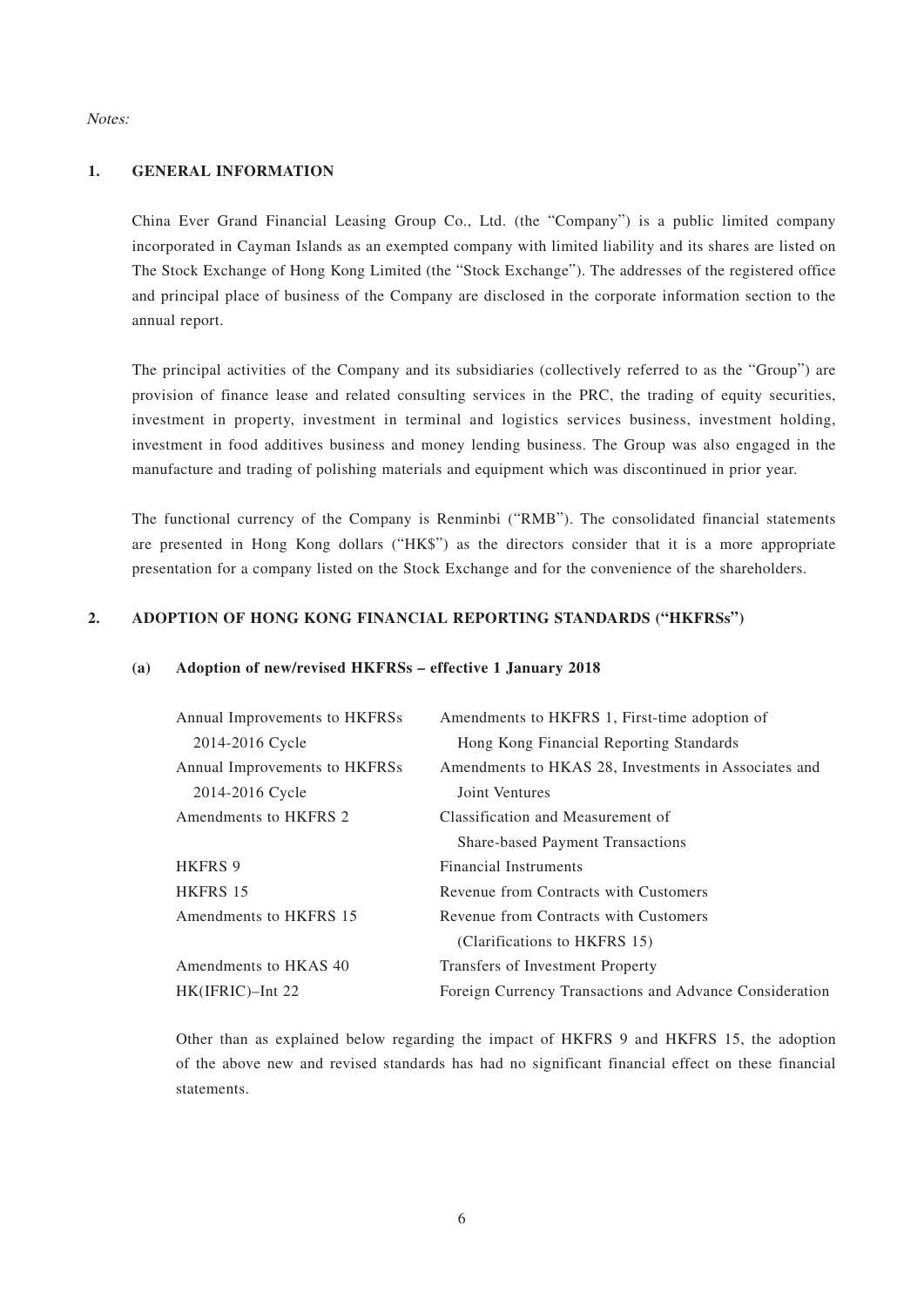#### **A HKFRS 9 – Financial Instruments**

#### (i) Classification and measurement of financial instruments

Finance lease receivables arising from leases are initially measured in accordance with HKAS 17 Leases.

HKFRS 9 replaces HKAS 39 Financial Instruments: Recognition and Measurement for annual periods beginning on or after 1 January 2018, bringing together all three aspects of the accounting for financial instruments: (1) classification and measurement; (2) impairment and (3) hedge accounting. The adoption of HKFRS 9 from 1 January 2018 has resulted in changes in accounting policies of the Group and change in classification of certain financial assets in the consolidated financial statements.

The following tables summarised the impact, net of tax, of transition to HKFRS 9 on the opening balance of reserves, accumulated losses and NCI as of 1 January 2018 as follows (increase/(decrease)):

|                                                                                                             | <b>HK\$'000</b> |
|-------------------------------------------------------------------------------------------------------------|-----------------|
| Accumulated losses                                                                                          |                 |
| Accumulated losses as at 31 December 2017<br>Reclassify investments from available-for-sale                 | (442, 697)      |
| at fair value to FVTPL <i>(note <math>2(a)A(i)(II)</math> below)</i>                                        | (932)           |
| Restated accumulated losses as at 1 January 2018                                                            | (443, 629)      |
| Non-controlling interests                                                                                   |                 |
| Non-controlling interests as at 31 December 2017                                                            | 149,961         |
| Reclassify and remeasure investments from available-for-sale<br>at cost to FVOCI (note $2(a)A(i)(I)$ below) | 2,849           |
| Restated non-controlling interests as at 1 January 2018                                                     | 152,810         |
| Investment revaluation reserve                                                                              |                 |
| Reserve balance at 31 December 2017                                                                         | (932)           |
| Reclassify investments from available-for-sale<br>at fair value to FVTPL (note $2(a)A(i)(II)$ below)        | 932             |
| Reclassify and remeasure investments from available-for-sale<br>at cost to FVOCI (note $2(a)A(i)(I)$ below) | 3,012           |
| Restated reserve balance as at 1 January 2018                                                               | 3,012           |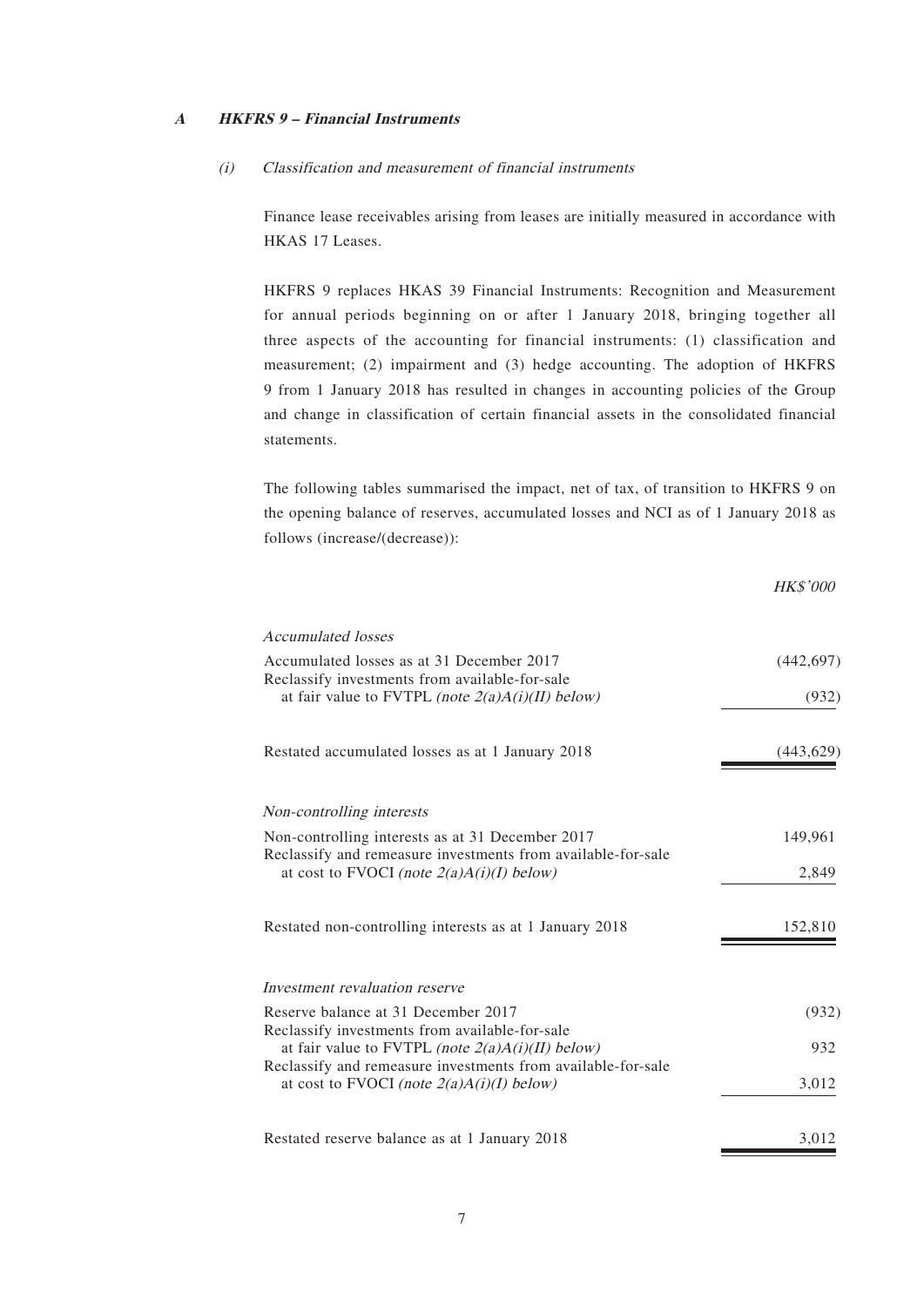HKFRS 9 carries forward the recognition, classification and measurement requirements for financial liabilities from HKAS 39, except for financial liabilities designated at FVTPL, where the amount of change in fair value attributable to change in credit risk of the liability is recognised in other comprehensive income unless that would create or enlarge an accounting mismatch. In addition, HKFRS 9 retains the requirements in HKAS 39 for derecognition of financial assets and financial liabilities. However, it eliminates the previous HKAS 39 categories for financial assets of held to maturity financial assets, loans and receivables and available-for-sale financial assets. The adoption of HKFRS 9 has no material impact on the Group's accounting policies related to financial liabilities and derivative financial instruments. The impact of HKFRS 9 on the Group's classification and measurement of financial assets is set out below.

Under HKFRS 9, except for certain trade receivables (that the trade receivables do not contain a significant financing component in accordance with HKFRS 15), an entity shall, at initial recognition, measure a financial asset at its fair value plus, in the case of a financial asset not at fair value through profit or loss ("FVTPL"), transaction costs. A financial asset is classified as: (i) financial assets at amortised cost ("amortised costs"); (ii) financial assets at fair value through other comprehensive income ("FVOCI"); or (iii) FVTPL (as defined in above). The classification of financial assets under HKFRS 9 is generally based on two criteria: (i) the business model under which the financial asset is managed and (ii) its contractual cash flow characteristics (the "solely payments of principal and interest" criterion, also known as "SPPI criterion"). Under HKFRS 9, embedded derivatives is no longer required to be separated from a host financial asset. Instead, the hybrid financial instrument is assessed as a whole for the classification.

A financial asset is measured at amortised cost if it meets both of the following conditions are met and it has not been designated as at FVTPL:

- It is held within a business model whose objective is to hold financial assets in order to collect contractual cash flows; and
- The contractual terms of the financial asset give rise on specified dates to cash flows that meet the SPPI criterion.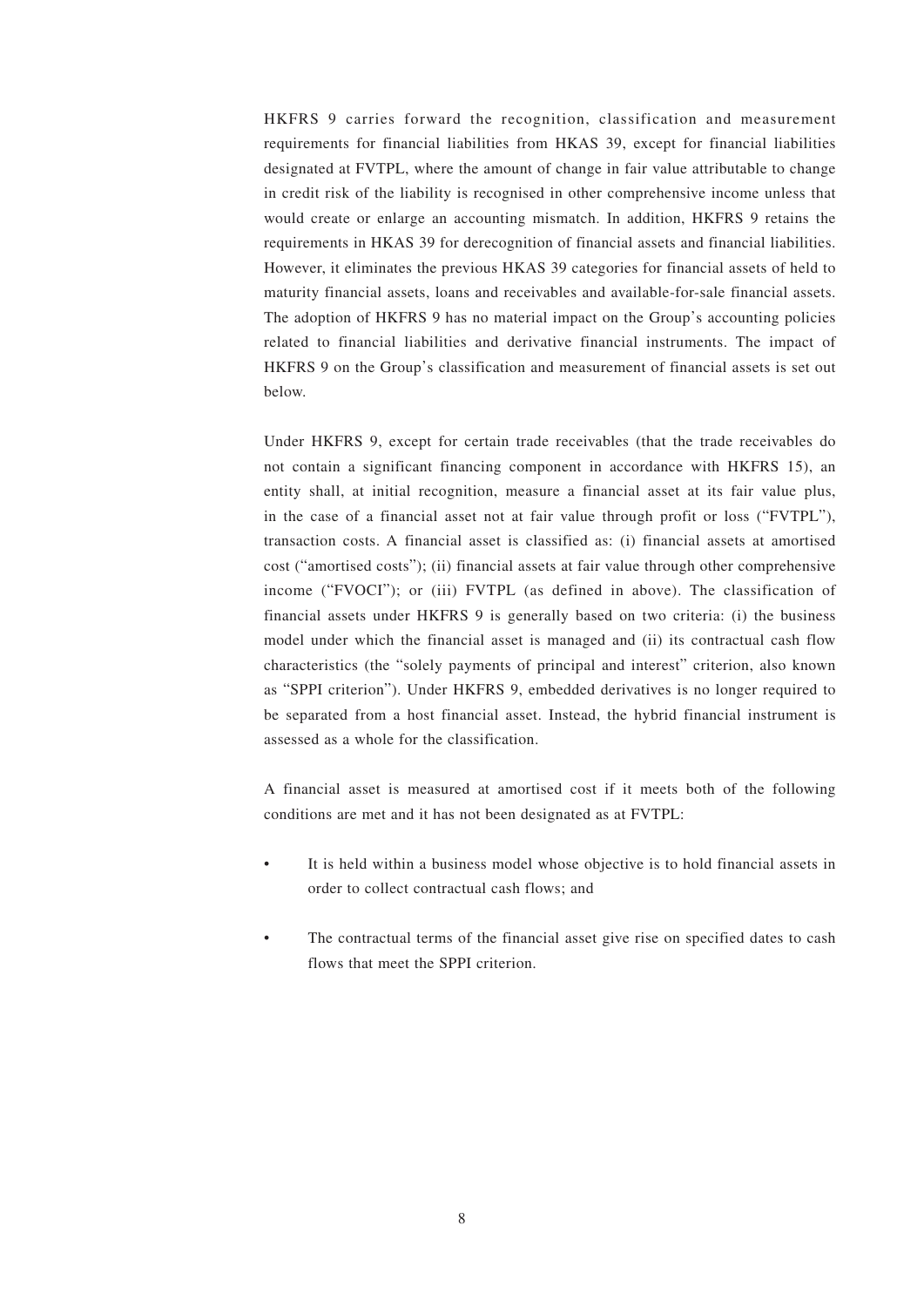On initial recognition of an equity investment that is not held for trading, the Group could irrevocably elect to present subsequent changes in the investment's fair value in other comprehensive income. This election is made on an investment-by-investment basis. All other financial assets not classified at amortised cost or FVOCI as described above are classified as FVTPL. This includes all derivative financial assets. On initial recognition, the Group may irrevocably designate a financial asset that otherwise meets the requirements to be measured at amortised cost or FVOCI at FVTPL if doing so eliminates or significantly reduces an accounting mismatch that would otherwise arise.

The following accounting policies would be applied to the Group's financial assets as follows:

| <b>FVTPL</b>                         | FVTPL is subsequently measured at fair value. Changes in<br>fair value, dividends and interest income are recognised in<br>profit or loss.                                                                                                                                                                                                                                             |
|--------------------------------------|----------------------------------------------------------------------------------------------------------------------------------------------------------------------------------------------------------------------------------------------------------------------------------------------------------------------------------------------------------------------------------------|
| Amortised cost                       | Financial assets at amortised cost are subsequently<br>measured using the effective interest rate method. Interest<br>income, foreign exchange gains and losses and impairment<br>are recognised in profit or loss. Any gain on derecognition<br>is recognised in profit or loss.                                                                                                      |
| <b>FVOCI</b> (equity<br>instruments) | Equity investments at fair value through other<br>comprehensive income are measured at fair value. Dividend<br>income is recognised in profit or loss unless the dividend<br>income clearly represents a recovery of part of the cost of<br>the investments. Other net gains and losses are recognised<br>in other comprehensive income and are not reclassified to<br>profit or loss. |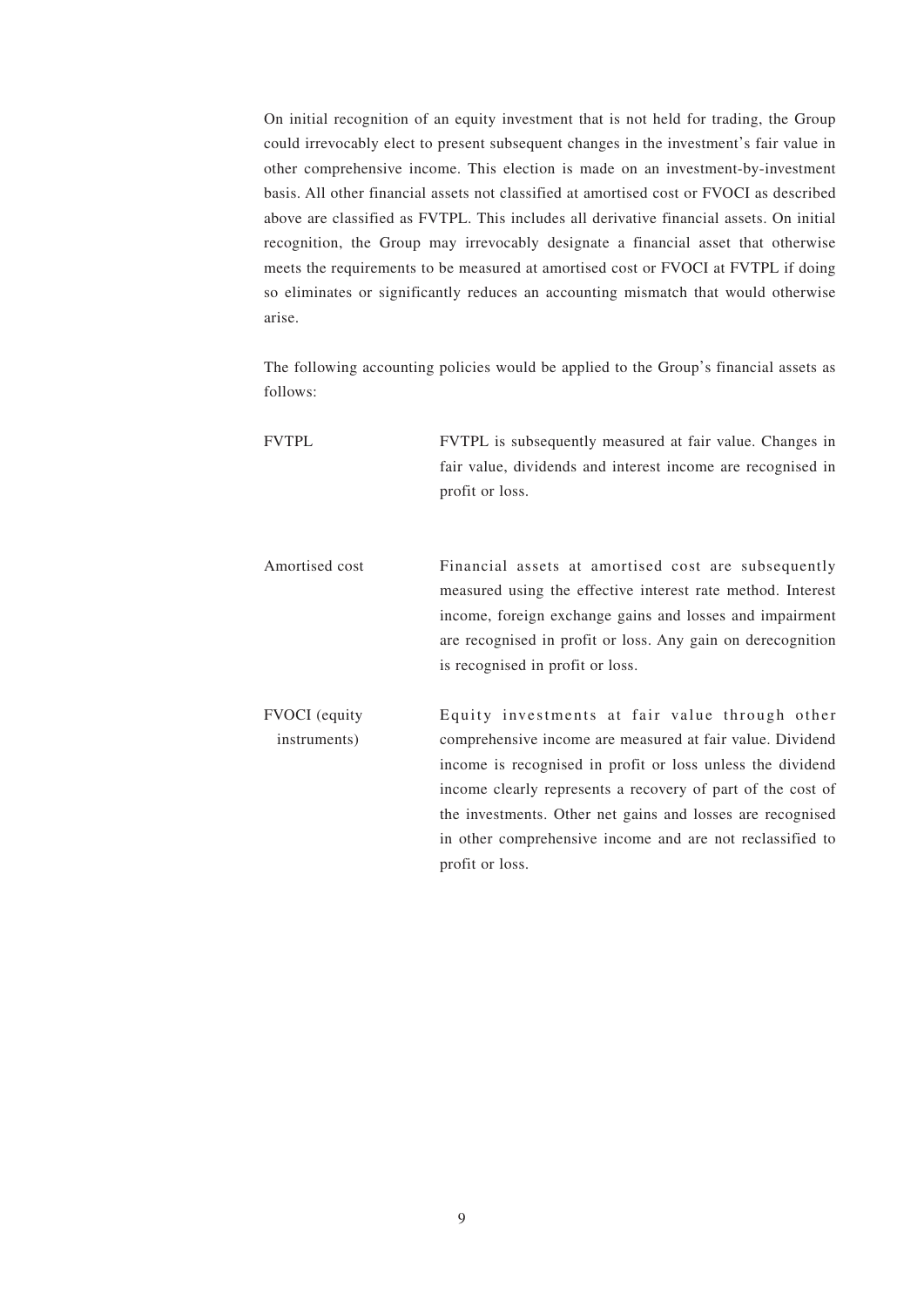- (I) As of 1 January 2018, certain unquoted equity investments of HK\$24,014,000 were reclassified from available-for-sale financial assets at cost to FVOCI. These unquoted equity instrument were stated at cost in prior years. Those investments have been remeasured and stated at fair value amounted to HK\$29,875,000. The Group intends to hold these unquoted equity investment for long term strategic purposes. In addition, the Group has designated such unquoted equity instrument at the date of initial application as measured at FVOCI and a fair value gain of HK\$5,861,000 was recognised, with HK\$3,012,000 and HK\$2,849,000 recognised under the investment revaluation reserve and non-controlling interests respectively.
- (II) As of 1 January 2018, certain listed and unlisted equity funds of HK\$53,082,000 measured at fair value in prior year were reclassified from available-for-sale investments at fair value to financial assets at FVTPL.
- (III) As of 1 January 2018, certain listed equity investments of HK\$40,628,000 measured at fair value in prior year were reclassified from held for trading investments to financial assets at FVTPL.

The following table summarises the original measurement categories under HKAS 39 and the new measurement categories under HKFRS 9 for each class of the Group's financial assets as at 1 January 2018:

| <b>Financial assets</b>     | Original classification<br>under HKAS 39                    | <b>New classification</b><br>under HKFRS 9 | Carrying amount<br>as at 1 January<br>2018 under<br><b>HKAS 39</b><br><b>HK\$'000</b> | Carrying amount<br>as at 1 January<br>2018 under<br><b>HKFRS 9</b><br>(before adoption<br>of HKFRS 15)<br><b>HK\$'000</b> |
|-----------------------------|-------------------------------------------------------------|--------------------------------------------|---------------------------------------------------------------------------------------|---------------------------------------------------------------------------------------------------------------------------|
| Listed equity investments   | Held-for-trading<br>(note2(a)A(i)(III))                     | <b>FVTPL</b>                               | 40,628                                                                                | 40,628                                                                                                                    |
| Listed equity funds         | Available-for-sale<br>(at fair value)<br>(note2(a)A(i)(II)) | <b>FVTPL</b>                               | 12,024                                                                                | 12,024                                                                                                                    |
| Unlisted equity investments | Available-for-sale (at cost)<br>(note $2(a)A(i)(I)$ )       | <b>FVOCI</b>                               | 24,014                                                                                | 29,875                                                                                                                    |
| Unlisted equity funds       | Available-for-sale<br>(at fair value)<br>(note2(a)A(i)(II)) | <b>FVTPL</b>                               | 41,058                                                                                | 41,058                                                                                                                    |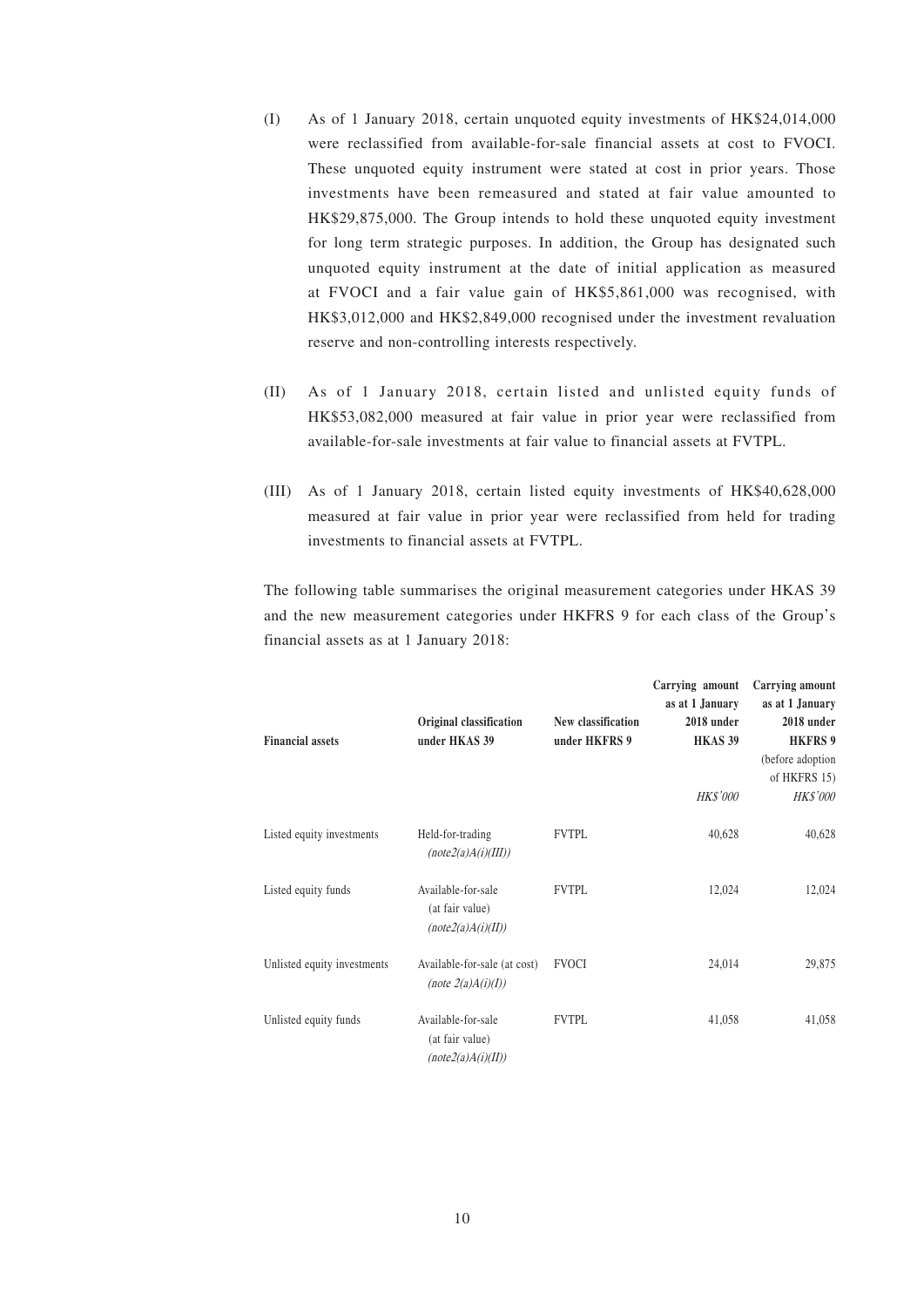| <b>Financial assets</b>                                 | Original classification<br>under HKAS 39          | New classification<br>under HKFRS 9 | Carrying amount<br>as at 1 January<br>2018 under<br><b>HKAS 39</b> | <b>Carrying amount</b><br>as at 1 January<br>2018 under<br><b>HKFRS 9</b><br>(before adoption<br>of HKFRS 15) |
|---------------------------------------------------------|---------------------------------------------------|-------------------------------------|--------------------------------------------------------------------|---------------------------------------------------------------------------------------------------------------|
|                                                         |                                                   |                                     | <b>HK\$'000</b>                                                    | <b>HK\$'000</b>                                                                                               |
| Loan receivables                                        | Loans and receivables<br>(note $2(a)A(ii)(II)$ )  | Amortised cost                      | 125,036                                                            | 125,036                                                                                                       |
| Service income receivables<br>(note)                    | Loans and receivables<br>(note $2(a)A(ii)(I)$ )   | Amortised cost                      | 45,786                                                             | 45,786                                                                                                        |
| Other receivables and deposits                          | Loans and receivables<br>(note $2(a)A(ii)(iv)$ )  | Amortised cost                      | 23,758                                                             | 23,758                                                                                                        |
| Restricted bank deposits                                | Loans and receivables<br>(note $2(a)A(ii)(III)$ ) | Amortised cost                      | 61,672                                                             | 61,672                                                                                                        |
| Cash and cash equivalent                                | Loans and receivables<br>(note $2(a)A(ii)(III)$ ) | Amortised cost                      | 56,879                                                             | 56,879                                                                                                        |
| Deposits placed with non-bank<br>financial institutions | Loans and receivables<br>(note $2(a)A(ii)(III)$ ) | Amortised cost                      | 143,288                                                            | 143,288                                                                                                       |

Note: As at 1 January 2018, an amount of HK\$3,304,000 was reclassified from service income receivables to contract assets upon adoption of HKFRS 15. Details set out in note 2(a)B below.

#### (ii) Impairment of financial assets

The adoption of HKFRS 9 has changed the Group's impairment model by replacing the HKAS 39 "incurred loss model" to the "expected credit losses ("ECLs") model". HKFRS 9 requires the Group to recognised ECL for finance lease receivables, contract assets, service income receivable, other receivables and deposits and other financial assets at amortised cost earlier than HKAS 39. Cash and cash equivalents are subject to ECL model but the impairment is immaterial for the current period.

Under HKFRS 9, the losses allowances are measured on either of the following bases: (1) 12 months ECLs: these are the ECLs that result from possible default events within the 12 months after the reporting date: and (2) lifetime ECLs: these are ECLs that result from all possible default events over the expected life of a financial instrument.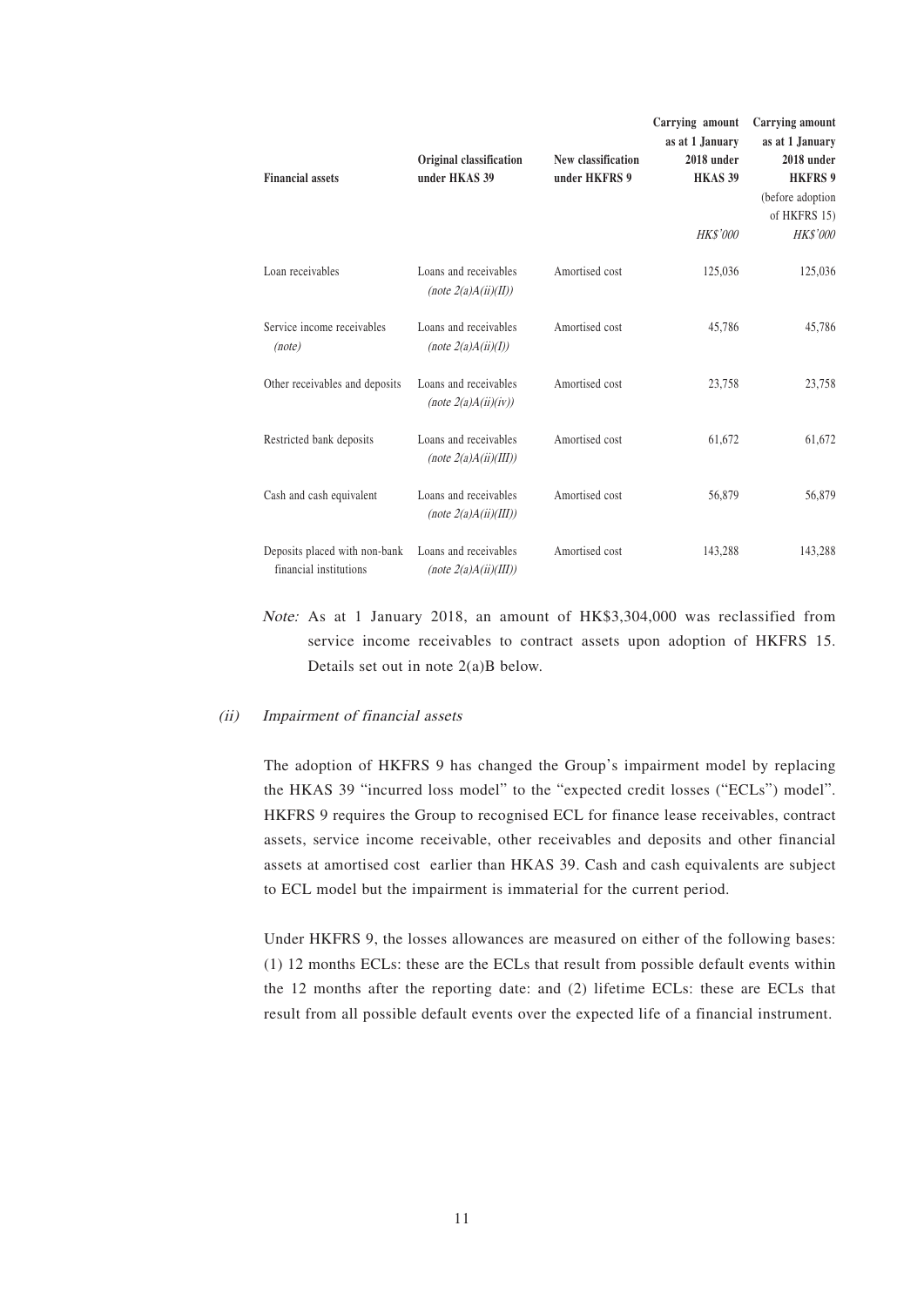#### Measurement of ECLs

ECLs are based on the difference between the contractual cash flows due in accordance with the contract and all the cash flows that the Group expects to receive. The shortfall is then discounted at an approximation to the assets' original effective interest rate.

The Group has elected to measure loss allowances for finance lease receivables, contract assets and service income receivables using HKFRS 9 simplified approach and has calculated ECLs based on lifetime ECLs. The Group has established a provision matrix that is based on the Group's historical credit loss experience, adjusted for forward-looking factors specific to the debtors and the economic environment.

For loan receivables and other debt financial assets, including other receivables and deposits, deposits placed with non-bank financial institutions, restricted banks deposits and cash and cash equivalent, the ECLs are based on the 12-months ECLs. The 12-months ECLs is the portion of the lifetime ECLs that results from default events on a financial instrument that are possible within 12 months after the reporting date. However, when there has been a significant increase in credit risk since origination, the allowance will be based on the lifetime ECLs. When determining whether the credit risk of a financial asset has increased significantly since initial recognition and when estimating ECL, the Group considers reasonable and supportable information that is relevant and available without undue cost or effort. This includes both quantitative and qualitative information and analysis, based on the Group's historical experience and informed credit assessment and including forwardlooking information.

The Group assumes that the credit risk on a financial asset has increased significantly if it is more than 30 days past due, unless the Group has reasonable and supportable information that demonstrates otherwise.

The Group considers a financial asset to be in default when: (1) the borrower is unlikely to pay its credit obligations to the Group in full, without recourse by the Group to actions such as realising security (if any is held); or (2) the financial asset is more than 90 days past due, unless the Group has reasonable and supportable information to demonstrate that a more lagging default criteria is more appropriate.

The maximum period considered when estimating ECL is the maximum contractual period over which the Group is exposed to credit risk.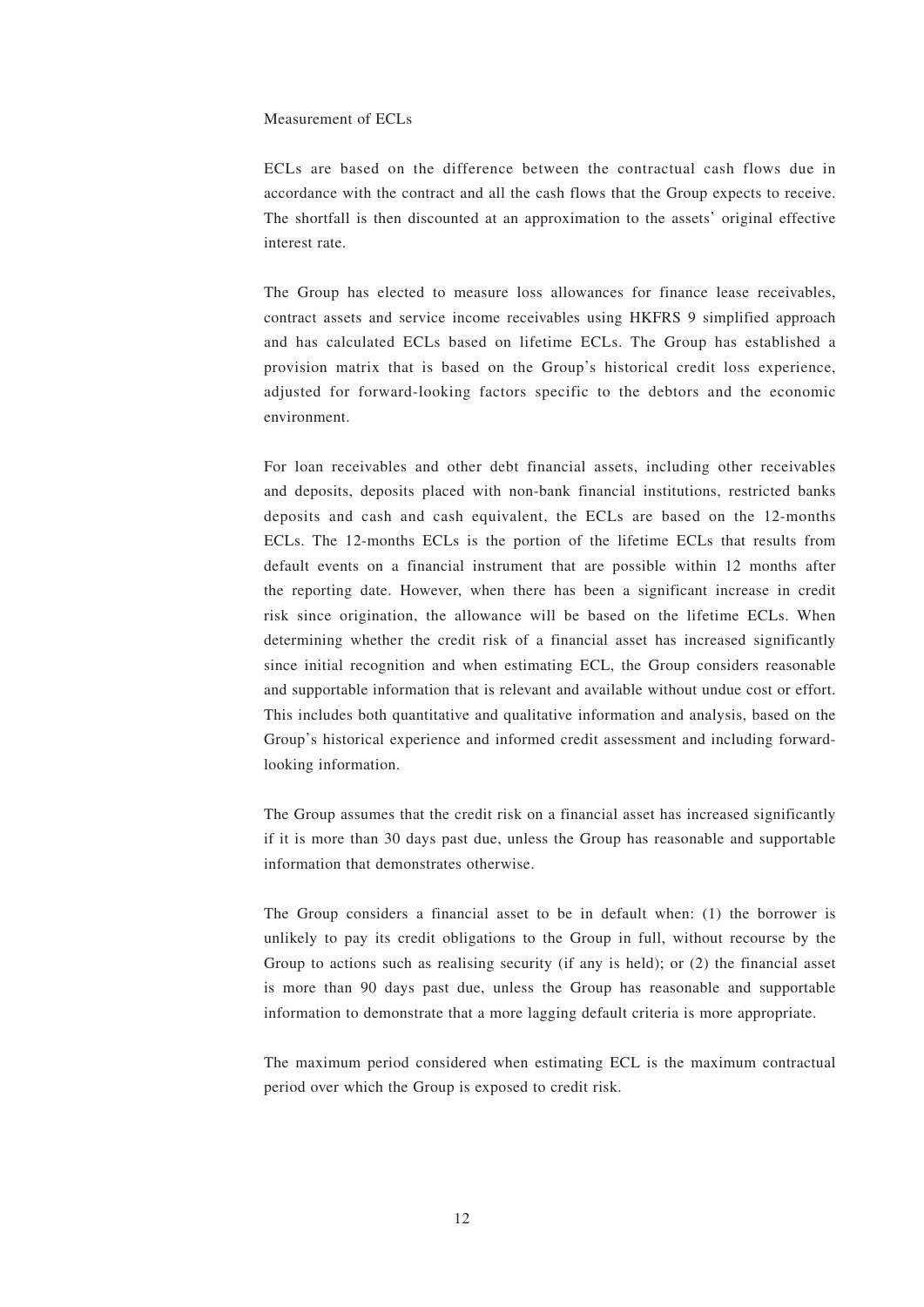#### Presentation of ECLs

Loss allowances for financial assets measured at amortised cost are deducted from the gross carrying amount of the assets.

Impact of the ECL model

## (I) Impairment of finance lease receivables, contract assets, and service income receivables

As mentioned above, the Group applies the HKFRS 9 simplified approach to measure ECLs which recognises lifetime ECLs for all finance lease receivables, contract assets, and service income receivables. Except for those which had been determined as credit impaired under HKAS 39, finance lease receivables have been assessed individually while contract assets and service income receivables have been grouped based on shared credit risk characteristics and the days past due.

At 1 January 2018, all the finance lease receivables, contract assets and service income receivables were not yet past due. Management assessed that the expected credit loss was not significant to the Group. There were no change in credit risk during the year ended 31 December 2018.

#### (II) Impairment of loan receivables

The Group's loan receivables are determined based on the 12 months ECLs. At 1 January 2018, one of the loan of HK\$30,000,000 was past due. Management assessed that the loan was not credit-impaired and loss allowance was considered not significant. For other loan receivables, management assessed that there was no significant increase in credit risk on 1 January 2018 since initial recognition.

## (III) Impairment of other debt investments (except for other receivables and deposits)

All of the Group's other debt investments at amortised costs are considered to have low credit risk, and the loss allowance recognised during the period was therefore limited to 12 months ECLs.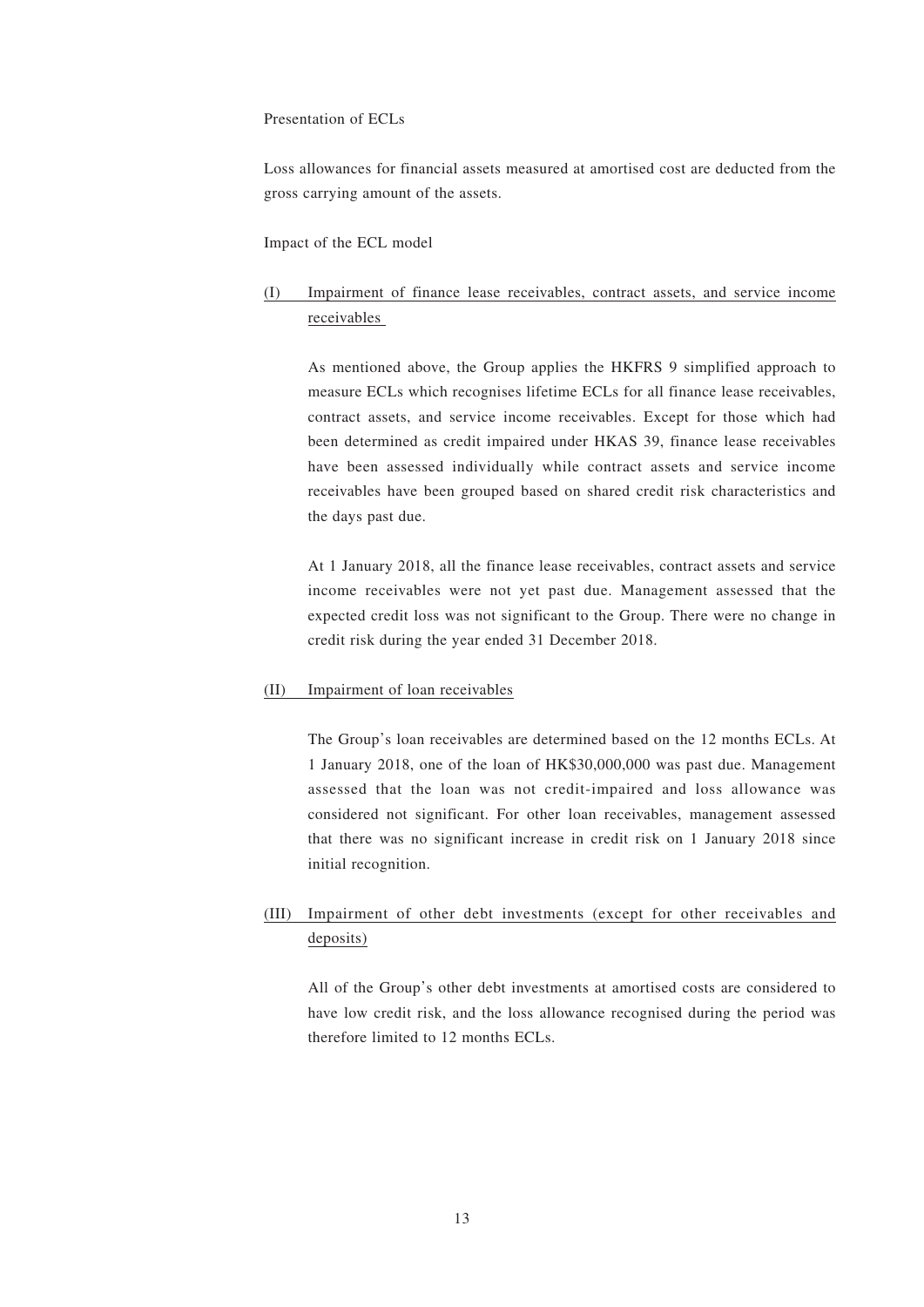#### (IV) Impairment of other receivables and deposits

Other financial assets at amortised cost of the Group include deposits and other receivables. Applying the ECL model did not result in any recognition of ECL on 1 January 2018 as there was no significant increase in credit risk since initial recognition. A ECL of HK\$800,000 is recognised for the year ended 31 December 2018.

#### (iii) Hedge accounting

Hedge accounting under HKFRS 9 has no impact on the Group as the Group does not apply hedge accounting in its hedging relationships.

#### (iv) Transition

The Group has applied the transitional provision in HKFRS 9 such that HKFRS 9 was generally adopted without restating comparative information. The reclassifications and the adjustments arising from the new ECLs rules are therefore not reflected in the statement of financial position as at 31 December 2017, but are recognised in the statement of financial position on 1 January 2018. This mean that differences in the carrying amounts of financial assets and financial liabilities resulting from the adoption of HKFRS 9 are recognised in retained earnings and reserves as at 1 January 2018. Accordingly, the information presented for 2017 does not reflect the requirements of HKFRS 9 but rather those of HKAS 39.

The following assessments have been made on the basis of the facts and circumstances that existed at the date of initial application of HKFRS 9 (the "DIA"):

- The determination of the business model within which a financial asset is held;
- The designation and revocation of previous designations of certain financial assets and financial liabilities as measured at FVTPL; and
- The designation of certain investments in equity investments not held for trading as at FVOCI.

If an investment in a debt investment had low credit risk at the DIA, then the Group has assumed that the credit risk on the asset had not increased significantly since its initial recognition.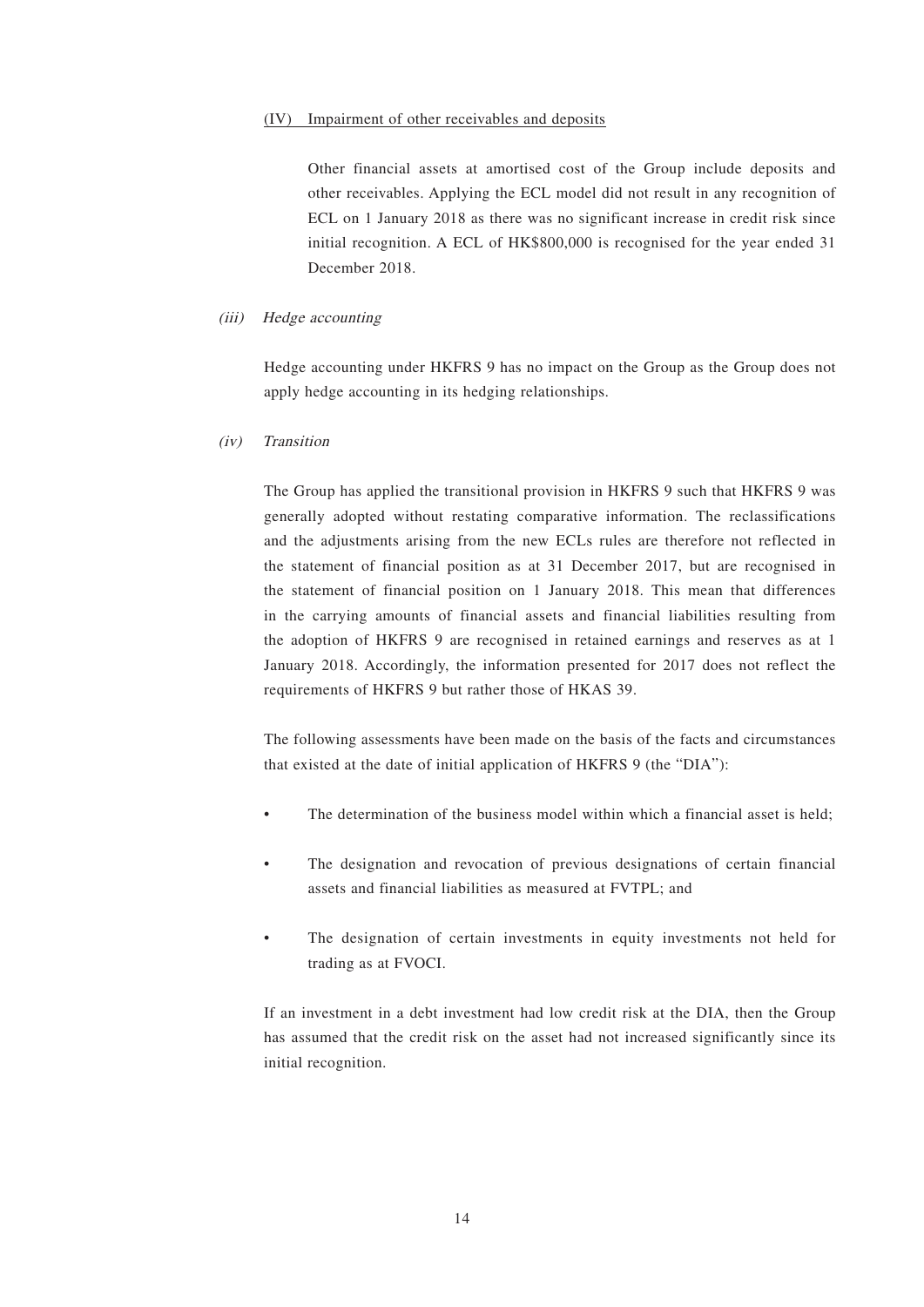#### **B HKFRS 15 Revenue from Contracts with Customers ("HKFRS 15")**

HKFRS 15 supersedes HKAS 11 Construction Contracts, HKAS 18 Revenue and related interpretations. HKFRS 15 has established a five-step model to account for revenue arising from contracts with customers. Under HKFRS 15, revenue is recognised at the amount that reflects the consideration to which an entity expects to be entitled in exchange for transferring goods or services to a customer.

The Group has adopted HKFRS 15 using the cumulative effect method with practical expedients whereby any cumulative effect of initially applying HKFRS 15 is recognised as an adjustment to the opening balance of retained earnings at the date of initial application (that is, 1 January 2018). As a result, the financial information presented for 2017 has not been restated in this respect. The adoption of HKFRS 15 from 1 January 2018 has resulted in change in accounting policies of the Group. The impact on the adoption of HKFRS 15 to the Group's financial statements as at 1 January 2018 is the reclassification of an amount of HK\$3,304,000 from service income receivables arising from asset management advisory services to contract assets. The impact to the consolidated financial statements of the Group as at 31 December 2018 is increase in contract assets and decrease in service income receivables for an amount of HK\$3,320,000.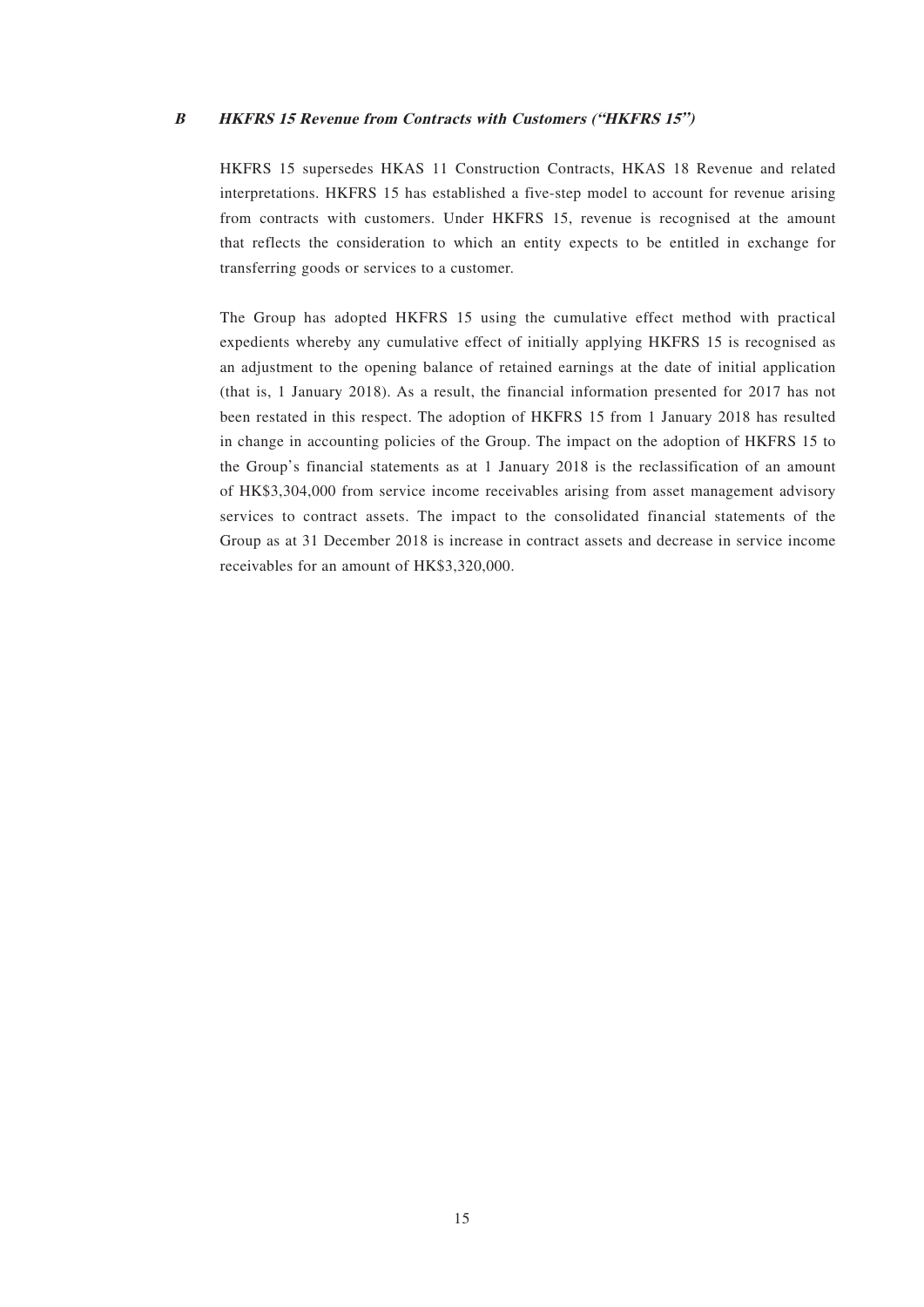### **3. REVENUE**

Revenue represents finance lease interest income generated from financial leasing, service fee income provided to outsiders and loan interest income from provision of loan facilities.

|                               | 2018            | 2017     |
|-------------------------------|-----------------|----------|
|                               | <b>HK\$'000</b> | HK\$'000 |
| Continuing operations         |                 |          |
| Service fee income            | 31,384          | 134,510  |
| Finance lease interest income | 54,609          | 63,624   |
| Loan interest income          | 4,530           |          |
|                               | 90,523          | 198,134  |

With the adoption of HKFRS 15 from 1 January 2018, the disaggregation of the Group's revenue from contracts with customers, including service fee income and asset management advisory service fee income, are as follows:

|                                                        | 2018            | 2017     |
|--------------------------------------------------------|-----------------|----------|
|                                                        | <b>HK\$'000</b> | HK\$'000 |
| Type of services                                       |                 |          |
| Advisory service fee income $-$ at a point in time     | 25,800          | 134,510  |
| Asset management advisory service fee income           |                 |          |
| – over time                                            | 5,584           |          |
| Total revenue recognised from contracts with customers | 31,384          | 134,510  |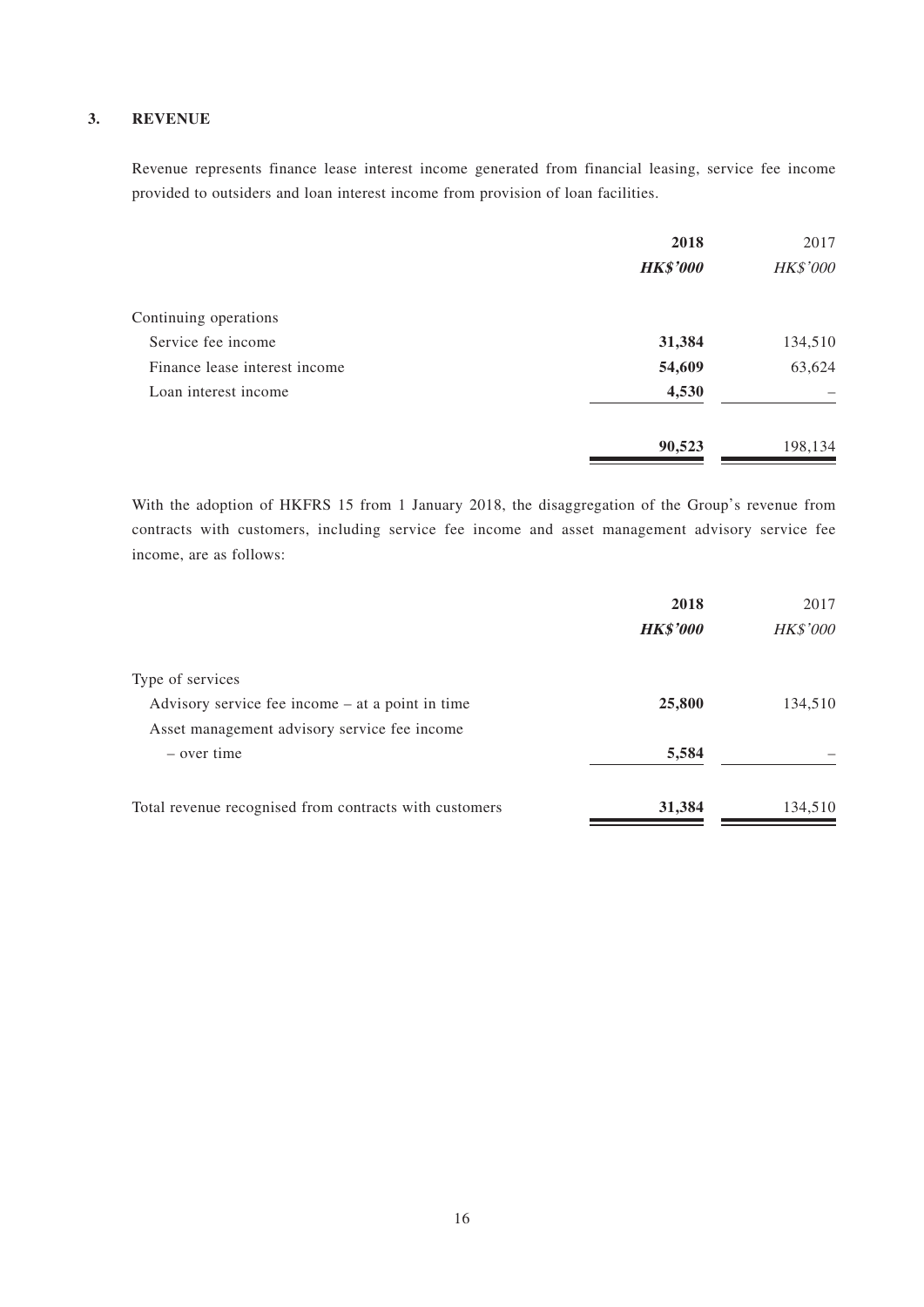#### **4. SEGMENT INFORMATION**

Information reported to the executive directors, being the chief operating decision maker ("CODM"), for the purposes of resource allocation and assessment of segment performance focuses on the nature of the operations of the Group.

Specifically, the Group's reportable and operating segments under HKFRS 8 Operating segments are as follows:

| Financial leasing               |   | provision of finance lease consulting services and financing<br>services in the PRC ("Financial Leasing Segment")                                                |
|---------------------------------|---|------------------------------------------------------------------------------------------------------------------------------------------------------------------|
| Terminal and logistics services |   | loading and discharging services, storage services and<br>leasing of terminal facilities and equipment through<br>investment in a joint venture (Note)           |
| Investment                      | - | investments in securities, investment property and money<br>lending business in Hong Kong                                                                        |
| Others                          | - | research and development, manufacturing and sales of food<br>additives, new food ingredients and nutritional enhancers<br>in the PRC ("Food Additives Business") |

Note: The segment result in 2018 represented share of result of the joint venture from 1 January 2018 to 31 August 2018 (i.e. the date of the completion), while share of result of an associate in the remaining period was separately shown in the unallocated profit or loss items.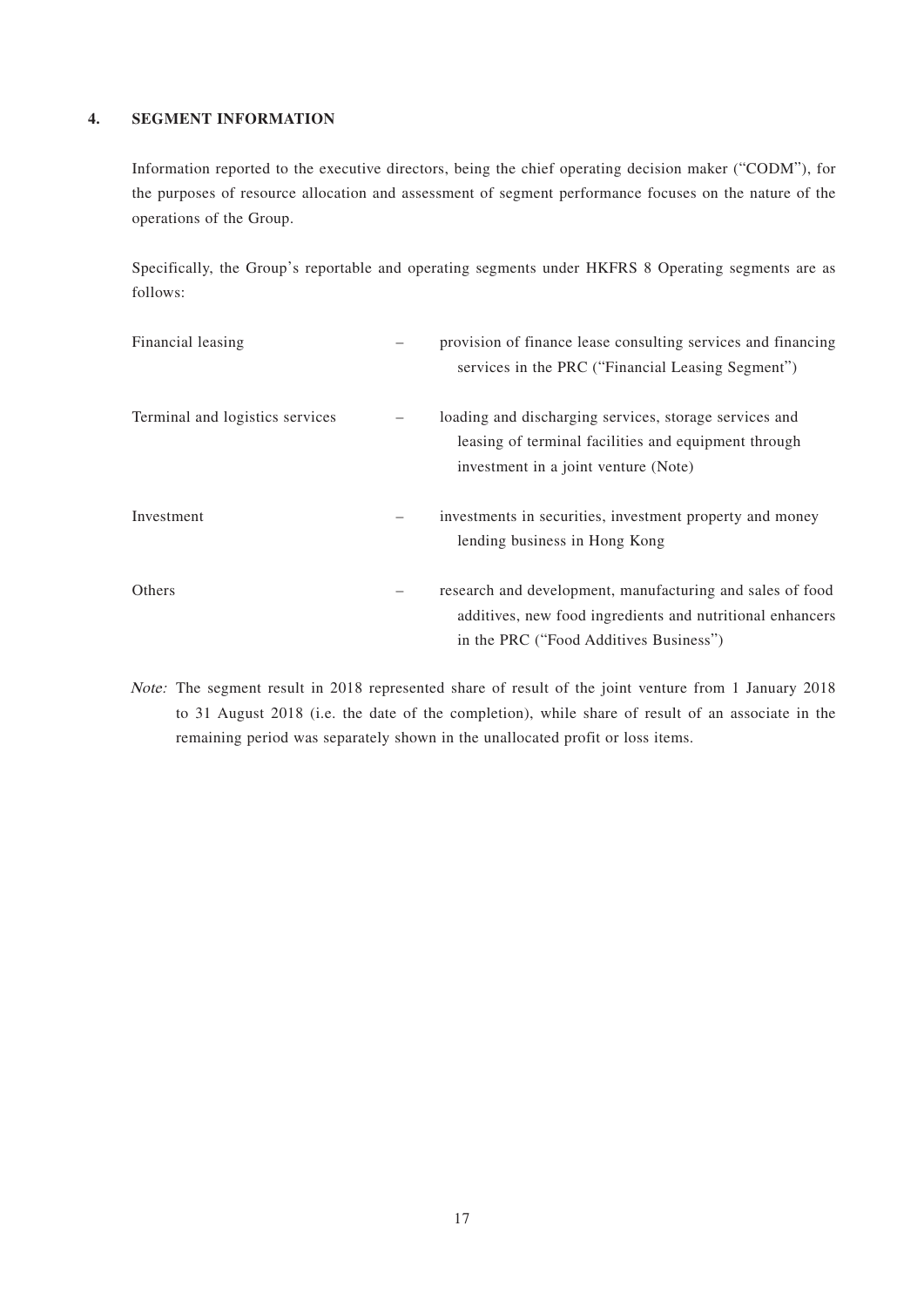## **Segment revenue and results**

The following is an analysis of the Group's revenue and results by reportable and operating segment:

# **For the year ended 31 December 2018**

|                                       | <b>Continuing operations</b> |                     |                 |                 |                 |
|---------------------------------------|------------------------------|---------------------|-----------------|-----------------|-----------------|
|                                       |                              | <b>Terminal</b> and |                 |                 |                 |
|                                       | Financial                    | logistics           |                 |                 |                 |
|                                       | leasing                      | services            | Investment      | <b>Others</b>   | <b>Total</b>    |
|                                       | <b>HK\$'000</b>              | <b>HK\$'000</b>     | <b>HK\$'000</b> | <b>HK\$'000</b> | <b>HK\$'000</b> |
| Revenue                               |                              |                     |                 |                 |                 |
| External sales                        | 85,993                       |                     | 4,530           |                 | 90,523          |
| Segment (loss)/profit                 | (65, 441)                    | 37,554              | (59, 116)       | (4,234)         | (91, 237)       |
| Other income, gains and losses        |                              |                     |                 |                 | 4,081           |
| Corporate expenses                    |                              |                     |                 |                 | (72, 846)       |
| Other expenses                        |                              |                     |                 |                 | (1,524)         |
| Loss on disposal of partial           |                              |                     |                 |                 |                 |
| interest in a joint venture           |                              |                     |                 |                 |                 |
| and the grant of the call option      |                              |                     |                 |                 | (218,793)       |
| Gain on derecognition of subsidiaries |                              |                     |                 |                 | 10,194          |
| Share of result of an associate       |                              |                     |                 |                 | 10,499          |
| Loss before taxation                  |                              |                     |                 |                 | (359, 626)      |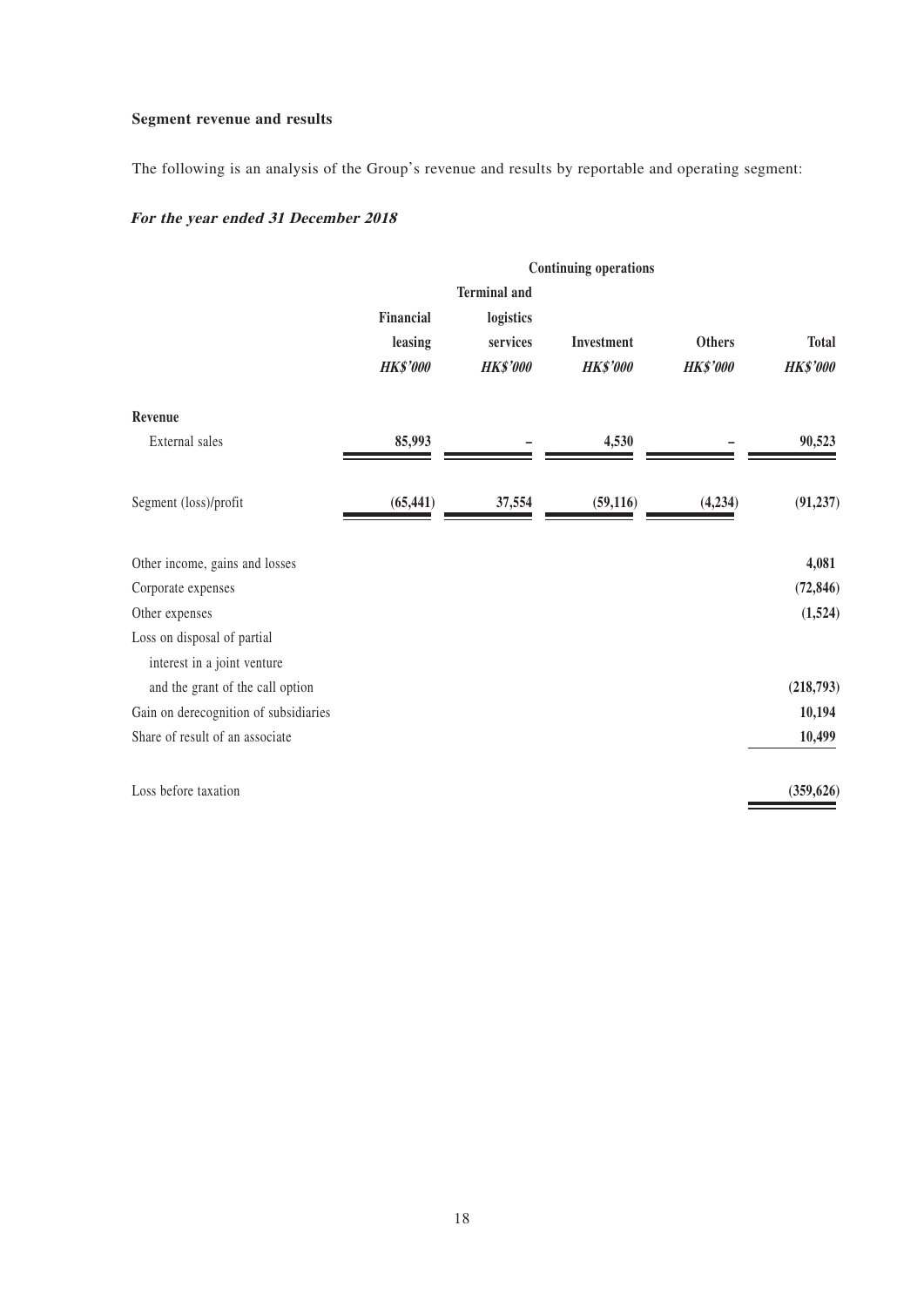#### For the year ended 31 December 2017

|                                | Continuing operations |           |            |          |                 |
|--------------------------------|-----------------------|-----------|------------|----------|-----------------|
|                                | Terminal and          |           |            |          |                 |
|                                | Financial             | logistics |            |          |                 |
|                                | leasing               | services  | Investment | Others   | Total           |
|                                | HK\$'000              | HK\$'000  | HK\$'000   | HK\$'000 | <b>HK\$'000</b> |
| Revenue                        |                       |           |            |          |                 |
| External sales                 | 198,134               |           |            |          | 198,134         |
| Segment (loss) profit          | (10, 932)             | 43,508    | (24,298)   | (367)    | 7,911           |
| Other income, gains and losses |                       |           |            |          | 1,642           |
| Corporate expenses             |                       |           |            |          | (38, 643)       |
| Other expenses                 |                       |           |            |          | (540)           |
| Loss before taxation           |                       |           |            |          | (29, 630)       |

The accounting policies of the reportable and operating segments are the same as the Group's accounting policies. Segment result represents the profit earned or loss incurred by each segment without allocation of certain other income, certain other gains and losses, loss on disposal of partial interest in a joint venture and the grant of the call option, gain on disposal of subsidiaries, share result of an associate and corporate expenses. This is the measure reported to the CODM for the purposes of resource allocation and performance assessment.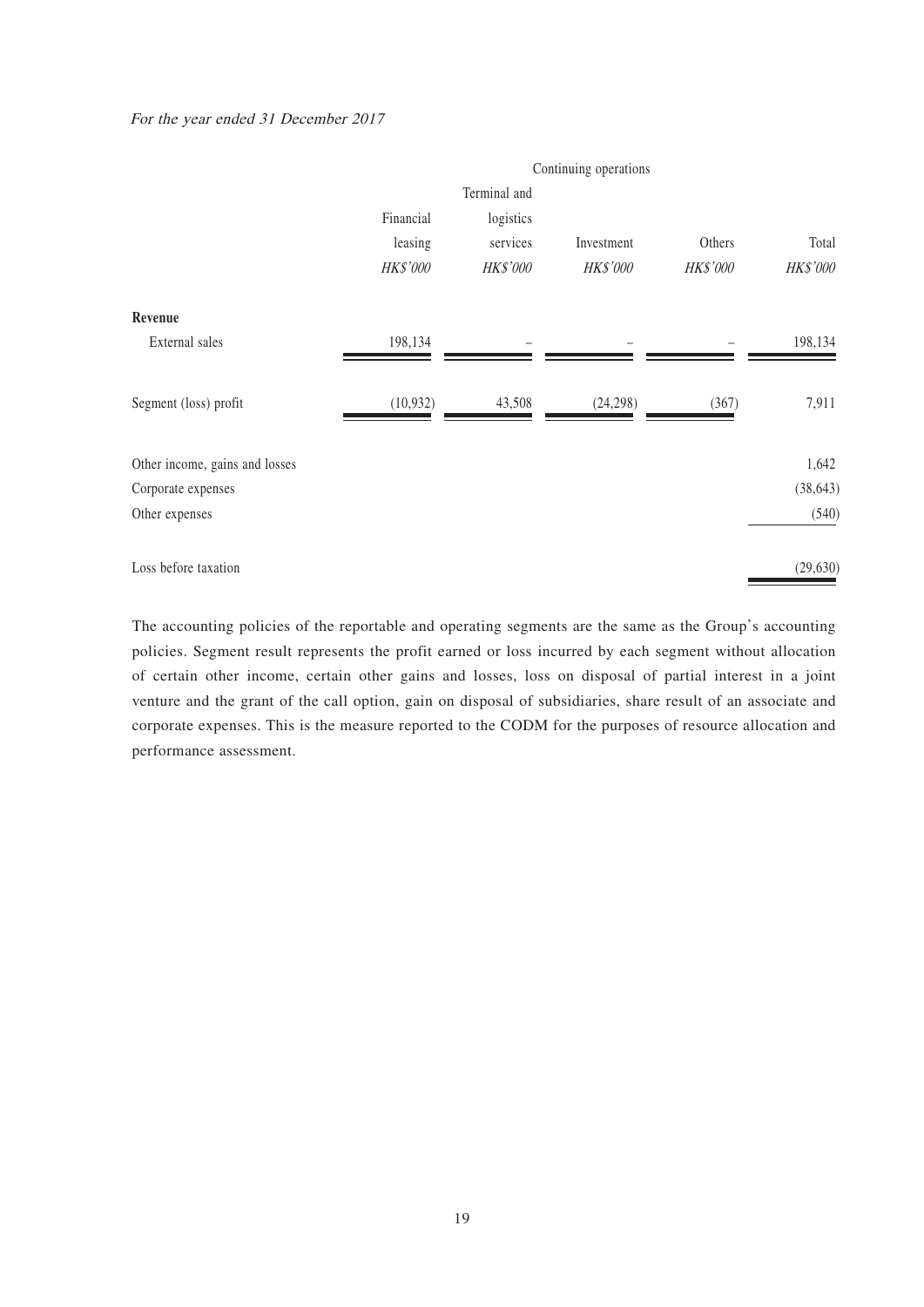## **Segment assets and liabilities**

The following is an analysis of the Group's assets and liabilities by reportable and operating segment:

## **At 31 December 2018**

|                                   | <b>Continuing operations</b> |                     |                 |                 |                 |  |
|-----------------------------------|------------------------------|---------------------|-----------------|-----------------|-----------------|--|
|                                   |                              | <b>Terminal and</b> |                 |                 |                 |  |
|                                   | Financial                    | logistics           |                 |                 |                 |  |
|                                   | leasing                      | services            | Investment      | <b>Others</b>   | <b>Total</b>    |  |
|                                   | <b>HK\$'000</b>              | <b>HK\$'000</b>     | <b>HK\$'000</b> | <b>HK\$'000</b> | <b>HK\$'000</b> |  |
| Segment assets                    | 1,184,885                    |                     | 139,668         | 8,556           | 1,333,109       |  |
| Interest in an associate          |                              |                     |                 |                 | 315,706         |  |
| Unallocated corporate assets      |                              |                     |                 |                 | 230,060         |  |
| Consolidated assets               |                              |                     |                 |                 | 1,878,875       |  |
| Segment liabilities               | 885,127                      |                     | 296             | 396             | 885,819         |  |
| Unallocated corporate liabilities |                              |                     |                 |                 | 65,355          |  |
| Consolidated liabilities          |                              |                     |                 |                 | 951,174         |  |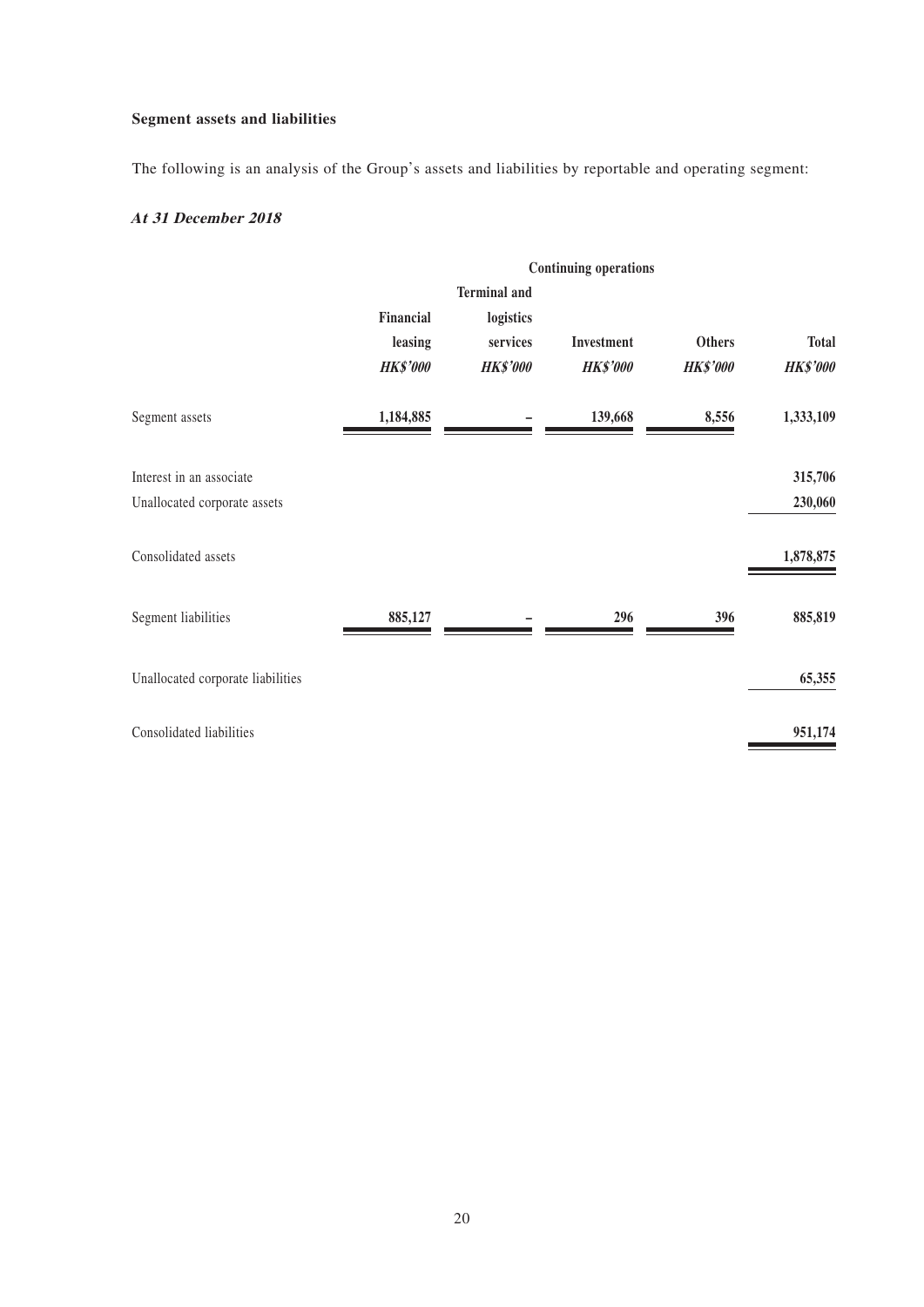#### At 31 December 2017

|                                   |           | Continuing operations |            |          |           |
|-----------------------------------|-----------|-----------------------|------------|----------|-----------|
|                                   |           | Terminal and          |            |          |           |
|                                   | Financial | logistics             |            |          |           |
|                                   | leasing   | services              | Investment | Others   | Total     |
|                                   | HK\$'000  | HK\$'000              | HK\$'000   | HK\$'000 | HK\$'000  |
| Segment assets                    | 1,563,881 | 831,256               | 105,177    | 4,090    | 2,504,404 |
| Unallocated corporate assets      |           |                       |            |          | 80,185    |
| Consolidated assets               |           |                       |            |          | 2,584,589 |
| Segment liabilities               | 1,179,659 |                       | 14,804     |          | 1,194,463 |
| Unallocated corporate liabilities |           |                       |            |          | 35,718    |
| Consolidated liabilities          |           |                       |            |          | 1,230,181 |

For the purposes of monitoring segment performances and allocating resources among segments:

- all assets are allocated to reportable and operating segments other than an office premise for administrative purpose, certain other receivables, certain deposits placed in non-bank financial institutions and certain bank balances and cash; and
- all liabilities are allocated to reportable and operating segments other than certain other payables, certain tax payables, financial liability at FVTPL and deferred tax liabilities.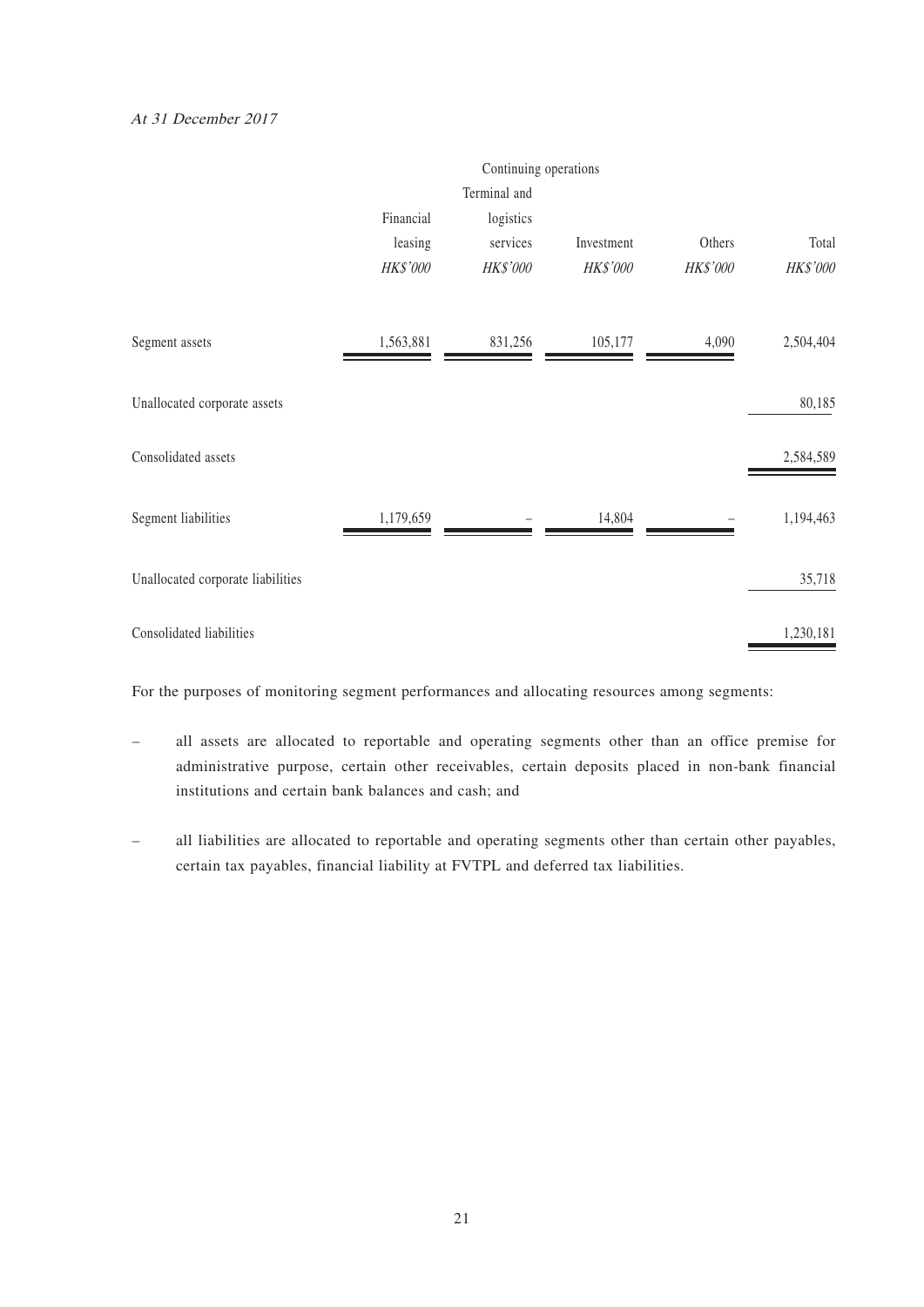## **Other segment information**

## **For the year ended 31 December 2018**

|                                       |                 |                     | <b>Continuing operations</b> |                 |                 |
|---------------------------------------|-----------------|---------------------|------------------------------|-----------------|-----------------|
|                                       |                 | <b>Terminal</b> and |                              |                 |                 |
|                                       | Financial       | logistics           |                              |                 |                 |
|                                       | leasing         | services            | Investment                   | <b>Others</b>   | Consolidated    |
|                                       | <b>HK\$'000</b> | <b>HK\$'000</b>     | <b>HK\$'000</b>              | <b>HK\$'000</b> | <b>HK\$'000</b> |
| Amounts charged (credited) in         |                 |                     |                              |                 |                 |
| the measure of segment profit         |                 |                     |                              |                 |                 |
| or loss or segment assets:            |                 |                     |                              |                 |                 |
| Additions of property,                |                 |                     |                              |                 |                 |
| plant and equipment                   | 9               |                     |                              | 5,759           | 5,768           |
| Depreciation of property,             |                 |                     |                              |                 |                 |
| plant and equipment                   | 337             |                     |                              |                 | 337             |
| Change in fair value of equity        |                 |                     |                              |                 |                 |
| investments at fair value             |                 |                     |                              |                 |                 |
| through profit or loss                | 8,824           |                     | 37,544                       |                 | 46,368          |
| Interest income from loan receivables | (5,243)         |                     | (4,530)                      |                 | (9,773)         |
| Finance lease interest income         | (54, 609)       |                     |                              |                 | (54, 609)       |
| Interest expenses (included in cost   |                 |                     |                              |                 |                 |
| of services)                          | 49,494          |                     |                              |                 | 49,494          |
| Impairment loss on goodwill           | 63,000          |                     |                              |                 | 63,000          |
| Impairment loss on finance            |                 |                     |                              |                 |                 |
| lease receivables                     | 1,553           |                     |                              |                 | 1,553           |
| Impairment loss on loan receivables   | 4,439           |                     | 25,509                       |                 | 29,948          |
| Share of result of a joint venture    |                 | (37, 554)           |                              |                 | (37, 554)       |
| Amounts regularly provided to the     |                 |                     |                              |                 |                 |
| chief operating decision maker        |                 |                     |                              |                 |                 |
| but not included in the measure       |                 |                     |                              |                 |                 |
| of segment profit or loss:            |                 |                     |                              |                 |                 |
| Income tax credit                     | (391)           |                     | (22)                         |                 | (413)           |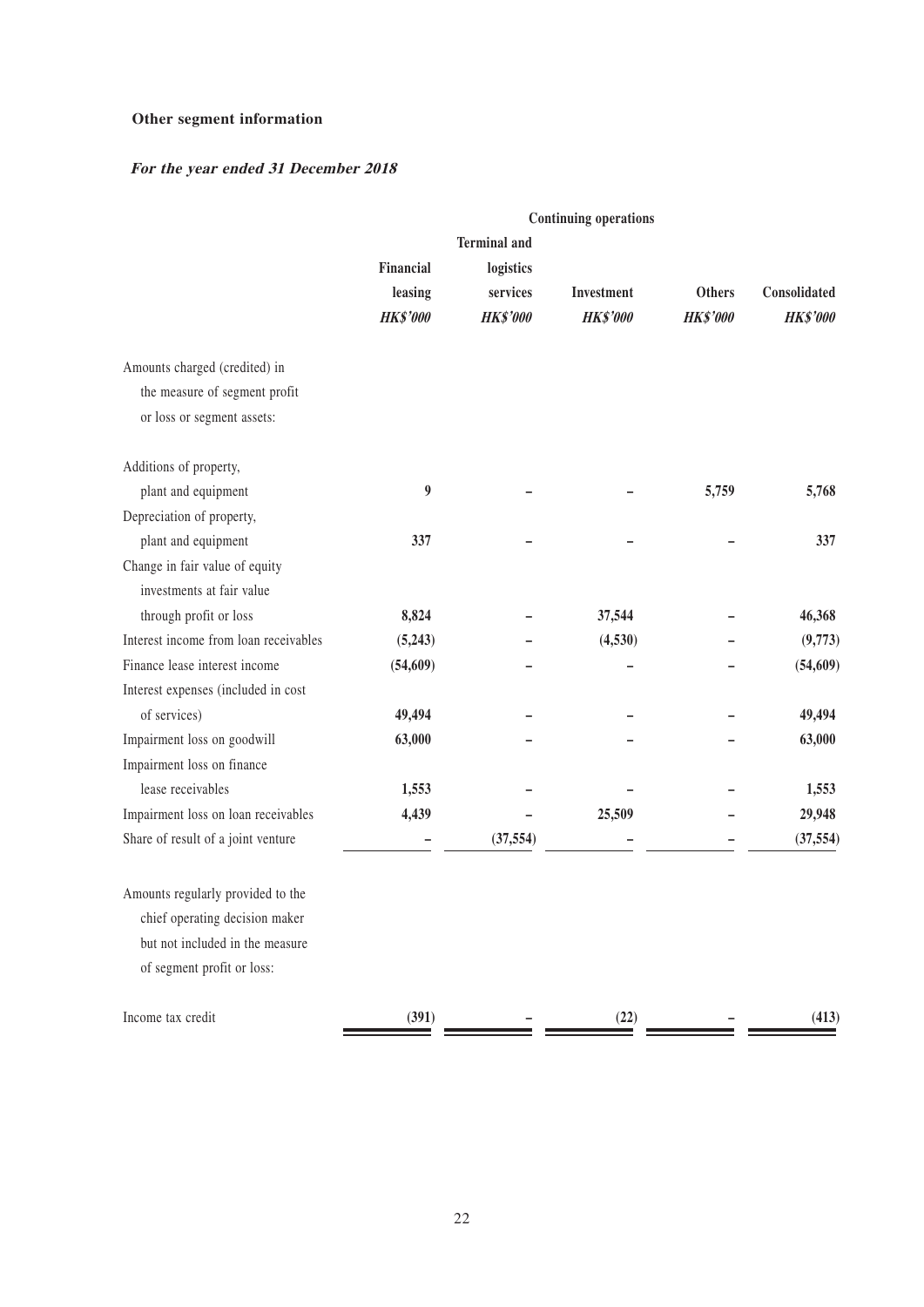## For the year ended 31 December 2017

|                                        |           | Continuing operations |            |          |              |
|----------------------------------------|-----------|-----------------------|------------|----------|--------------|
|                                        |           | Terminal              |            |          |              |
|                                        | Financial | and logistics         |            |          |              |
|                                        | leasing   | services              | Investment | Others   | Consolidated |
|                                        | HK\$'000  | HK\$'000              | HK\$'000   | HK\$'000 | HK\$'000     |
| Amounts charged (credited) in          |           |                       |            |          |              |
| the measure of segment profit or loss  |           |                       |            |          |              |
| or segment assets:                     |           |                       |            |          |              |
| Addition to non-current assets         |           |                       |            | 686      | 686          |
| Additions of property,                 |           |                       |            |          |              |
| plant and equipment                    | 17        |                       |            |          | 17           |
| Depreciation of property,              |           |                       |            |          |              |
| plant and equipment                    | 695       |                       |            |          | 695          |
| Change in fair value of held for       |           |                       |            |          |              |
| trading investments                    | 601       |                       | 25,984     |          | 26,585       |
| Interest income from                   |           |                       |            |          |              |
| loan receivables                       | (7, 395)  |                       | (2,252)    |          | (9,647)      |
| Finance lease interest income          | (63, 624) |                       |            |          | (63, 624)    |
| Interest expenses                      |           |                       |            |          |              |
| (included in cost of services)         | 47,017    |                       |            |          | 47,017       |
| Impairment loss on goodwill            | 31,000    |                       |            |          | 31,000       |
| Interest in a joint venture            |           | 831,236               |            |          | 831,236      |
| Share of result of a joint venture     |           | (43,508)              |            |          | (43,508)     |
| Amounts regularly provided to the      |           |                       |            |          |              |
| chief operating decision maker but not |           |                       |            |          |              |
| included in the measure of segment     |           |                       |            |          |              |
| profit or loss:                        |           |                       |            |          |              |
| Income tax expense                     | 5,974     |                       | 85         |          | 6,059        |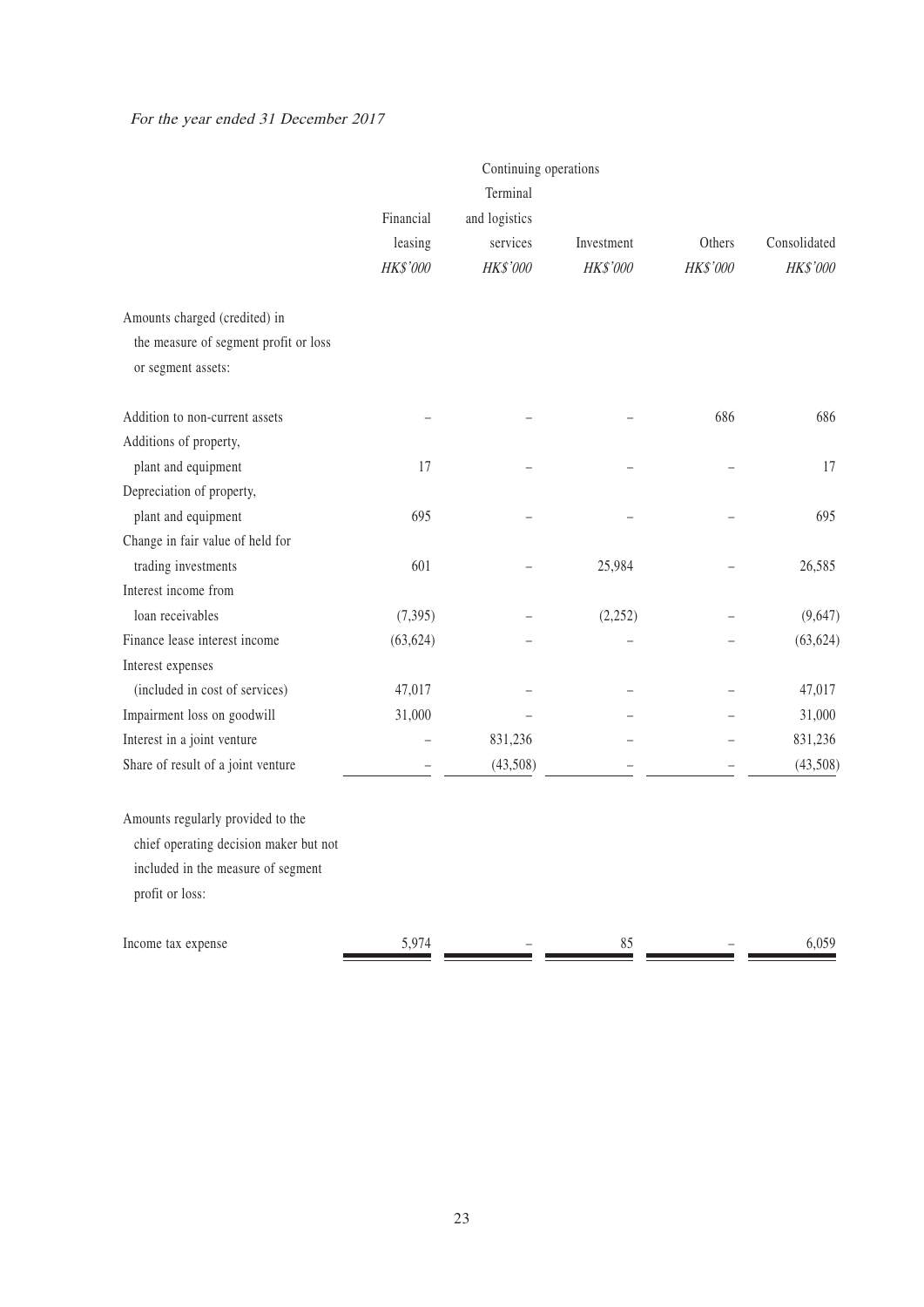#### **Information about major customers**

Revenue from customers of the financial leasing segment of corresponding years contributing over 10% of total sales of the Group are as follows:

|            |                  | <b>Continuing operations</b> |  |  |
|------------|------------------|------------------------------|--|--|
|            | 2018             | 2017                         |  |  |
|            | <b>HK\$'000</b>  | <b>HK\$'000</b>              |  |  |
| Customer A | 29,650           | 36,222                       |  |  |
| Customer B | 18,678           | N/A <sup>1</sup>             |  |  |
| Customer C | 9,304            | N/A <sup>1</sup>             |  |  |
| Customer D | 8,716            | 51,782                       |  |  |
| Customer E | N/A <sup>1</sup> | 27,297                       |  |  |

<sup>1</sup> The corresponding revenue did not contribute over 10% of the total revenue of the Group.

#### **Geographical information**

The Group's financial leasing, terminal and logistics services divisions and Food Additives Business are located in the PRC. Investment division is located in Hong Kong. Locations are determined according to principal place of operating the businesses. Expect for a revenue amount of HK\$4,530,000 was generated in Hong Kong during the current year (2017: nil), the remaining amount of HK\$85,993,000 (2017: HK\$198,134,000) was generated in the PRC.

The following is an analysis of the carrying amount of non-current assets analysed by the geographical location and in which the assets are located:

|            | 2018            | 2017     |
|------------|-----------------|----------|
|            | <b>HK\$'000</b> | HK\$'000 |
| <b>PRC</b> | 331,112         | 904,295  |
| Hong Kong  | 24,304          | 25,471   |
|            | 355,416         | 929,766  |

Note: Non-current assets excluded property, plant and equipment, finance lease receivables and other financial instruments.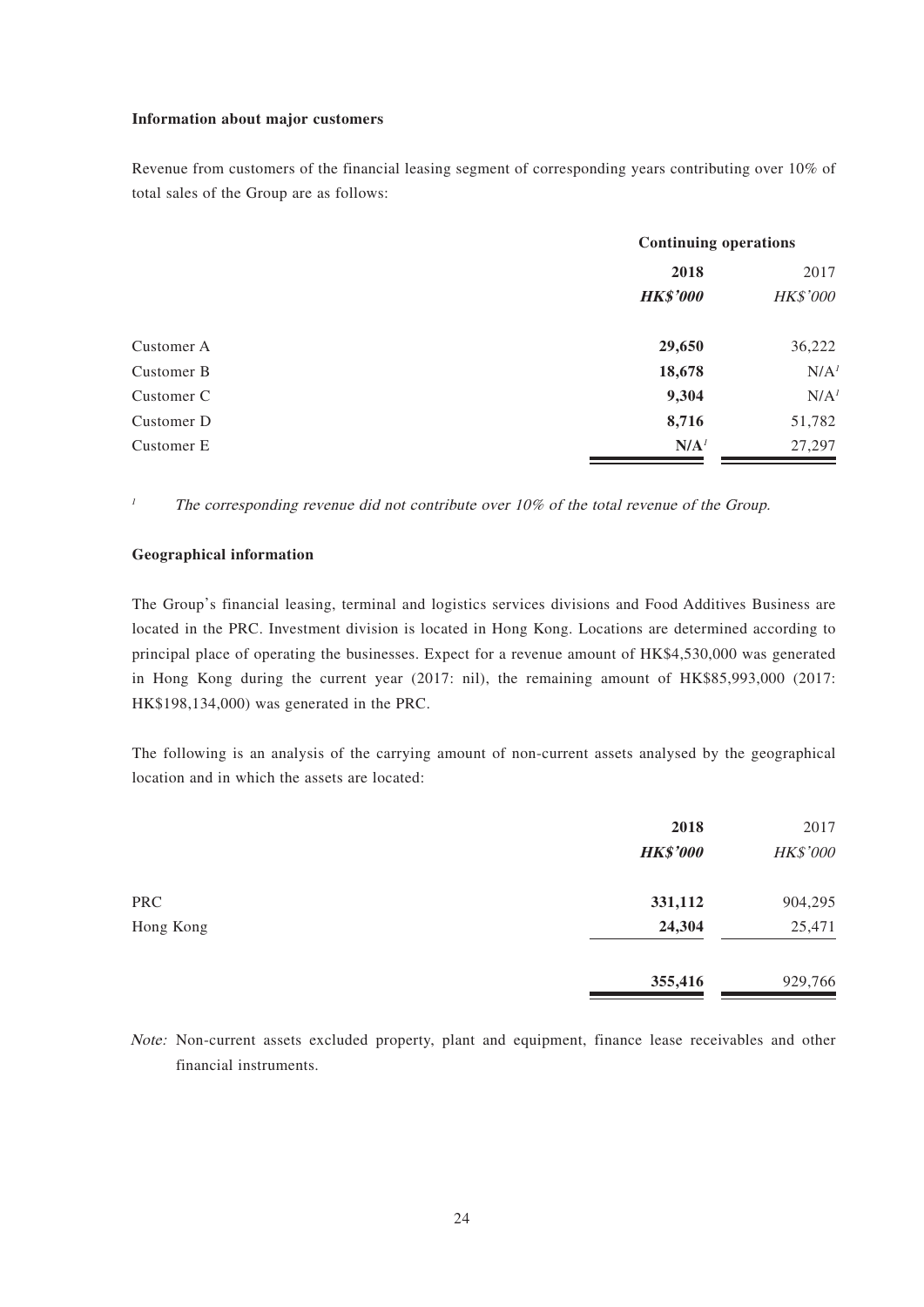### **5. OTHER INCOME, GAINS AND LOSSES**

## **Continuing operations**

|                                                                | 2018            | 2017      |
|----------------------------------------------------------------|-----------------|-----------|
|                                                                | <b>HK\$'000</b> | HK\$'000  |
| Other income                                                   |                 |           |
| Interest income from loan receivables                          | 5,179           | 9,647     |
| Interest income from banks and non-bank financial institutions | 5,243           | 2,995     |
| Dividend income from financial assets at                       |                 |           |
| fair value through profit or loss                              | 1,212           |           |
| Rental income                                                  |                 | 155       |
| Government grants (Note)                                       |                 | 4,552     |
| Sundry income                                                  | 216             | 3,414     |
|                                                                | 11,850          | 20,763    |
|                                                                | 2018            | 2017      |
|                                                                | <b>HK\$'000</b> | HK\$'000  |
| Other gains and losses                                         |                 |           |
| Change in fair value of held for trading investments           |                 | (26, 585) |
| Change in fair value in financial assets                       |                 |           |
| at fair value through profit or loss                           | (46,368)        |           |
| Change in fair value in financial liability                    |                 |           |
| at fair value through profit or loss                           | 4,848           |           |
| Impairment loss on loan receivables                            | (29, 948)       |           |
| Impairment loss on finance lease receivables                   | (1, 553)        |           |
| Impairment loss on other receivables                           | (800)           |           |
| Net foreign exchange losses                                    | (1,047)         | (168)     |
| Loss on disposal of property, plant and equipment              |                 | (132)     |
| Gain on derecognition of subsidiaries                          | 10,194          |           |
| Others                                                         | (3,000)         |           |
|                                                                | (67, 674)       | (26, 885) |

Note: The amount represents government subsidies from local finance bureau which are calculated by reference to the amount of tax paid and based on fulfilment of certain conditions in accordance with the rules and regulations issued by the local government.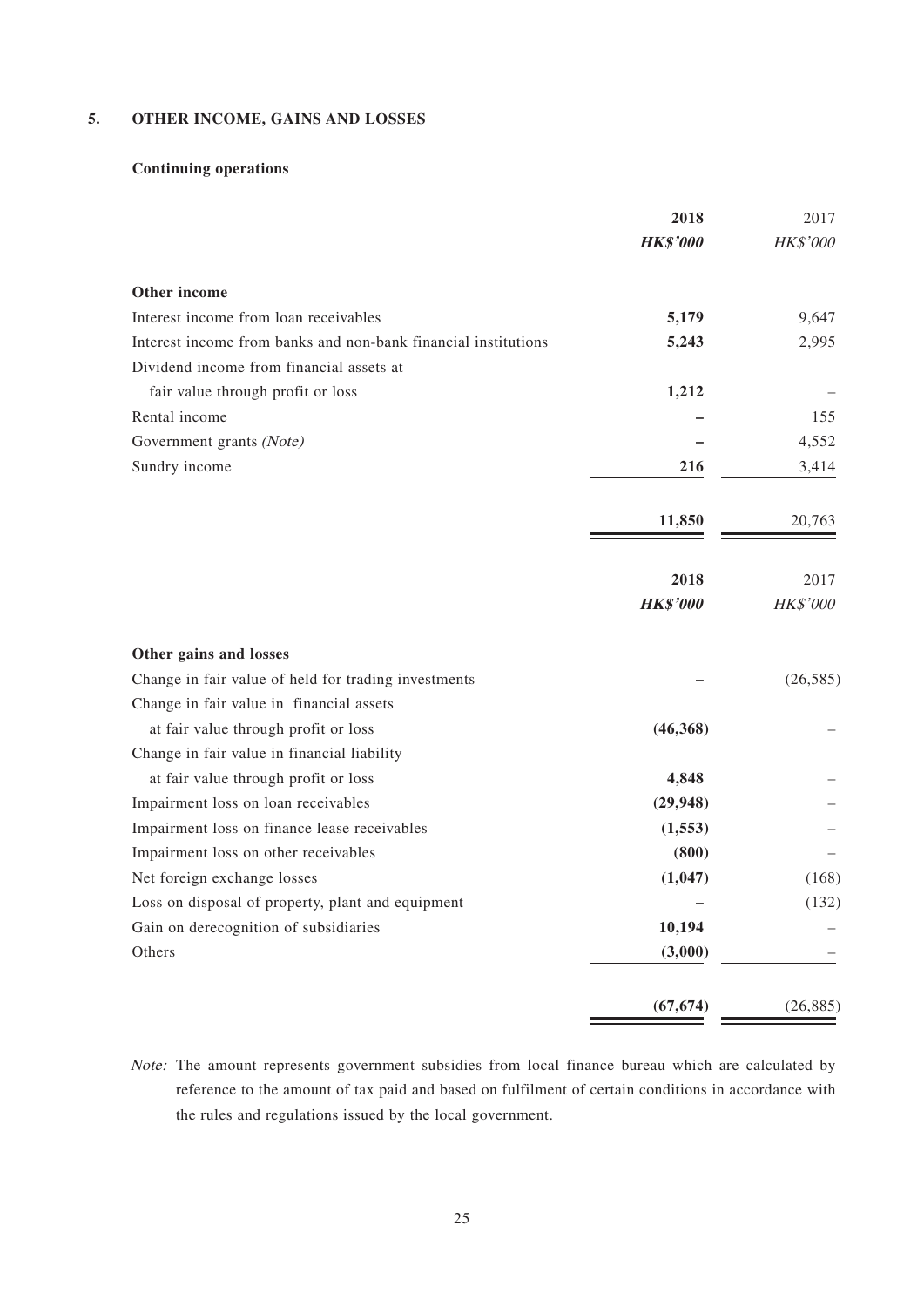### **6. TAXATION**

|                                                | 2018            | 2017     |
|------------------------------------------------|-----------------|----------|
|                                                | <b>HK\$'000</b> | HK\$'000 |
| <b>Continuing operations</b>                   |                 |          |
| Current tax:                                   |                 |          |
| Hong Kong Profits Tax                          |                 |          |
| PRC Enterprise Income Tax ("EIT")              |                 | 4,612    |
| PRC withholding tax                            | 23,035          | 1,084    |
|                                                | 23,035          | 5,696    |
| Overprovision in prior year:                   |                 |          |
| Hong Kong Profits Tax                          | (22)            | (16)     |
| Deferred tax (credit)/expense for current year | (9, 545)        | 379      |
| Taxation for the year                          | 13,468          | 6,059    |

Hong Kong Profits Tax is calculated at 16.5% of the estimated assessable profit.

EIT is calculated at 25% of the estimated assessable profits of subsidiaries operating in the PRC.

PRC withholding tax represents the estimated capital gain tax arising from the disposal of partial interest in a joint venture (note 16).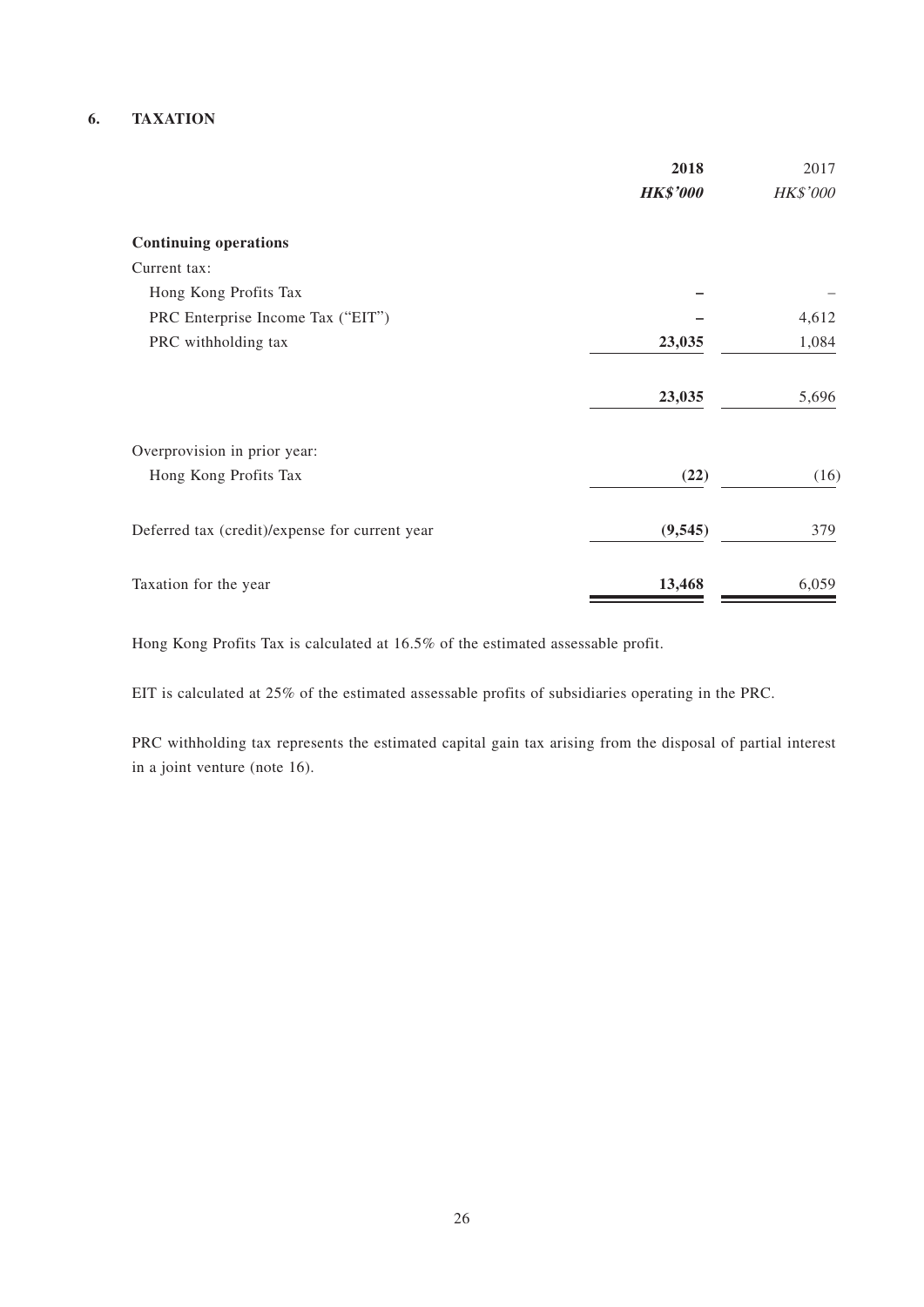### **7. LOSS FOR THE YEAR**

|                                                                               | 2018            | 2017            |
|-------------------------------------------------------------------------------|-----------------|-----------------|
|                                                                               | <b>HK\$'000</b> | <b>HK\$'000</b> |
| Loss for the year from continuing operations is arrived<br>at after charging: |                 |                 |
| Auditor's remuneration                                                        | 1,500           | 1,100           |
| Depreciation of property, plant and equipment                                 | 1,824           | 1,787           |
| Interest expenses (included in cost of services)                              | 49,494          | 47,017          |
| Minimum lease payment in respect of rental premises                           | 4,861           | 4,039           |
| Staff costs:                                                                  |                 |                 |
| Directors' and chief executive's emoluments                                   | 43,198          | 16,854          |
| Other staff costs                                                             |                 |                 |
| - Salaries and other benefits                                                 | 23,172          | 25,940          |
| - Retirement benefits scheme contributions                                    | 1,635           | 2,159           |
|                                                                               | 68,005          | 44,953          |

### **8. LOSS PER SHARE**

## **For continuing operations**

The calculation of the basic and diluted loss per share from continuing operations attributable to the owners of the Company is based on the following data:

|                                                             | 2018            | 2017            |
|-------------------------------------------------------------|-----------------|-----------------|
|                                                             | <b>HK\$'000</b> | <b>HK\$'000</b> |
| Loss                                                        |                 |                 |
| Loss for the year attributable to the owners of the Company | (372,098)       | (42, 654)       |
| Less: Loss for the year from discontinued operation         |                 | 114             |
| Loss for the purpose of basic and diluted loss per share    |                 |                 |
| from continuing operations                                  | (372,098)       | (42,540)        |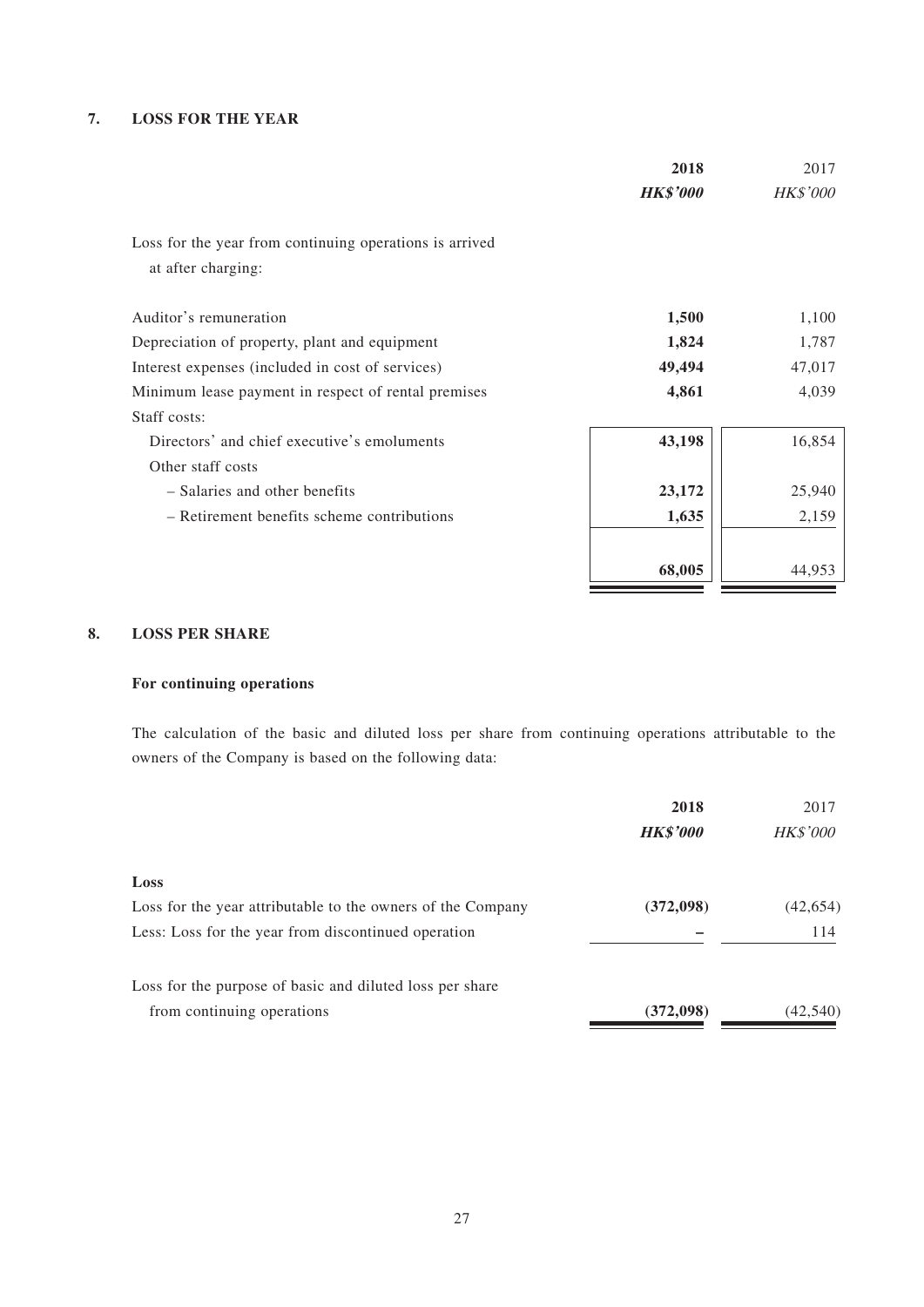|                                              | 2018       | 2017       |
|----------------------------------------------|------------|------------|
|                                              | $\bm{v}$   | '000       |
| Number of shares                             |            |            |
| Number of ordinary shares for the purpose of |            |            |
| basic loss per share                         | 11,919,198 | 11,919,198 |
| Number of ordinary shares for the purpose of |            |            |
| diluted loss per share                       | 11,919,198 | 11,919,198 |

The computation of diluted loss per share for the years ended 31 December 2018 and 2017 does not assume the exercise of share options granted by the Company as the exercise price of those options was higher than the average market price for shares.

#### **For continuing and discontinued operations**

The calculation of the basic and diluted loss per share from continuing and discontinued operations attributable to the owners of the Company is based on the following data:

| 2018            | 2017            |
|-----------------|-----------------|
| <b>HK\$'000</b> | <b>HK\$'000</b> |
|                 |                 |
|                 |                 |
| (372,098)       | (42, 654)       |
|                 |                 |

The denominators used are the same as those detailed above.

#### **For discontinued operation**

Basic and diluted loss per share for the discontinued operation is HKNil cent per share (2017: basic loss per share is HK0.001 cent per share), based on the loss for the year from the discontinued operation of HK\$Nil (2017: HK\$114,000) and the denominators detailed above.

#### **9. DIVIDENDS**

No dividend was paid or proposed for ordinary shareholders of the Company during the year ended 31 December 2018, nor had any dividend been proposed since the end of the reporting period (2017: Nil).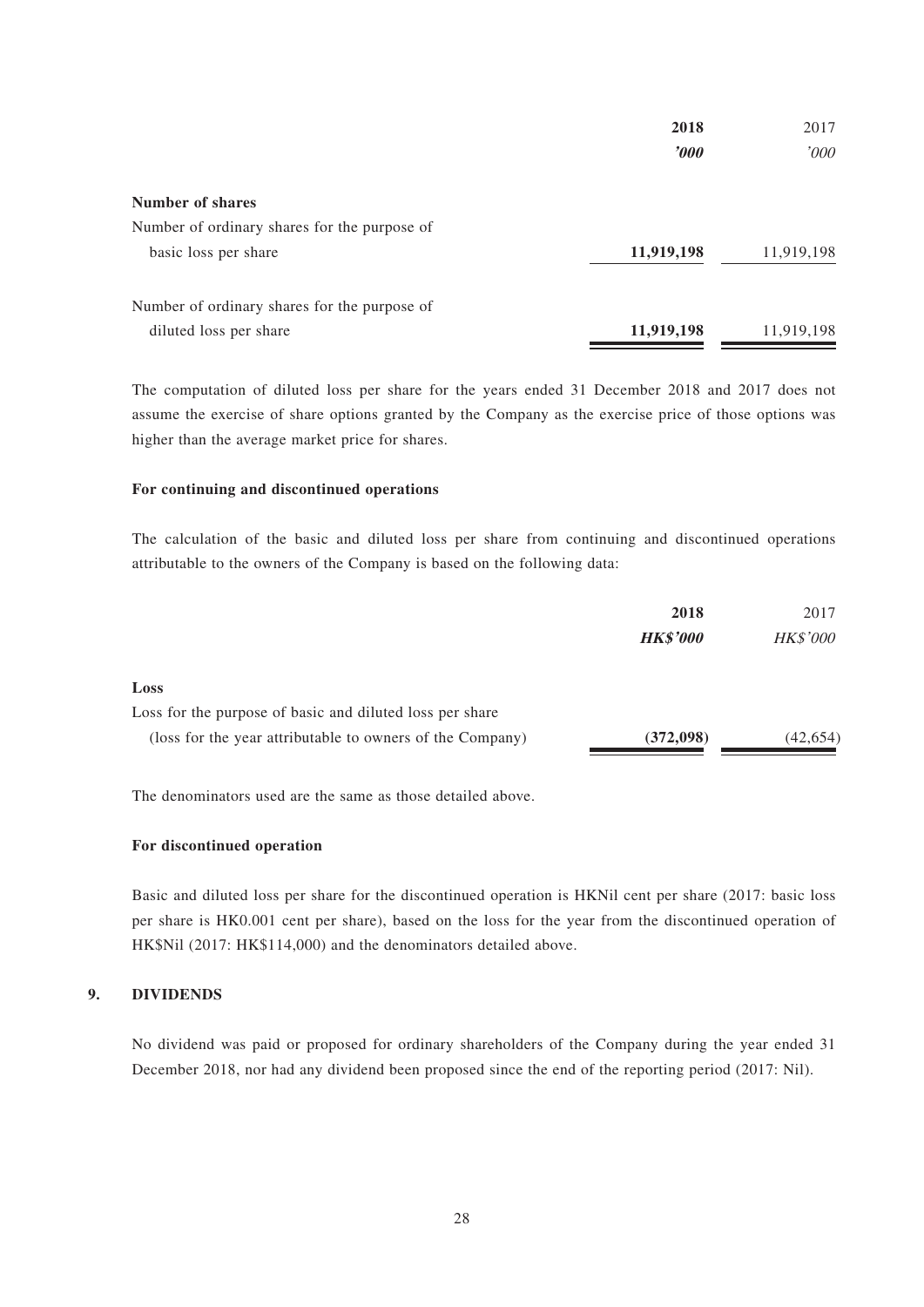### **10. FINANCE LEASE RECEIVABLES/DEPOSITS RECEIVED FROM CUSTOMERS**

|                                                                    | 2018<br><b>HK\$'000</b> | 2017<br>HK\$'000 |
|--------------------------------------------------------------------|-------------------------|------------------|
| Finance lease receivables<br>Less: Provision for impairment losses | 850,954<br>(1, 493)     | 1,080,680        |
|                                                                    | 849,461                 | 1,080,680        |

### **Leasing arrangements**

Certain of the Group's machinery and equipment are leased out under finance leases. All leases are denominated in RMB. The average term of finance leases entered into is 4 years (2017: 3.5 years).

|                                       | 2018<br><b>HK\$'000</b> | 2017<br>HK\$'000 |
|---------------------------------------|-------------------------|------------------|
| Non-current finance lease receivables | 422,157                 | 602,643          |
| Current finance lease receivables     | 427,304                 | 478,037          |
|                                       | 849,461                 | 1,080,680        |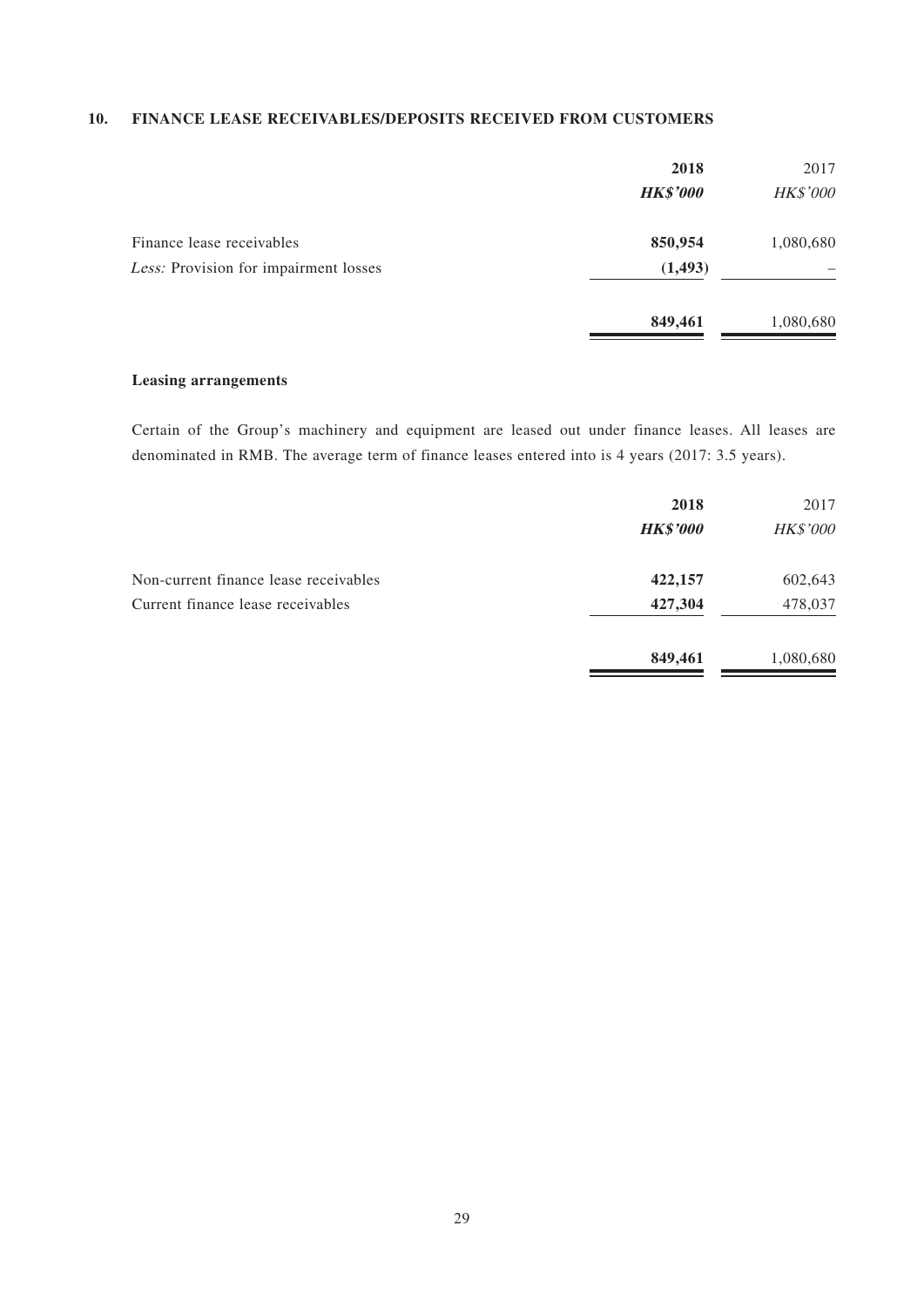#### **Amounts receivable under finance leases**

|                               | <b>Minimum</b>  |                 | <b>Present value of</b> |                 |
|-------------------------------|-----------------|-----------------|-------------------------|-----------------|
|                               | lease payments  |                 | lease payments          |                 |
|                               | 2018            | 2017            | 2018                    | 2017            |
|                               | <b>HK\$'000</b> | <b>HK\$'000</b> | <b>HK\$'000</b>         | <b>HK\$'000</b> |
| Not later than one year       | 459,423         | 518,710         | 427,304                 | 478,037         |
| Later than one year and       |                 |                 |                         |                 |
| not later than two years      | 225,942         | 333,528         | 208,707                 | 309,093         |
| Later than two years and      |                 |                 |                         |                 |
| not later than five years     | 241,410         | 305,398         | 213,450                 | 293,550         |
|                               | 926,775         | 1,157,636       | 849,461                 | 1,080,680       |
| Less: unearned finance income | (77, 314)       | (76, 956)       |                         | N/A             |
| Present value of minimum      |                 |                 |                         |                 |
| lease payments receivable     | 849,461         | 1,080,680       | 849,461                 | 1,080,680       |

The Group's finance lease receivables are denominated in RMB. The effective interest rates of the finance leases as at 31 December 2018 range from 4.28% to 8.00% (2017: 4.28% to 6.30%) per annum.

As at 31 December 2018, finance lease receivables amounting to HK\$701,931,000 (2017: HK\$866,925,000) were guaranteed by related parties of customers and secured by the leased assets and/or customers' deposits.

There was no unguaranteed residual value in connection with finance lease arrangements or contingent lease arrangements that needed to be recorded as at the end of the reporting period.

As at 31 December 2018, the finance lease receivables with carrying amounts of HK\$511,249,000 (2017: HK\$656,169,000) were pledged as security for the Group's borrowings.

Estimates of fair value of collateral are made during the credit approval process. These estimates of valuations are made at the inception of finance lease, and generally not updated except when the receivable is individually impaired. When a finance lease receivable is identified as impaired, the corresponding fair value of collateral of that receivable is updated by reference to market value such as recent transaction price of the assets.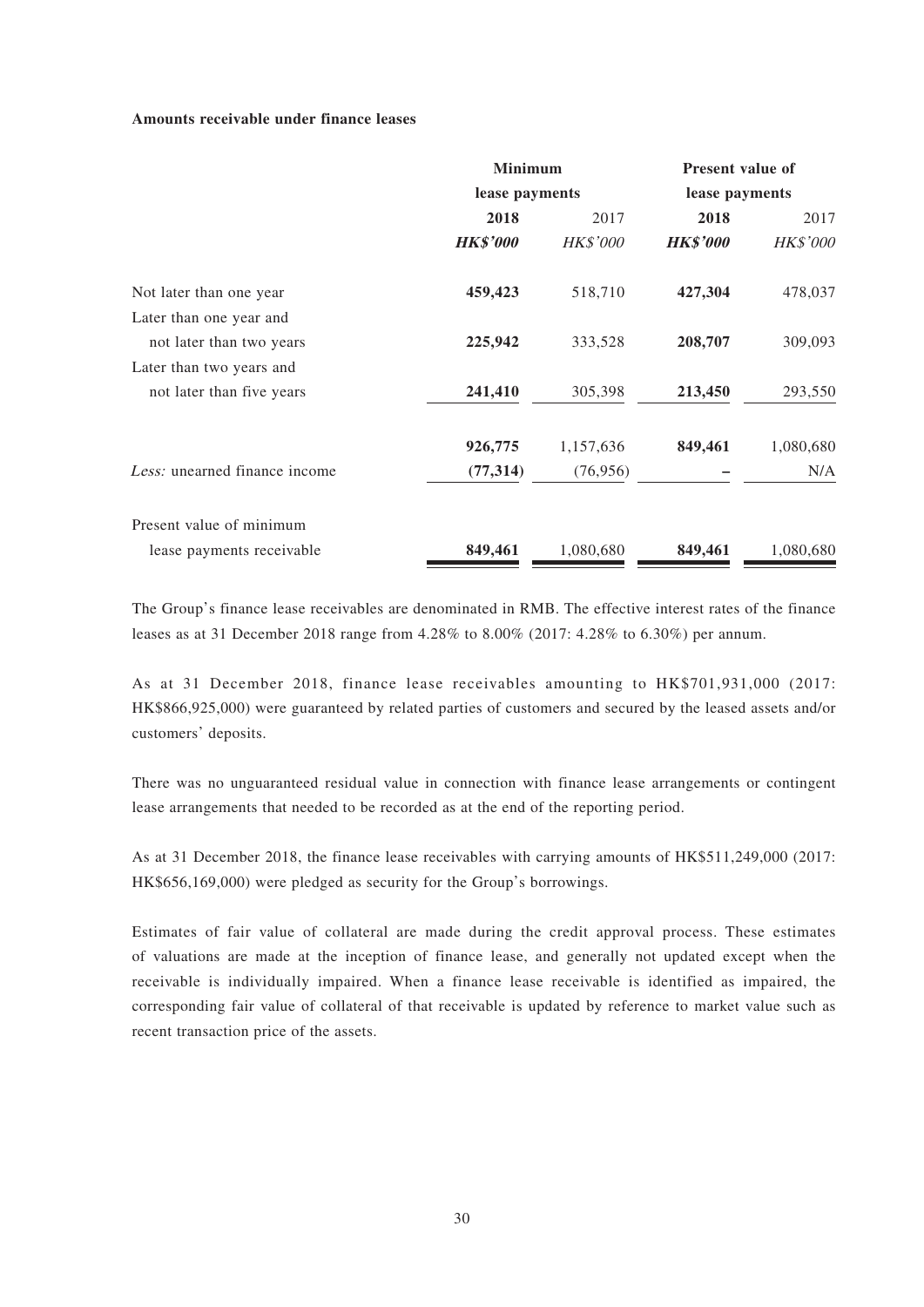At the end of the reporting period, with the consent from the relevant lessees, certain of these assets have been repledged to secure borrowings of the Group.

Except for the impairment of the finance lease receivables of HK\$1,493,000, the remaining amounts at the end of the reporting period are neither past due nor impaired. Movements in the provision for impairment loss are as follows:

|                                         | 2018<br><b>HK\$'000</b> | 2017<br>HK\$'000 |
|-----------------------------------------|-------------------------|------------------|
| Balance at beginning of year            |                         |                  |
| Impairment loss recognised for the year | 1,553                   |                  |
| Exchange difference                     | (60)                    |                  |
| Balance at end of year                  | 1,493                   |                  |

Security deposits received from customers at the end of the reporting period represent finance lease deposits received from customers which are repayable by end of the lease period of the respective finance leases.

Deposits of HK\$25,194,000 (2017: HK\$61,006,000) have been received by the Group to secure certain finance lease receivables and classified into current or non-current liabilities based on the final lease instalment due date stipulated in the finance lease agreements. The deposits are non-interest bearing, carried effective interest rate at 4.75% (2017: 4.75%) per annum. In addition, the finance lease receivables are secured over the leased assets, mainly plant and machinery leased, at the end of the reporting period. The Group is not permitted to sell, or repledge the collateral of the finance lease receivables without consent from the lessee in the absence of default by the lessee.

### **11. LOAN RECEIVABLES**

|                                                      | 2018            | 2017            |
|------------------------------------------------------|-----------------|-----------------|
|                                                      | <b>HK\$'000</b> | <b>HK\$'000</b> |
| Carrying amount receivable based on maturity set out |                 |                 |
| in the loan agreements                               |                 |                 |
| Within one year                                      | 180,143         | 101,022         |
| More than one year but less than two years           | 17,076          | 24,014          |
|                                                      | 197,219         | 125,036         |
| Less: Provision for impairment losses                | (29,778)        |                 |
|                                                      | 167,441         | 125,036         |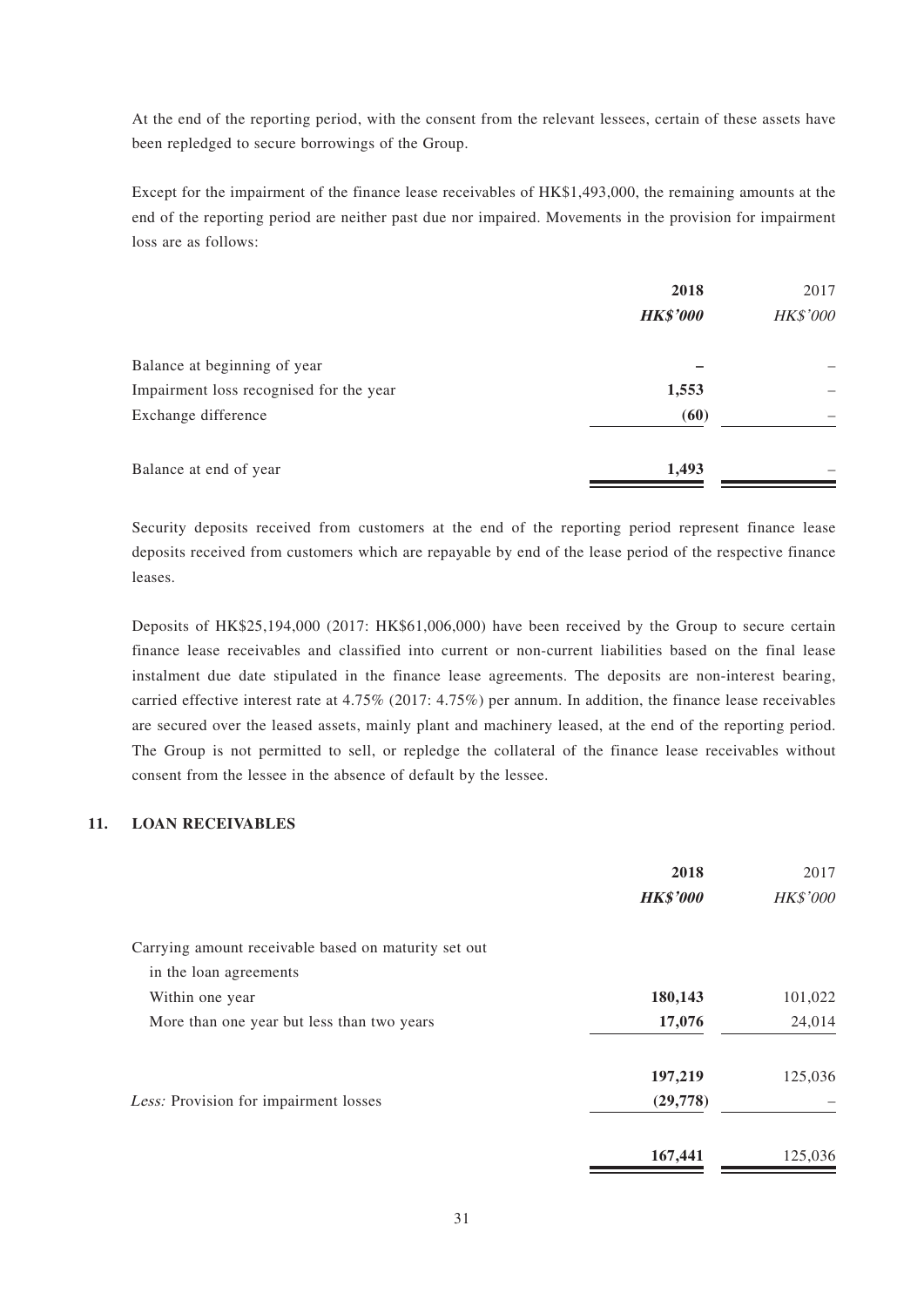The Group's loan receivables included 3 major loans as follows.

- (a) During the year ended 31 December 2016, the Group entered into a loan agreement with an individual borrower (the "Borrower") who is an independent third party. The loan of HK\$30,000,000 is unsecured, interest bearing at a fixed interest rate of 10% per annum, repayable on 3 February 2017 and guaranteed by another individual guarantor (the "Guarantor"). The Borrower and the Guarantor are the directors and substantial shareholders of a listed company in Hong Kong. On 7 February 2017, the Group entered into a loan extension agreement with the Borrower and the Guarantor, pursuant to which half of the loan receivable was repayable on 5 July 2017 and the other half was repayable on 29 December 2017. As at 31 December 2017, the total principal of the loan of HK\$30,000,000, together with any accrued interest, have been past due but not impaired. In March and July 2018, the Borrower made two partial repayments totaling HK\$4,491,000 of the overdue amount. Since then, no repayment received from the Borrower. The directors assessed that the loan receivable has been past due and credit-impaired based on the default history and so impairment loss based on lifetime ECL of HK\$25,509,000 was recognised to profit or loss.
- (b) During the year ended 31 December 2017, the Group entered into a loan agreement with another individual borrower who is an independent third party. The loan of HK\$35,000,000 is unsecured, interest bearing at a fixed interest rate of 10% per annum and repayable on 5 June 2018. During the year, the borrower has repaid the latest half-year interest and exercised an option to extend the repayment term by half-year to 5 December 2018. As at 31 December 2018, the loan principal and interest were overdue. The directors assessed that the loan balance and interests were past due but not credit-impaired as at 31 December 2018. Based on 12-month ECL, the directors assessed that the loss allowance was insignificant.
- (c) During the year ended 31 December 2018, the Group entered into a loan agreement with an individual and his beneficial company, which are independent third parties. The loan of HK\$80,000,000 is secured by certain Hong Kong listed securities, guaranteed, interest-bearing at fixed rate of 10% per annum and fully repayble on 8 November 2019. So, this loan receivable was not past due at 31 December 2018.

As at 31 December 2018, the Group's subsidiary, 北京恒嘉國際融資租賃有限公司 (Beijing Ever Grand International Finance Lease Co., Ltd., "BJ Ever Grand"), invested in loan receivables with total principal amount of RMB50,000,000 (equivalent to approximately HK\$56,920,000) (2017: RMB50,000,000 equivalent to approximately HK\$60,035,000) through trust products issued by financial institutions in the PRC. Such loan receivables carried fixed interest rate ranging from 7.0% to 8.5% (2017: 7.0% to 7.4%) per annum with maturities in August 2018 to May 2020 (2017: August 2018 to September 2019). Included was a trust loan at principal amount of RMB5,000,000 (approximately HK\$5,692,000) has been overdue since August 2018. The directors assessed that the overdue loan has been past due and its credit risk has been significantly increased. Accordingly, a lifetime impairment loss of HK\$4,439,000 has been recognised to profit or loss for the year.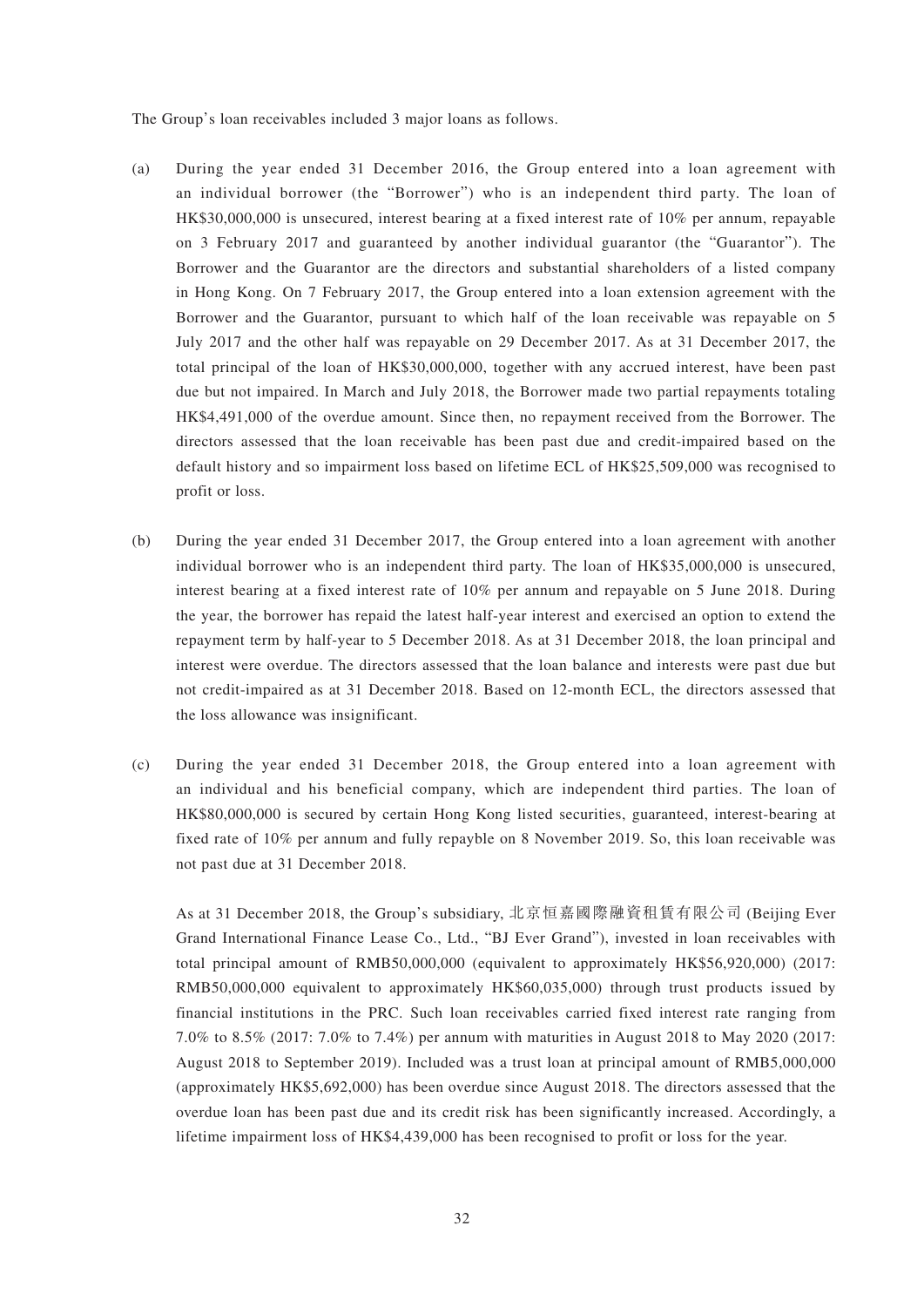During the year ended 31 December 2018, the Group received interest income of HK\$9,773,000 (2017: HK\$9,647,000) of which HK\$5,243,000 and HK\$4,530,000 were recognised as other income and revenue respectively.

Movements in the provision for impairment loss under stage 3 are as follows:

|                                         | 2018            | 2017     |
|-----------------------------------------|-----------------|----------|
|                                         | <b>HK\$'000</b> | HK\$'000 |
| Balance at beginning of year            |                 |          |
| Impairment loss recognised for the year | 29,948          |          |
| Exchange difference                     | (170)           |          |
| Balance at end of year                  | 29,778          |          |

Management applied a three-stage impairment model to assess the credit quality of the loan receivables. The loan receivables are categorised into the following stages by the Group:

#### Stage 1

Loan receivables have not experienced a significant increase in credit risk since origination and impairment recognised on the basis of 12 months ECL (12-month ECLs).

### Stage 2

Loan receivables to customers have experienced a significant increase in credit risk since origination and impairment is recognised on the basis of lifetime ECL (Lifetime ECLs non creditimpaired).

#### Stage 3

Loan receivables that are in default and considered credit impaired (Lifetime ECLs credit impaired).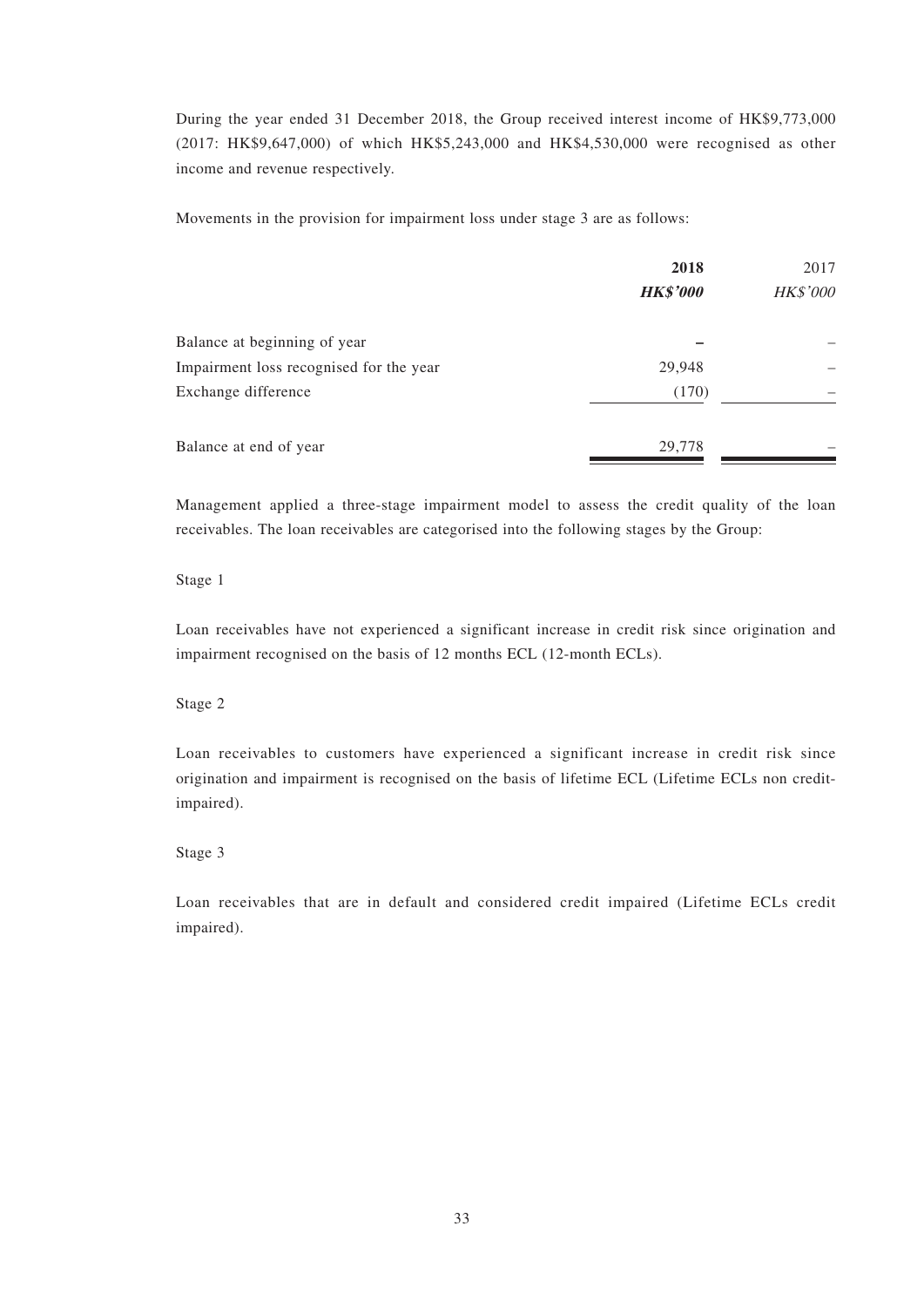## **12. CONTRACT ASSETS, SERVICE INCOME RECEIVABLES, OTHER RECEIVABLES, DEPOSITS AND PREPAYMENTS**

The normal credit period given on service income is  $0 - 5$  days. The credit period relating to service income receivables provided to customers can be longer based on a number of factors including the customer's credit profile and relationship with the customers.

The following is an aged analysis of contract assets and service income receivables, net of allowance for bad and doubtful debts, presented based on the date of recognition of revenue for service income at the end of the reporting period, which approximated the revenue recognition dates:

|                                                    | 2018            | 2017            |
|----------------------------------------------------|-----------------|-----------------|
|                                                    | <b>HK\$'000</b> | <b>HK\$'000</b> |
| Contract assets $0 - 30$ days under current assets | 3,320           |                 |
| Service income receivables under current assets    |                 |                 |
| $0 - 30$ days                                      |                 | 33,520          |
| Over 365 days                                      |                 | 12,266          |
|                                                    |                 | 45,786          |
| Other receivables, deposits and prepayments        | 44,662          | 23,758          |
|                                                    | 44,662          | 69,544          |
| Less: Amount not receivable within one year shown  |                 |                 |
| under non-current assets                           | (11, 384)       | (12, 693)       |
|                                                    | 33,278          | 56,851          |

Before accepting any new customer, the Group assesses the potential customer's credit quality and defines credit limits by customer. Limits attributed to customers are reviewed regularly. The Group has policy for allowance of bad and doubtful debts which is based on using HKFRS 9 simplified approach and has calculated ECLs based on lifetime ECLs. The Group has established a provision matrix that is based on the Group's historical credit loss experience, adjusted for forward-looking factors specific to the debtors and the economic environment.

Contract assets of HK\$3,304,000 has been reclassified from service income receivables arising from asset management advisory services on the adoption of HKFRS 15 at 1 January 2018. As at 31 December 2018, contract assets amounted to HK\$3,320,000 (2017: Nil).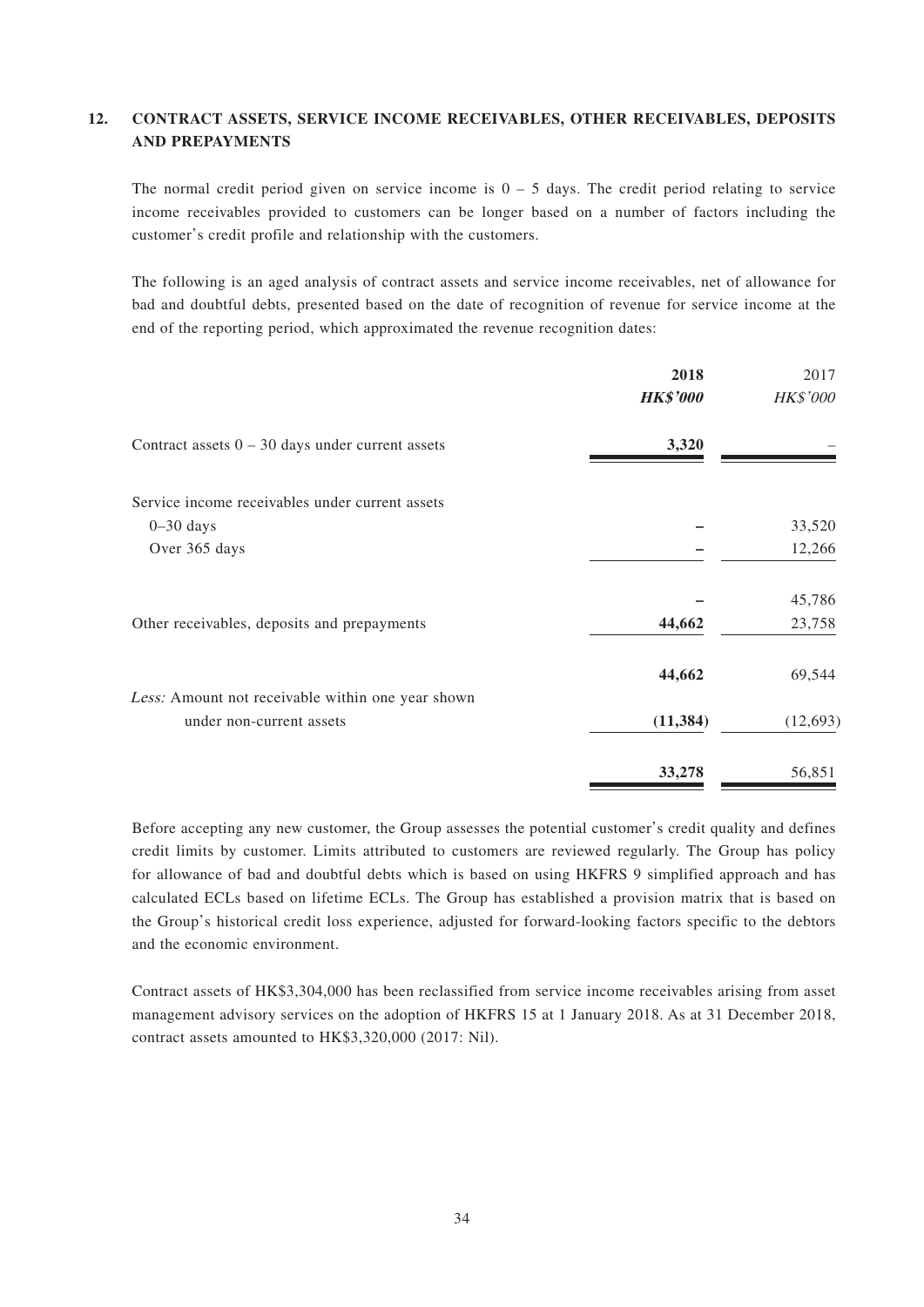At the end of the reporting period, the Group's contract assets and service income receivables are neither past due nor impaired. The Group did not hold any collateral over these balances.

Included in other receivables, deposits and prepayments was a deposit paid of HK\$20,000,000 to a connected vendor for the acquisition of the entire issued share capital of Quantum Power Limited as disclosed in the Company's announcements dated 2 November 2018 and 8 January 2019 and the Company's circular dated 31 January 2019. Upon the completion of the acquisition, the amount has been utilised to offset the consideration.

The following is the breakdown of other receivables, deposits and prepayments:

|                                            | 2018<br><b>HK\$'000</b> | 2017<br>HK\$'000 |
|--------------------------------------------|-------------------------|------------------|
| Prepayments                                | 1,563                   | 1,553            |
| Deposits                                   | 32,465                  | 13,339           |
| Deposits for property, plant and equipment | 288                     | 686              |
| Other receivables                          | 10,346                  | 8,180            |
|                                            | 44,662                  | 23,758           |

Other receivables are unsecured, interest-free and will be settled within twelve months after the end of reporting period. Deposits mainly represented an amount of approximately HK\$11,384,000 (2017: HK\$12,007,000) paid to a non-bank financial institution which was backed by a deposit of the same amount received from a customer for the underlying finance lease arrangements pursuant to the requirement from the non-bank financial institution. Such deposit has been classified as a non-current asset as the underlying finance lease has a term of over 1 year from the end of the reporting period. The remaining amounts of deposits represented deposits paid to third parties in the ordinary course of business.

## **Movement in the allowance of contract assets, service income receivables, other receivables and deposits for bad and doubtful debts**

|                                  | 2018<br><b>HK\$'000</b> | 2017<br>HK\$'000 |
|----------------------------------|-------------------------|------------------|
| Balance at beginning of the year |                         |                  |
| Impairment loss for the year     | 800                     |                  |
| Balance at end of the year       | 800                     |                  |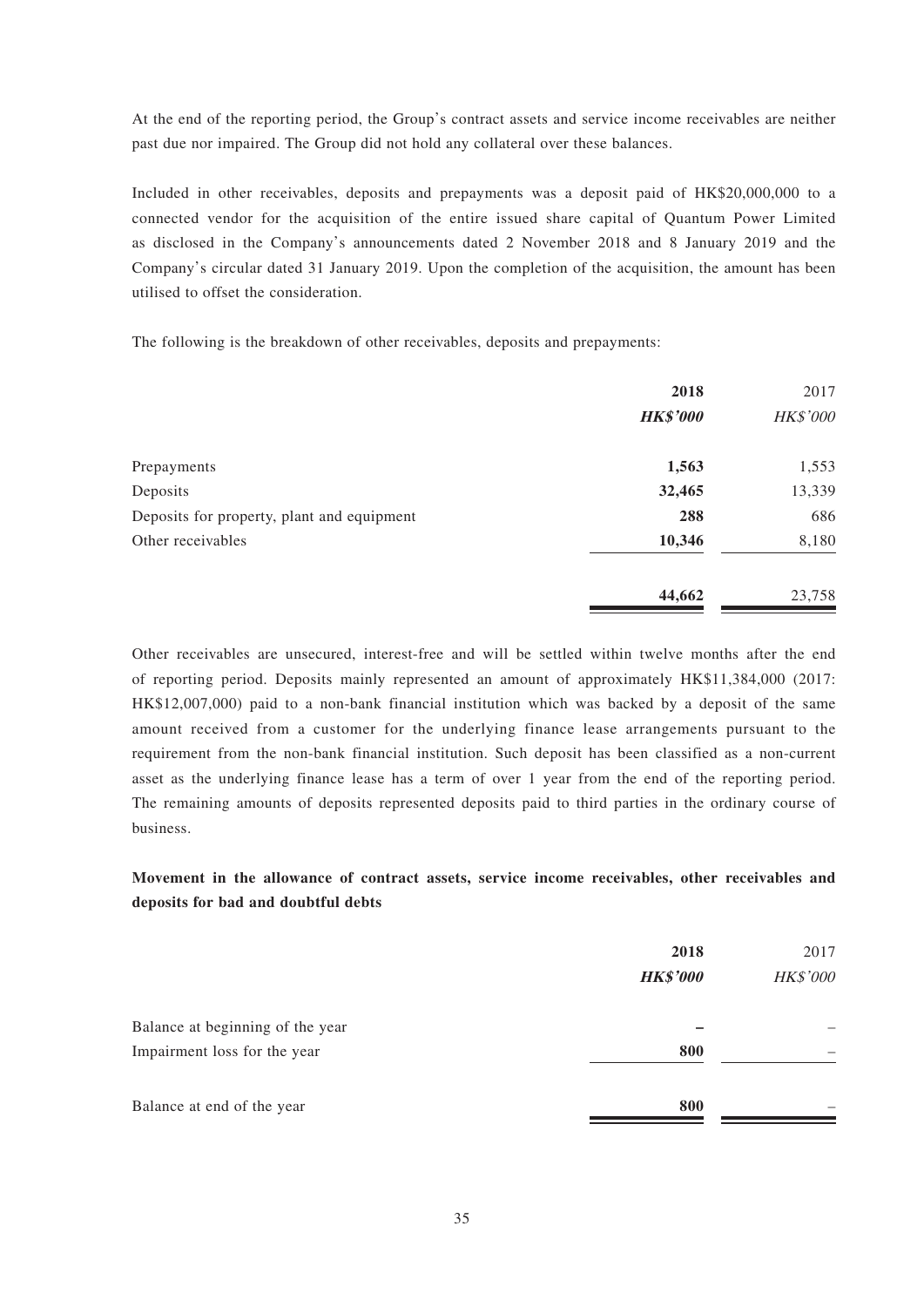### **13. SERVICE COST PAYABLES, OTHER PAYABLES AND ACCRUALS**

|                          | 2018            | 2017     |
|--------------------------|-----------------|----------|
|                          | <b>HK\$'000</b> | HK\$'000 |
| Current liabilities      |                 |          |
| Service cost payables    | 7,563           | 42,351   |
| Accruals                 | 13,807          | 13,180   |
| Value-added tax payables | 336             | 3,377    |
| Other payables           | 5,526           | 5,278    |
|                          | 27,232          | 64,186   |

Service cost payables, other payables and accruals principally comprise amounts outstanding for service costs and ongoing costs.

The normal credit period of service cost is  $0 - 5$  days.

An aged analysis of the Group's service cost payables at the end of the reporting period presented based on the invoice dates is as follows:

|               | 2018            | 2017     |
|---------------|-----------------|----------|
|               | <b>HK\$'000</b> | HK\$'000 |
| $0 - 30$ days | 3,320           | 32,440   |
| $91-180$ days |                 | 450      |
| Over 365 days | 4,243           | 9,461    |
|               | 7,563           | 42,351   |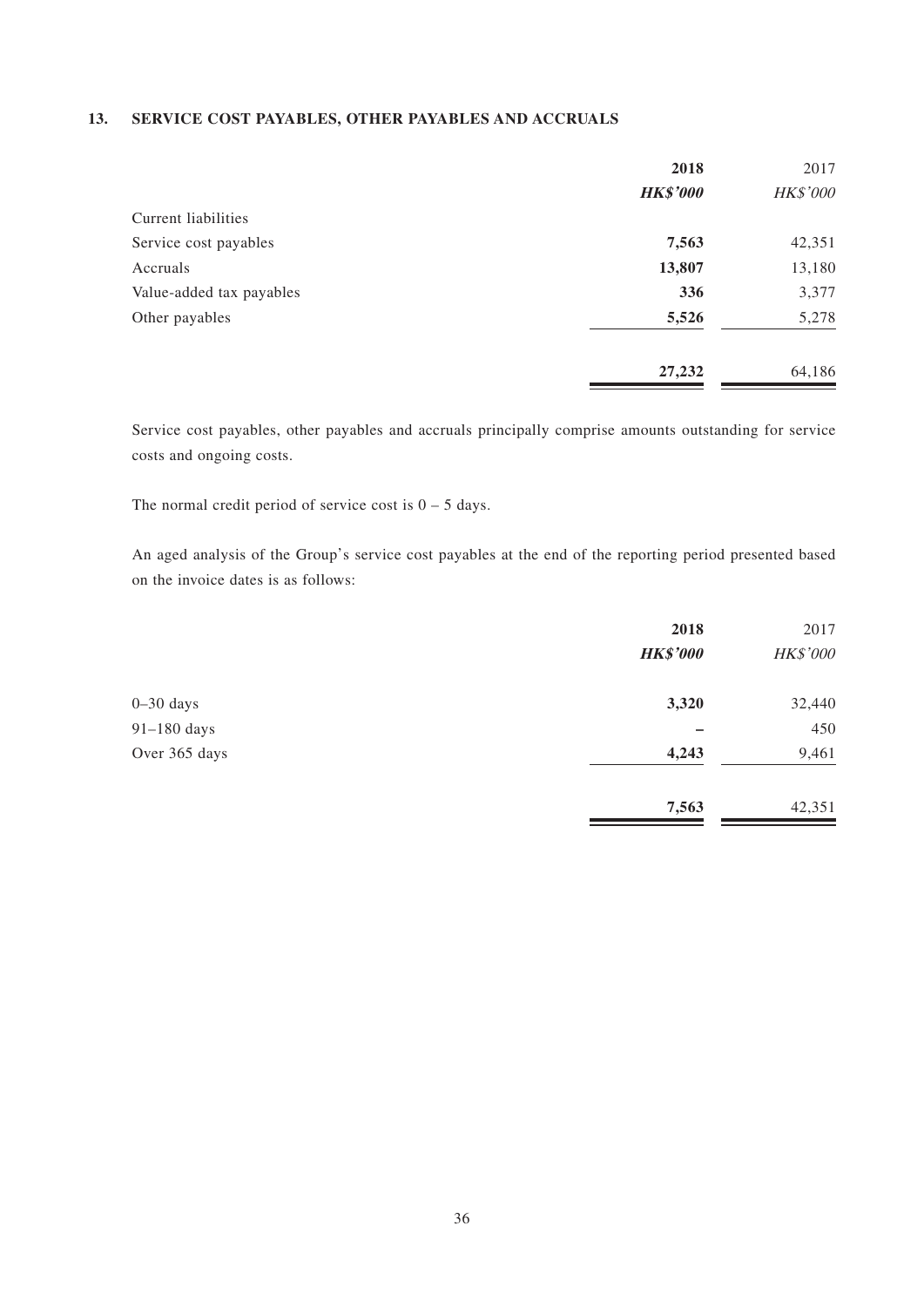## **14. SHARE CAPITAL**

|                                                          | Number of<br>shares<br>'000 | <b>Share</b><br>capital<br><b>HK\$'000</b> |
|----------------------------------------------------------|-----------------------------|--------------------------------------------|
|                                                          |                             |                                            |
|                                                          |                             |                                            |
| Ordinary shares of HK\$0.01 each                         |                             |                                            |
| Authorised:                                              |                             |                                            |
| At 1 January 2017, 31 December 2017 and 31 December 2018 | 40,000,000                  | 400,000                                    |
| Issued and fully paid:                                   |                             |                                            |
| At 1 January 2017, 31 December 2017 and 31 December 2018 | 11,919,198                  | 119,192                                    |

### **15. OPERATING LEASE ARRANGEMENT**

### **The Group as lessee**

At the end of the reporting period, the Group had commitments for future minimum lease payments under non-cancellable operating leases in respect of office premises which fall due as follows:

| 2018            | 2017     |
|-----------------|----------|
| <b>HK\$'000</b> | HK\$'000 |
| 431             | 145      |
|                 |          |

Leases are negotiated for an average term of two years and rentals are fixed for an average of two years.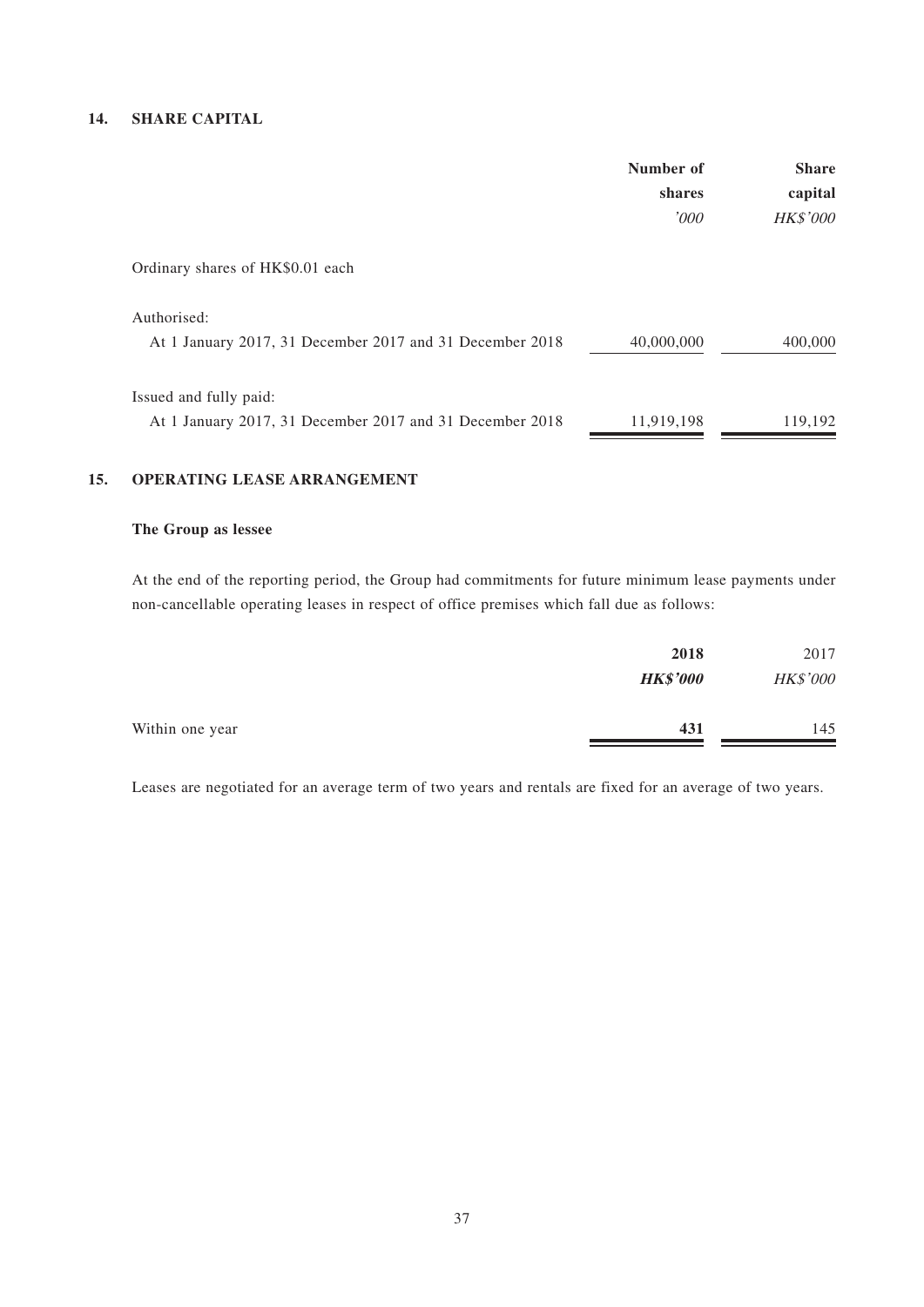## **16. LOSS ON DISPOSAL OF PARTIAL INTEREST IN A JOINT VENTURE AND THE GRANT OF THE CALL OPTION**

On 15 May 2018, the Group entered into a sale and purchase agreement with the joint venture partner (the "Purchaser"), pursuant to which the Group disposed of 25% out of its 50% equity interest of Rizhao Lanshan, a joint venture ("JCE") of the Group, for a consideration of RMB294 million (equivalent to approximately HK\$338 million). On the same date, the Group has also entered into a Call Option Undertaking to grant the Call Option to the Purchaser, pursuant to which the Purchaser is entitled to acquire the remaining 25% equity interest in Rizhao Lanshan at a consideration of RMB294 million (equivalent to approximately HK\$338 million). Pursuant to the Call Option Undertaking, the Call Option is exercisable by the Purchaser at its discretion during the period from 1 January 2020 up to 30 June 2020 (both dates inclusive). Upon the completion of disposal on 31 August 2018, Rizhao Lanshan ceased to be a JCE of the Group and then become an associate of the Group.

The loss on partial disposal of JCE and the grant of the call option as at its disposal date was as follows:

|                                                                          | 2018            |
|--------------------------------------------------------------------------|-----------------|
|                                                                          | <b>HK\$'000</b> |
| Consideration from joint venture partners                                | 337,849         |
| Fair value of the Call Option as at 31 August 2018                       | (32, 169)       |
|                                                                          | 305,680         |
| Carrying value of 50% equity interest in JCE derecognised                | (829, 911)      |
| Fair value of 25% equity interest in an associate at initial recognition | 305,607         |
| Stamp duty                                                               | (169)           |
| Loss on partial disposal of JCE and the grant of the call option         | (218,793)       |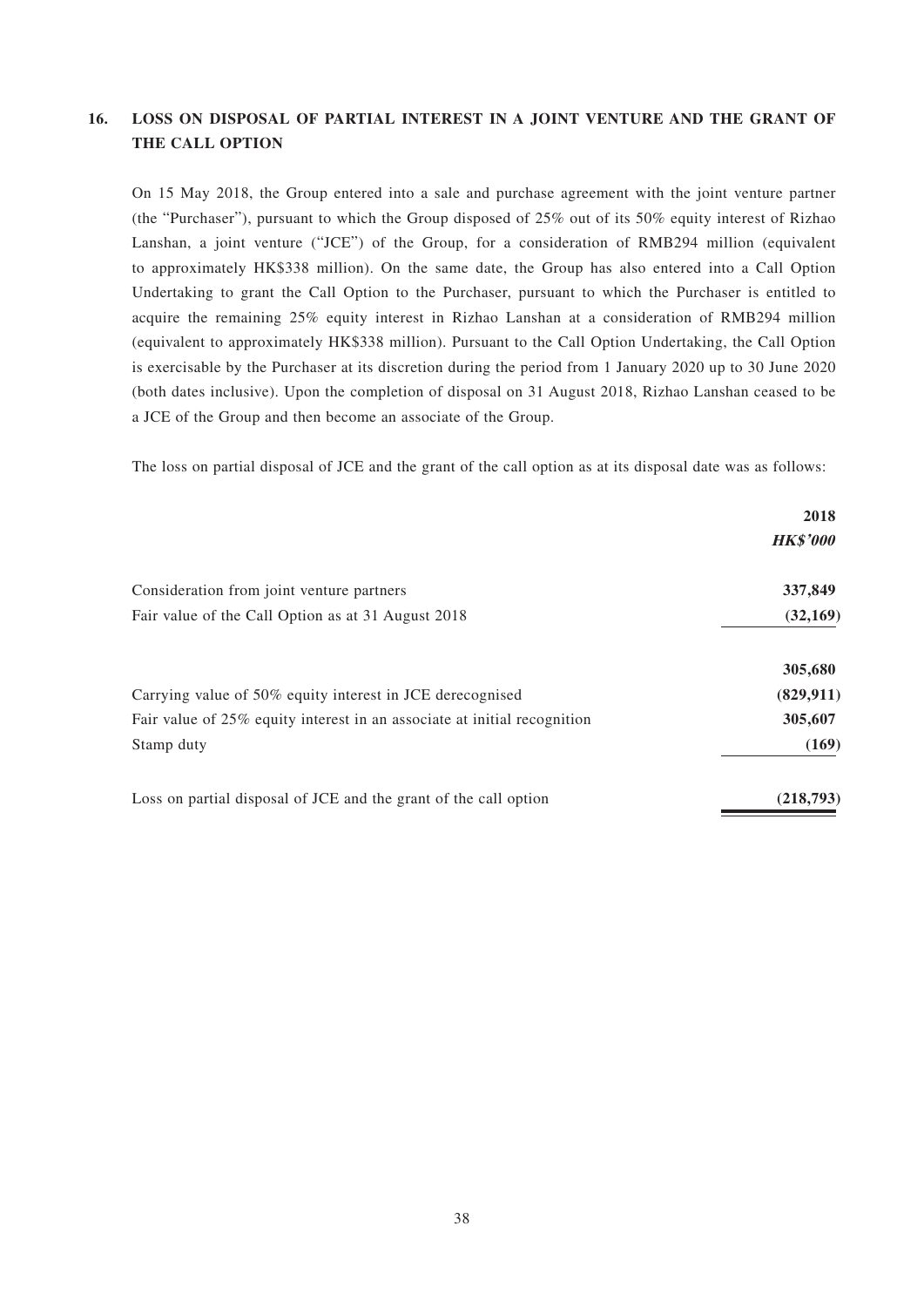# **MANAGEMENT DISCUSSION AND ANALYSIS**

## **BUSINESS REVIEW**

The continuing operations of the Group recorded revenue of HK\$90.5 million in 2018 as compared with HK\$198.1 million in 2017, gross profit of HK\$23.7 million in 2018 against HK\$31.3 million in 2017 and net loss of HK\$373.1 million in 2018 as compared to net loss of HK\$35.7 million in 2017. Net loss of HK\$0.1 million from the discontinued operation in 2017 while no profit or loss from such in 2018 since deconsolidation of its financial result following the completion of disposal of the Polishing Segment on 5 January 2017.

For the year under review, the Financial leasing business has contributed a segment loss of HK\$65.4 million (including a non-cash impairment loss on goodwill of HK\$63.0 million (2017: HK\$31.0 million), as compared with a segment loss of HK\$10.9 million in 2017 (definition of segment profit or loss and detailed analysis set out in note 4). The increase in loss is mainly due to an increase in impairment loss on goodwill by HK\$32.0 million and the deteriorating operating results by HK\$22.5 million primarily due to decrease in gross profit amount driven by lower number and lease volume of new finance lease transactions, fair value loss on the financial assets at FVTPL and an impairment loss on a loan receivable. The Terminal and logistics services recorded a segment profit of HK\$37.6 million in 2018 as compared with segment profit HK\$43.5 million in 2017. The decrease was mainly due to the segment profit in 2018 which only accounted for 50% profit sharing in JCE's result for the period from 1 January 2018 to 31 August 2018 (i.e. the date of the partial disposal), while that in 2017 covering the 12-months.

The Food additives business, classified under others in the segment information, has acquired the necessary machineries, equipment, manpower and production license for the first production line of solid sorbitol and performed test runs. It is expecting to commence normal production in the first half of 2019 after ascertaining the food safety requirements on the finished goods through a series of test runs. The segment loss of HK\$4.2 million in this year (2017: HK\$0.4 million) primarily represented the start-up cost of production lines of Sorbitol and back-end processing of nutrition supplements and research & development cost for the prospective production lines such as Advantame and EPS.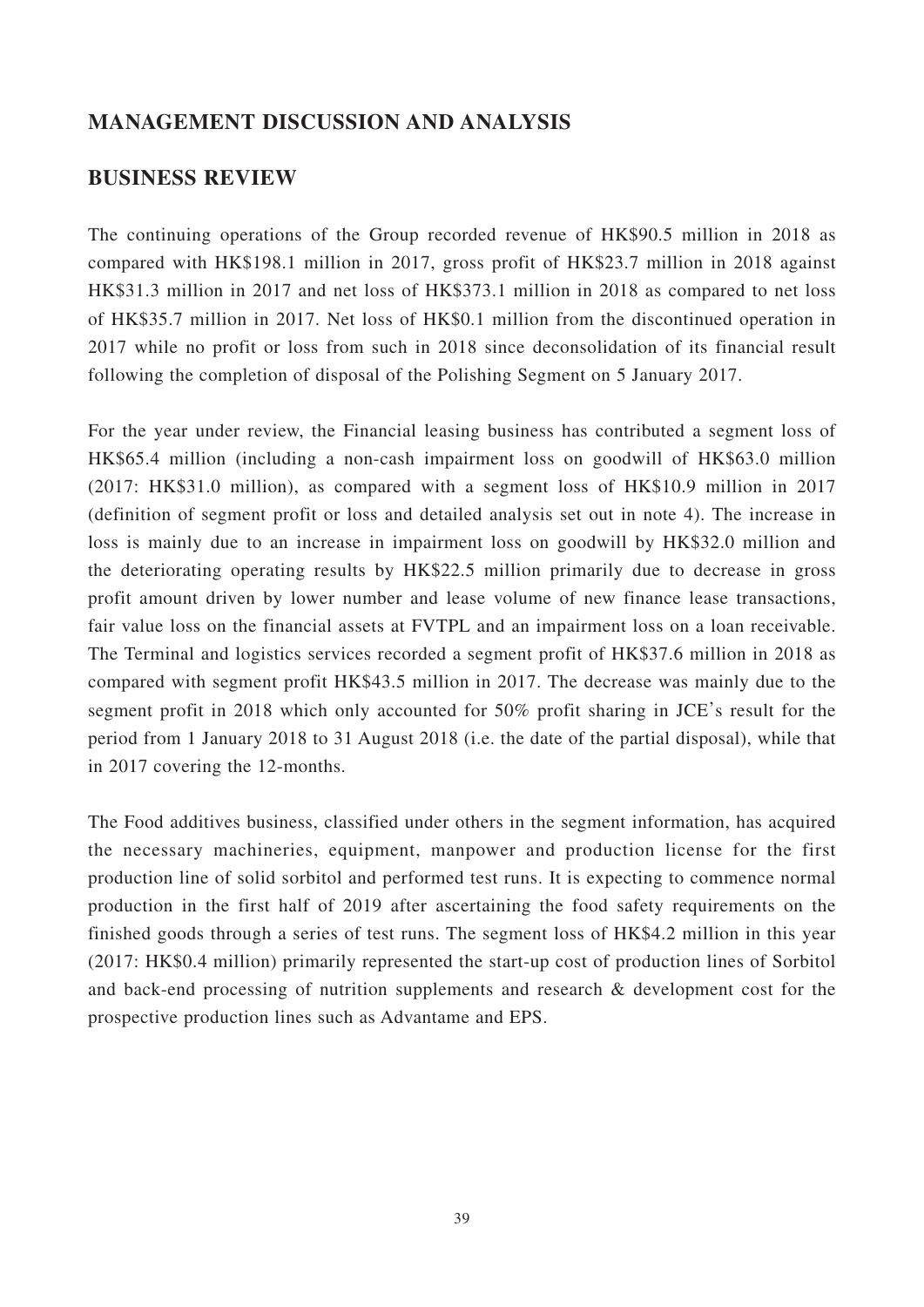The investment division recorded interest income of HK\$4.5 million from money lending business as revenue in 2018 (2017: HK\$2.3 million as other income). A significant increase in segment loss from HK\$24.3 million in 2017 to HK\$59.1 million in 2018 was primarily due to the wider losses in the fair value of securities investments and an impairment loss on a loan receivable from the money lending business.

After considering the corporate expenses (2018: HK\$72.8 million; 2017: HK\$38.6 million), loss on partial disposal of JCE and the grant of a call option of HK\$218.8 million (2017: Nil), gain on disposal of subsidiaries of HK\$10.2 million (2017: Nil), share of result of an associate of HK\$10.5 million (2017: Nil), certain unallocated other income, gains and losses, other expenses and income tax expense (2018: HK\$13.5 million; 2017: HK\$6.1 million), the Group recorded a net loss of HK\$373.1 million (2017: net loss of HK\$35.8 million) and a net loss attributable to the owners of the Company of HK\$372.1 million in the Current Year (2017: net loss of HK\$42.7 million).

To remove the non-cash material gain or loss from impairment on goodwill, loan receivables, finance lease receivables, partial disposal of equity interest in a joint venture & the grant of a call option, disposal of subsidiaries, and fair value gain on financial liability at FVTPL, the adjusted profit or loss from the continuing operations in both years can be reconciled as below:

|                                                                    | 2018            | 2017            |
|--------------------------------------------------------------------|-----------------|-----------------|
|                                                                    | <b>HK\$'000</b> | <b>HK\$'000</b> |
| Net loss from continuing operations                                | (373, 094)      | (35,689)        |
| <i>Add:</i> impairment loss on the goodwill                        | 63,000          | 31,000          |
| Less: gain on disposal of subsidiaries                             | (10, 194)       |                 |
| Add: Provision for impairment loss on the loan receivables         |                 |                 |
| and finance lease receivables                                      | 31,501          |                 |
| <i>Add:</i> loss on partial disposal of equity interest in a joint |                 |                 |
| venture and the grant of a call option                             | 218,793         |                 |
| Less: fair value gain of financial liability at FVTPL<br>(4,848)   |                 |                 |
|                                                                    | (74, 842)       | (4,689)         |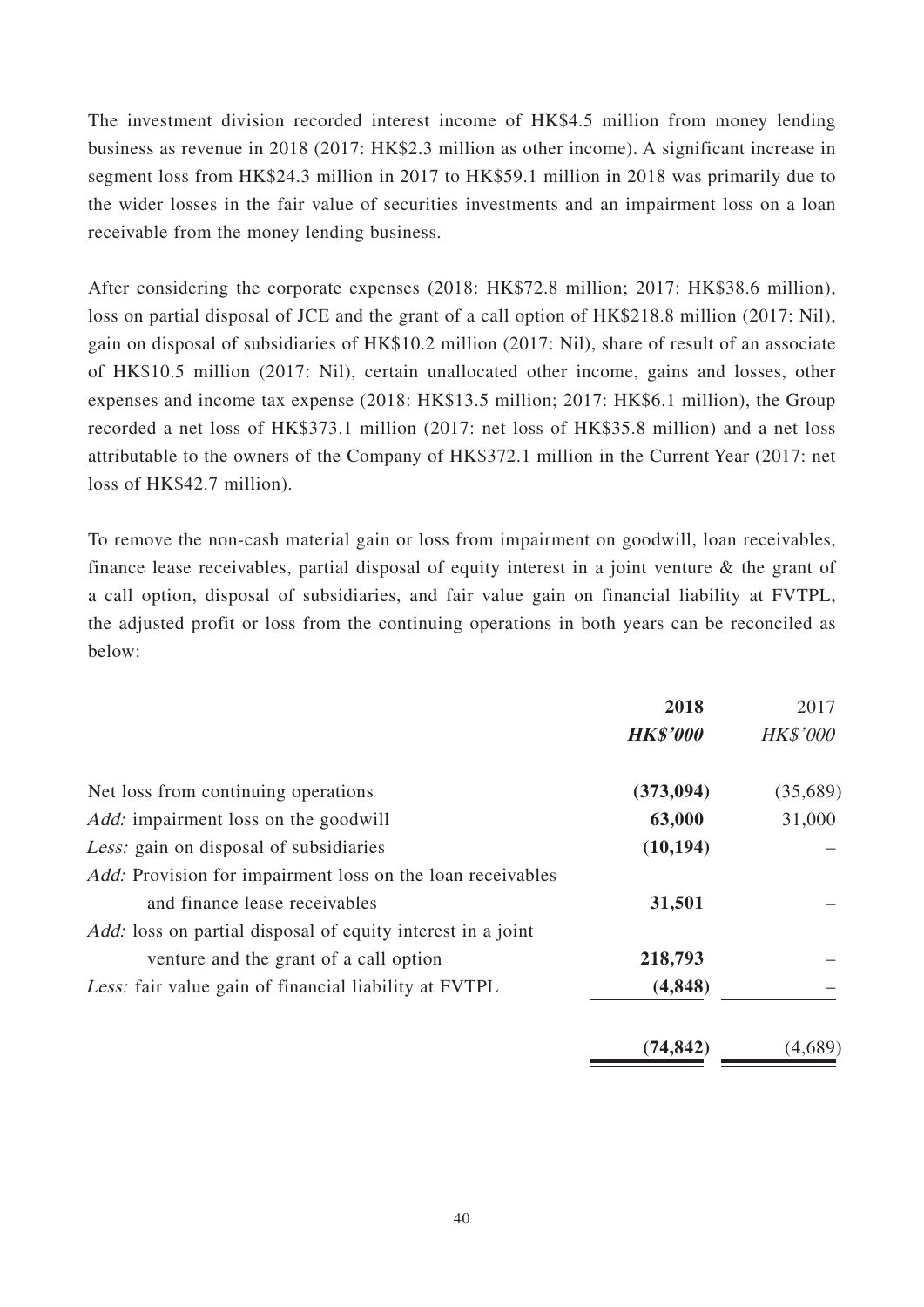### **Continuing Operations**

### **Revenue and gross profit**

During the year, the financial leasing segment recorded revenue and gross profit of HK\$86.0 million and HK\$19.2 million (2017: HK\$198.1 million and HK\$31.3 million), representing 95% and 81% of the Group's revenue and gross profit respectively (2017: 100% and 100% respectively). The revenue of this segment mainly represents (i) service fee income for financing arrangement and consultancy services and (ii) finance lease interest income generated from financial leasing. The cost of services mainly represents (i) service cost to banks and other non-bank financial institutions on various kinds of factoring and consultancy services and (ii) interest expenses on borrowings from banks and other non-bank financial institutions. The main customer base primarily includes large corporations covering industries of energy resources, manufacturing, medical and urban infrastructure, transportation and public utility construction.

During the year, the segment saw a remarkable decline on revenue and gross profit because of significant decrease in both number and total lease volume of new finance lease transactions. The number of new transactions was down to a single digit (2017: 18 transactions) while its aggregate lease volume fell by approximately 75% as compared with RMB3.1 billion in 2017. It was attributable to an economic turmoil in the People's Republic of China (the "PRC"). Such economic turmoil was, amongst others, triggered by the US-PRC trade war and consequently affected the customers' sentiment on capital investments and financing needs. The strict regulatory policies and intensified competition in the finance lease industry in the PRC also added fuel to the operating difficulties, including much more difficult to obtain credits from the banks with terms matching the customer's needs in term of size, interest rate and maturity terms as well as weakening the bargaining power of soliciting new projects. To safeguard our assets, the segment takes a prudent and conservative approach to explore the self-funded projects on the small-to-medium size enterprise in the PRC and did not complete any in 2018 until prospective customers with reasonably credit profile and/or sufficient value and liquidity of collateral and/or financial return proven to the satisfaction of local management team. In the meantime, management will assess the possibility of further reallocation of the remaining proceeds from the partial disposal of JCE from development of self-funded projects in financial lease business to other business segments to maximise the return of the idle funds.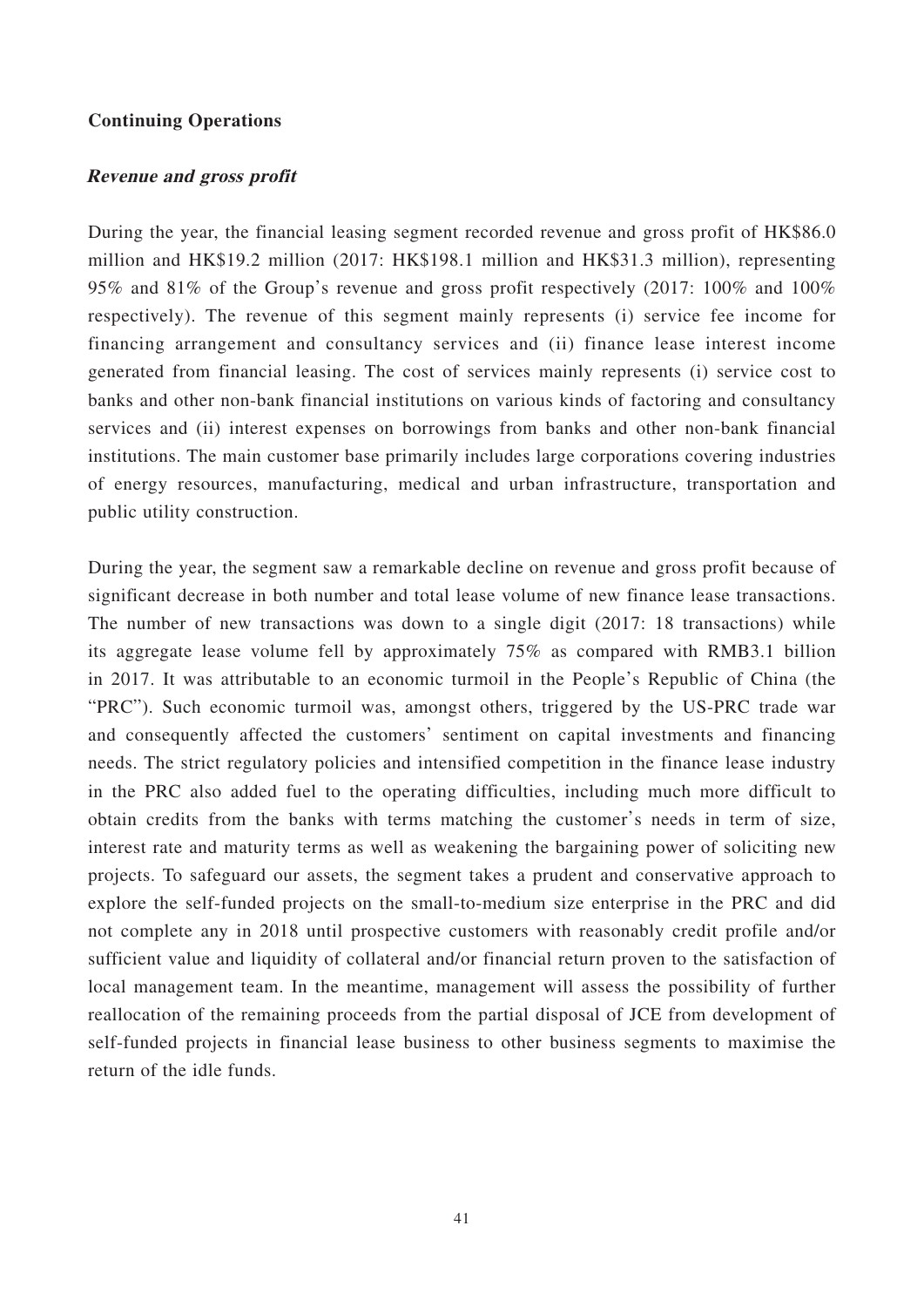The money lending business (classified under the Investment segment) recorded revenue and gross profit of HK\$4.5 million in 2018 (2017: nil), representing 5% and 19% of the Group's revenue and gross profit respectively (2017: nil). The revenue represents loan interest income from the provision of loan facilities carried out by a licensed subsidiary in Hong Kong. The segment diligently allocated internal resources and placed a 10% per annum 1-year HK\$80 million loan with both listed shares as collateral and guaranteed by a corporate and its beneficial individual to a corporate borrower and its beneficial individual in Hong Kong during the year.

The decrease in the Group's gross profit amount was in line with the decrease in the Group's revenue, with higher margin % primarily thanks to the profit contribution from the money lending business.

## **Other income**

The other income of the Group in 2018 mainly comprised of bank interest income, interest income from trust products and highly liquid wealth management investments issued by the non-bank financial institutions in the PRC, dividend income from financial assets at FVTPL. The decrease of HK\$8.9 million or 43% was primarily due to the absence of the government grant (2017: HK\$4.6 million), decrease in sundry income and general decline in the interest income in the Current Year.

### **Other gains and losses**

The other gains and losses in 2018 mainly comprised of overall loss of approximately HK\$41.5 million from both change in fair value of listed securities investments and an unlisted option granted by the Group in relation to the remaining 25% equity interest on an associate, impairment losses on loan receivables and finance lease receivables totaling approximately HK\$31.5 million, and gain on disposal of subsidiaries of HK\$10.2 million. The increase in loss was mainly due to (i) expansion of loss from change in fair values of listed securities investments in Hong Kong and the mainland Chinese stock markets where Hang Seng index and Shanghai Composite index were down by 14% and 25% in 2018 respectively and (ii) impairment losses on loan receivables and finance lease receivables as a result of certain non-performing loans and more forward-looking impairment assessment model under HKFRS 9 (as compared with the preceding HKAS 39) effectively adopted in 2018.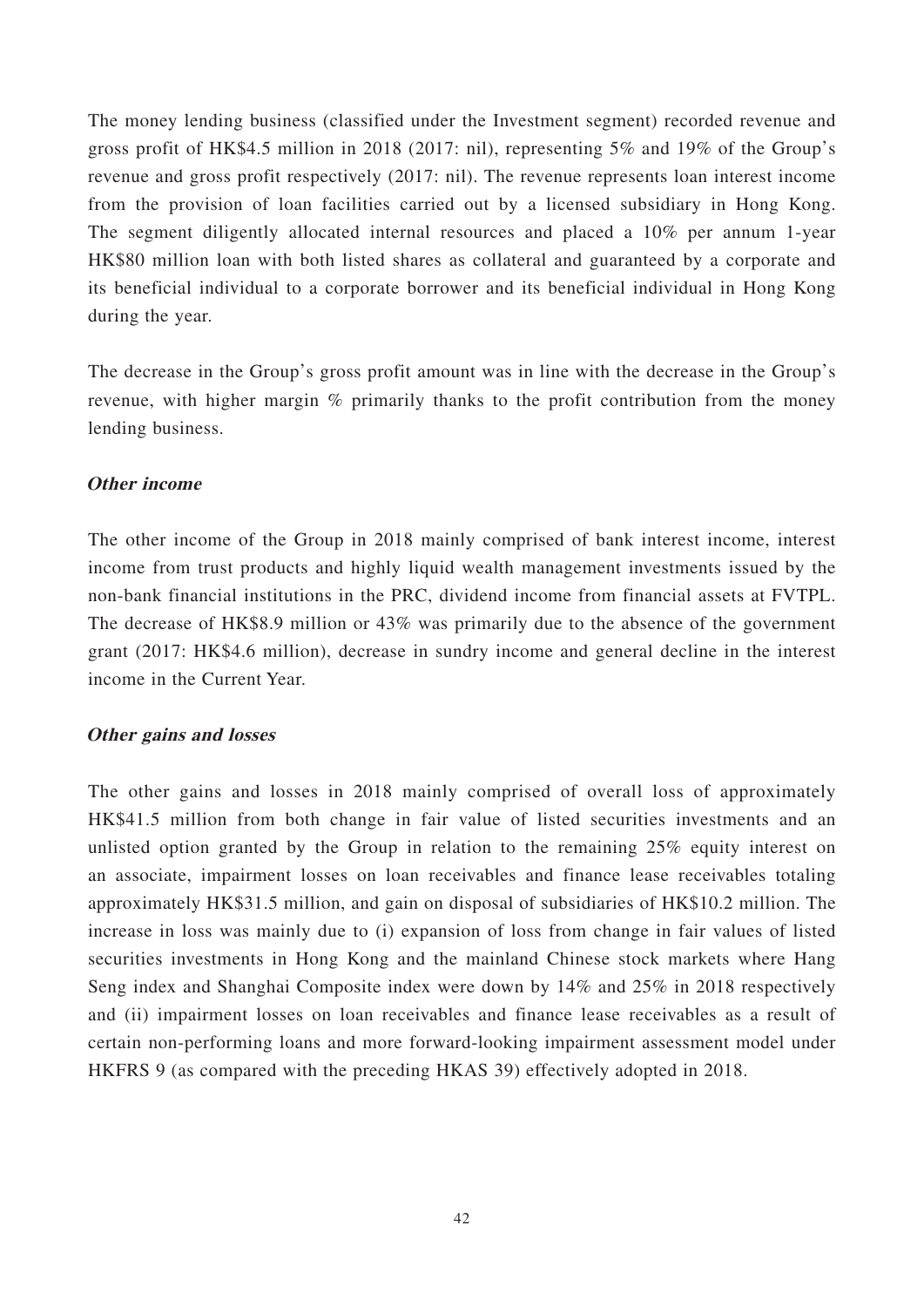## **Administrative expenses and other operating expenses**

The Group's administrative and other operating expenses for the year mainly included staff costs (including directors 'and chief executive's emoluments) of HK\$68.0 million (2017: HK\$45.0 million), legal and professional, depreciation of property, plant and equipment and various administrative expenses. The increase was primarily due to increase in staff cost in particular the management incentive expenses.

## **Impairment loss on goodwill**

During the year under review, the Group recorded a non-cash impairment loss on goodwill of HK\$63.0 million (2017: HK\$31.0 million) which arose from the acquisition of the Finance lease business in January 2016. Given that both finance lease volume and number of new finance lease transactions slumped in the Current Year, the management, amongst others, made downward revisions on revenue and gross profit amount in the latest forecast model to reflect the lingeringly grim financial market condition and slowing economy in the PRC due to, amongst others, the glowing China-and-US trade war tension in the Current Year. According to the value-in use calculation ("VIU") based on the approved 5-year period financial budget of the Financial lease business, a shortfall, obtained by comparing the recoverable amount from the VIU with the carrying amount of the Finance lease business as at 31 December 2018, amounts to HK\$63.0 million which is fully allocated to the goodwill as an impairment loss recognized in the profit or loss in the Current Year.

## **Share of a joint venture's and an associate's result**

Upon completion of the partial disposal of equity interest on Rizhao Lanshan on 31 August 2018, the Group's equity interest in the investment has decreased from 50% to 25% and accordingly classified from a joint venture to an associate under the same equity accounting method thereafter. In other words, the Group shared 50% of the first 8 months of Rizhao Lanshan's result as share of result of a joint venture (i.e. HK\$37.6 million), while 25% of the same for the remaining four months as share of result of an associate (i.e. HK\$10.5 million) during the year. As the share of the joint venture's result of HK\$43.5 million in 2017 accounted for twelve complete months, it led to a decrease by HK\$5.9 million on item-byitem basis.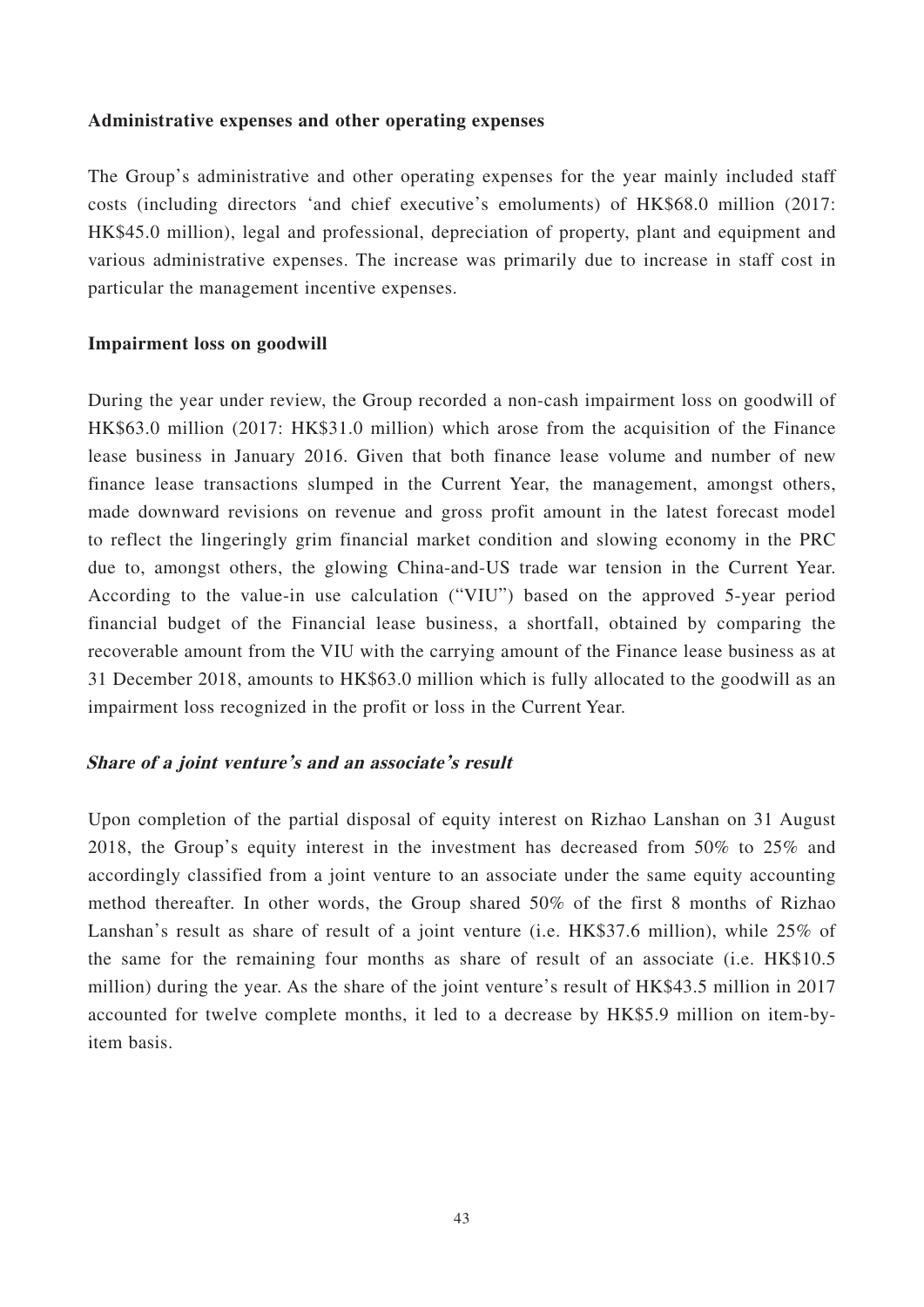On aggregation of similarity basis, the aggregate share of profit of Rizhao Lanshan in 2018, though diluted its shareholding and then its shared profit, still amounted to HK\$48.1 million, representing an increase of HK\$4.6 million or 10.6% as compared with HK\$43.5 million in 2017. It was mainly due to continuous growth in net profit of Rizhao Lanshan itself as a result of (i) an improvement in gross profit margin through a series of actions to optimize the berth and storage facilities and (ii) reduction in the finance cost as a result of decrease in the overall bank borrowing balance during the Current Year.

## **Loss on partial disposal of interest in a joint venture and the grant of the call option**

On the completion of the disposal, the Group derived a loss on disposal of HK\$218.8 million by deducting the consideration receivable of RMB294.0 million (or equivalent to HK\$337.8 million) from (i) fair value of the Call Option granted by the Group of approximately HK\$32.2 million recognised as financial liability at FVTPL, (ii) net amount of HK\$524.3 million derived by deducting the entire carrying value of 50% equity interest in a joint venture derecognised from the fair value amount of the 25% equity interest in an associate at initial recognition at and (iii) the relevant taxes payable of HK\$0.2 million.

## **Income taxation**

Income tax credit for the year mainly comprised of deferred tax credit of HK\$9.5 million (2017: HK0.4 million charge) arising from imputed interest on deposit from customers and undistributed profits of subsidiaries and an associate, net off with current tax payable of HK\$23.0 million mainly derived from withholding tax on capital gain from the partial disposal of JCE (2017: HK\$5.7 million primarily from EIT of the finance lease business). The Group saw a drop in current EIT payable in 2018 since there was no assessable profits incurred by our principal segment – Financial leasing business.

## **Discontinued operation**

No profit or loss items was consolidated in 2018 since the cessation of consolidation of the result of the Polishing Segment in early 2017.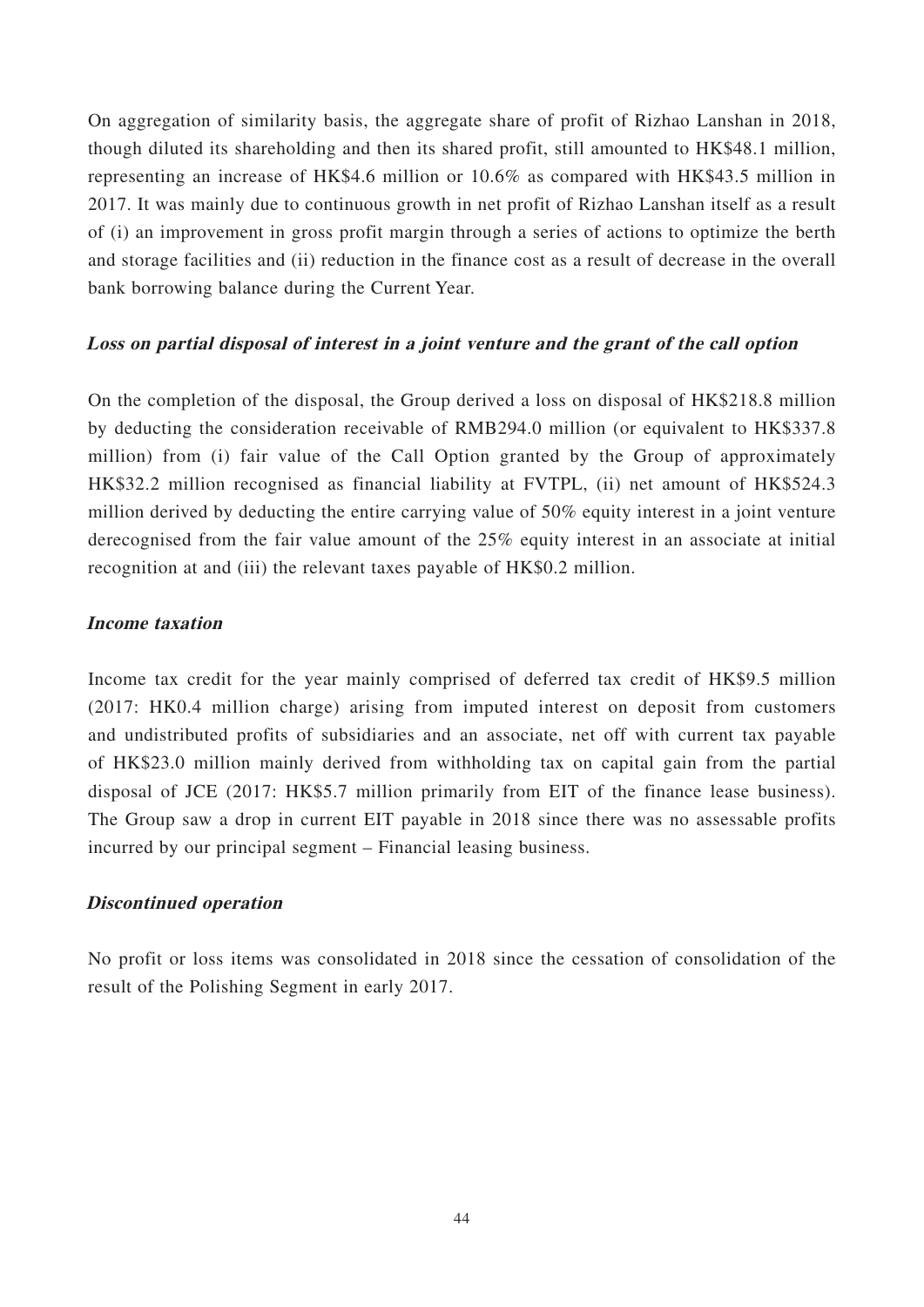## **FINANCIAL POSITION**

The total asset amount of the Group as at 31 December 2018 amounted to HK\$1,878.9 million, representing a decrease of HK\$705.7 million as compared with HK\$2,584.6 million as at 31 December 2017. The decrease was mainly due to a decrease in segment asset of terminal & logistics services upon the completion of its partial disposal and a decrease in finance lease receivables of HK\$231.2 million as a result of the shrinking lease volume of the new finance lease transactions on recourse basis in 2018 whereby the repayment amount of the existing finance lease projects in kind outweighed the additional amount of the new ones. Likewise, due to the business model of the Financial leasing business which mostly relied on the source of funds from the bank or non-bank financial institutions to finance the finance lease with the customers on a back-to-back basis, the decrease in the Group's borrowings was generally in line with the decrease in the finance lease receivables, amounting to HK\$850.2 million as at 31 December 2018 as compared with HK\$1,070.3 million. Accordingly, the Group's total liabilities decreased from HK\$1,230.2 million as at 31 December 2017 to HK\$951.2 million as at 31 December 2018. The gearing ratios (measured as total liabilities over total asset) slightly increased from 47.6% as at 31 December 2017 to 50.6% at 31 December 2018. Following receipt of the proceeds from the consideration for the partial disposal of equity interest in Rizhao Lanshan, the current ratios (measured as total current assets over total current liabilities) improved from 1.6 as at 31 December 2017 to 2.0 as at 31 December 2018.

# **LIQUIDITY AND FINANCIAL RESOURCES**

As at 31 December 2018, the Group had bank balances, restricted bank deposits, deposits placed with non-bank financial institutions and cash of approximately HK\$364.9 million (of which HK19.9 million was pledged to the banks to secure bank borrowings granted to the Group for Financial leasing business (2017: HK\$61.7 million)) as compared to HK\$261.8 million as at 31 December 2017. As at 31 December 2018, the Group had bank and other borrowings amounting to HK\$428.6 million (2017: HK\$472.8 million), HK\$208.5 million (2017: HK\$304.5 million) and HK\$213.2 million (2017: HK\$293.0 million) which are due within one year, one to two years and two to five years respectively.

For the year under review, the Group has financed its operations with facilities provided by banks and other non-bank financial institutions and internally generated cash flows.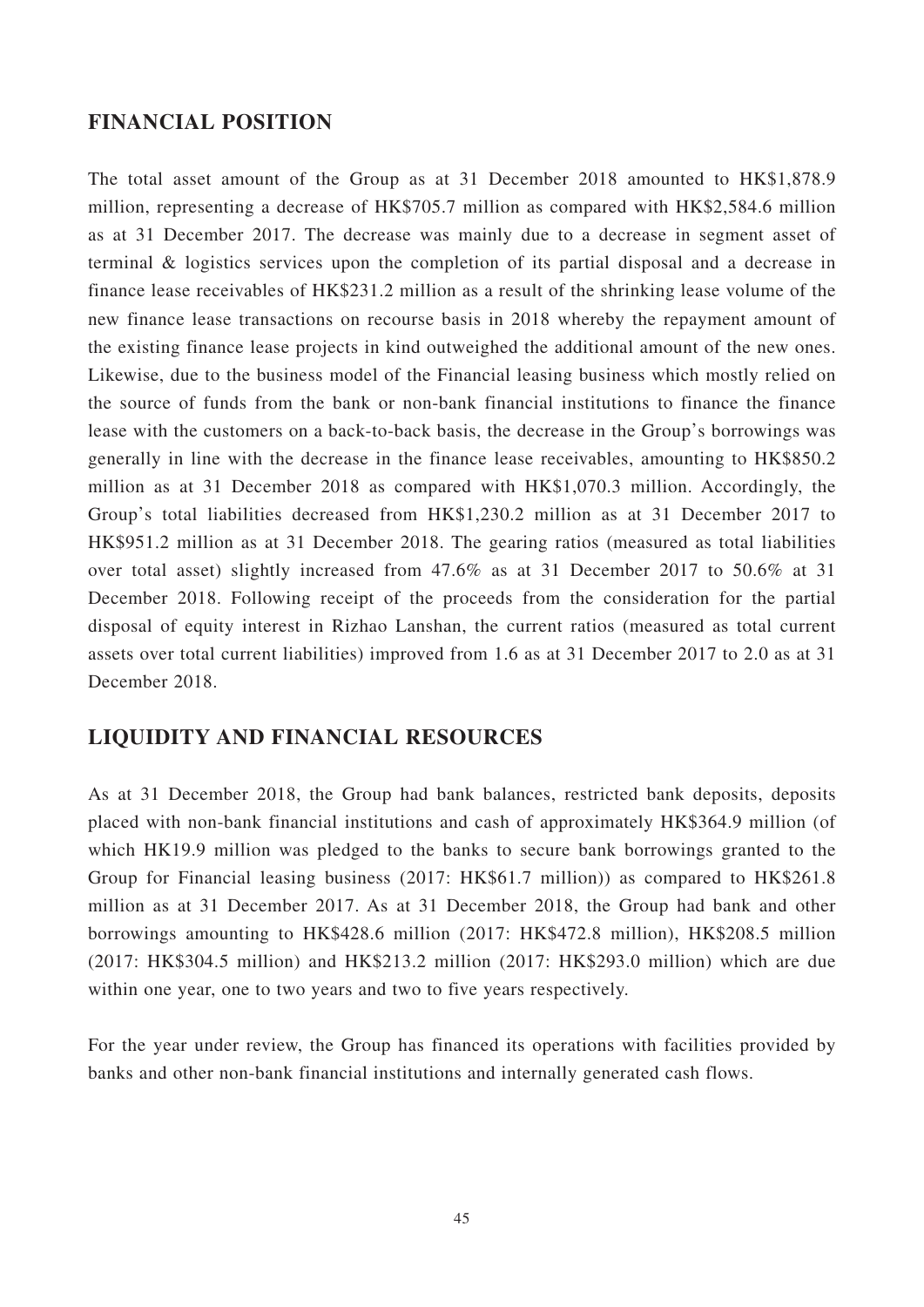# **FOREIGN EXCHANGE EXPOSURE**

During the year ended 31 December 2018 and 2017, the continuing operations of the Group had no material foreign currency exposure as material transactions such as revenue and cost of services were denominated in local currencies in which the relevant entities operated.

# **CREDIT EXPOSURE**

The Group's major credit risk is primarily attributable to finance lease receivables and loan receivables.

Any deterioration in collectability of our finance lease receivables and the underlying quality of leased assets and collaterals could adversely affect our business and financial conditions. In order to minimise the credit risk of the finance lease receivables, the management of the Group has delegated a team responsible for evaluation of credit risk stemming from the financial viability of customers and guarantors (if any) and the prospect of the industries in which the customers operate and critical assessment on adequacy of the value of the leased assets, collaterals and any forms of securities provided by customers at the inception of the lease. Throughout the lease term, the Group closely monitored the recoverability and will consider requesting additional collaterals or any form of security from customers in case of any adverse change in credibility.

Before investing in the loan receivables, the Group also assesses the credit quality of the loan borrowers & guarantors (if any), evaluation of the value & liquidity of the collaterals, and defines the terms of the loans. The Group regularly monitored recoverability to ensure prompt follow up action is taken to recover any overdue debt.

Included in the loan receivables as at 31 December 2018 represented a loan principal amount of HK\$35 million to an individual which, along with its interests, were both overdue. Given that the overdue amounts were fully repaid up to the report date, the credit risk was not impaired and thus no impairment loss was recognised during the year.

# **CHARGE OF ASSETS**

As at 31 December 2018, the restricted bank deposits of HK\$19.9 million (2017: HK\$61.7 million) and the finance lease receivables of HK\$511.2 million (2017: HK\$656.2 million) were pledged to the banks and other non-bank financial institutions for facilities granted to the Group.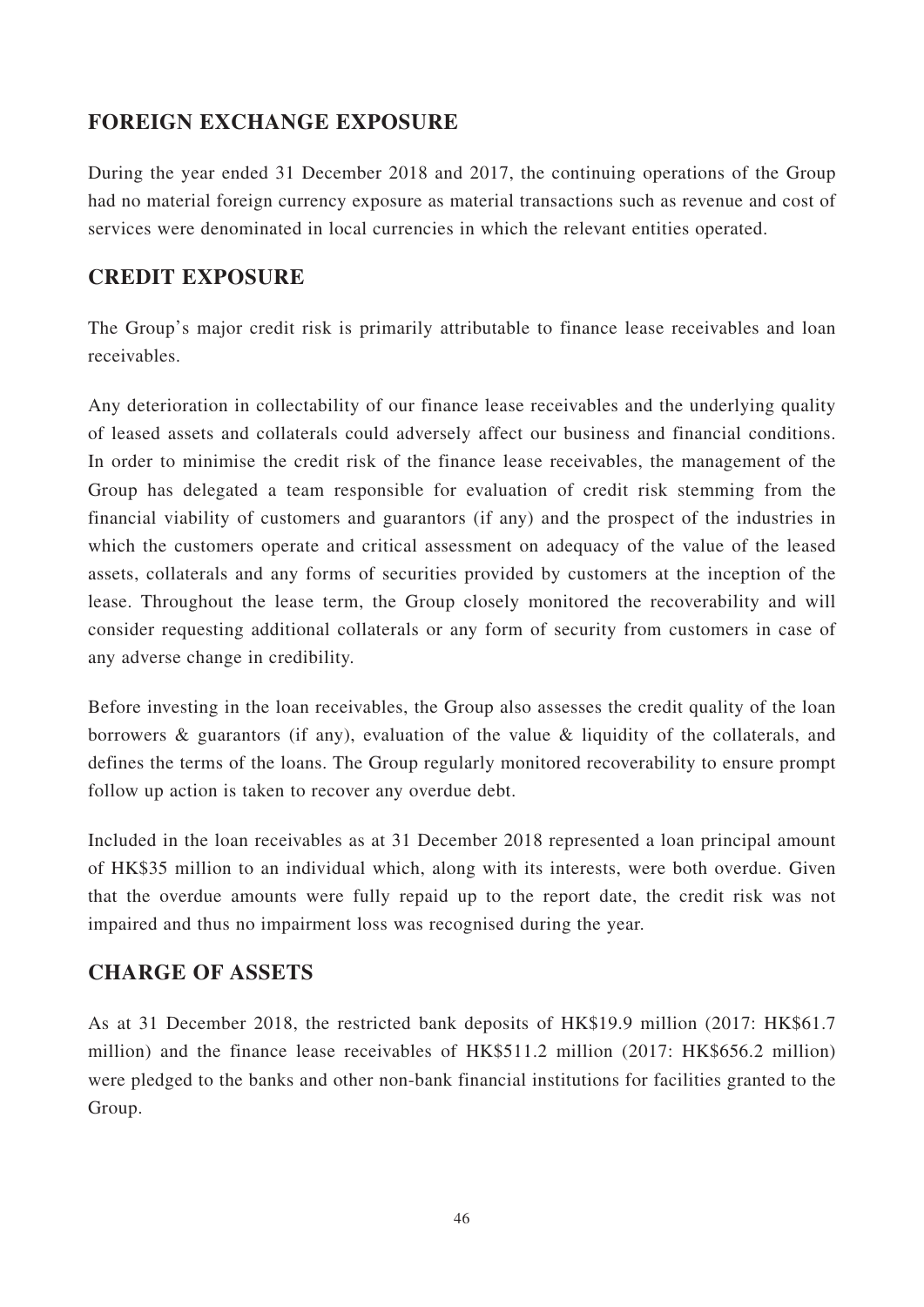# **CONTINGENT LIABILITIES**

The Group had no material contingent liabilities as at 31 December 2018 and 2017.

# **CAPITAL COMMITMENTS**

At 31 December 2018, the Group had capital commitments of HK\$0.6 million (2017: HK\$2.0 million) for the acquisition of property, plant and equipment.

# **PROSPECT**

The economic operation of the developed countries had been divided in 2018. Other than the relative strong economic growth in the United States, the economic recovery of Eurozone, the United Kingdom, and Japan was static. Some vulnerable emerging market economies have come under strain as the US dollar gained value and the level of risk that global financial investors were prepared to accept dropped.

In China, GDP growth averaged 6.6% in the Current Year, which appeared robust but was, in fact the lowest level since 1990. The Shanghai Composite Index tumbled by 25% in 2018, representing the worst performance among the globe stock markets, while it has experienced a recent bounce in early 2019 as a result of various government stimulus measures announced in the recent National People's Congress and the possibility of reaching a fair trade deal between China and the US in March.

The prospect of 2019 might be clouded by the uncertainties of the lingering Sino-US trade tension, exchange rate of Renminbi, the nationwide deleveraging situation, even the slowdown of property market in China will possibly impede economic growth. On the other hand, government-led stimulus laid down in the Congress such as tax cut, other structural changes of the Chinese economy and increasing lending to the small-and-medium sized enterprises may be beneficial to the Group's businesses in the PRC.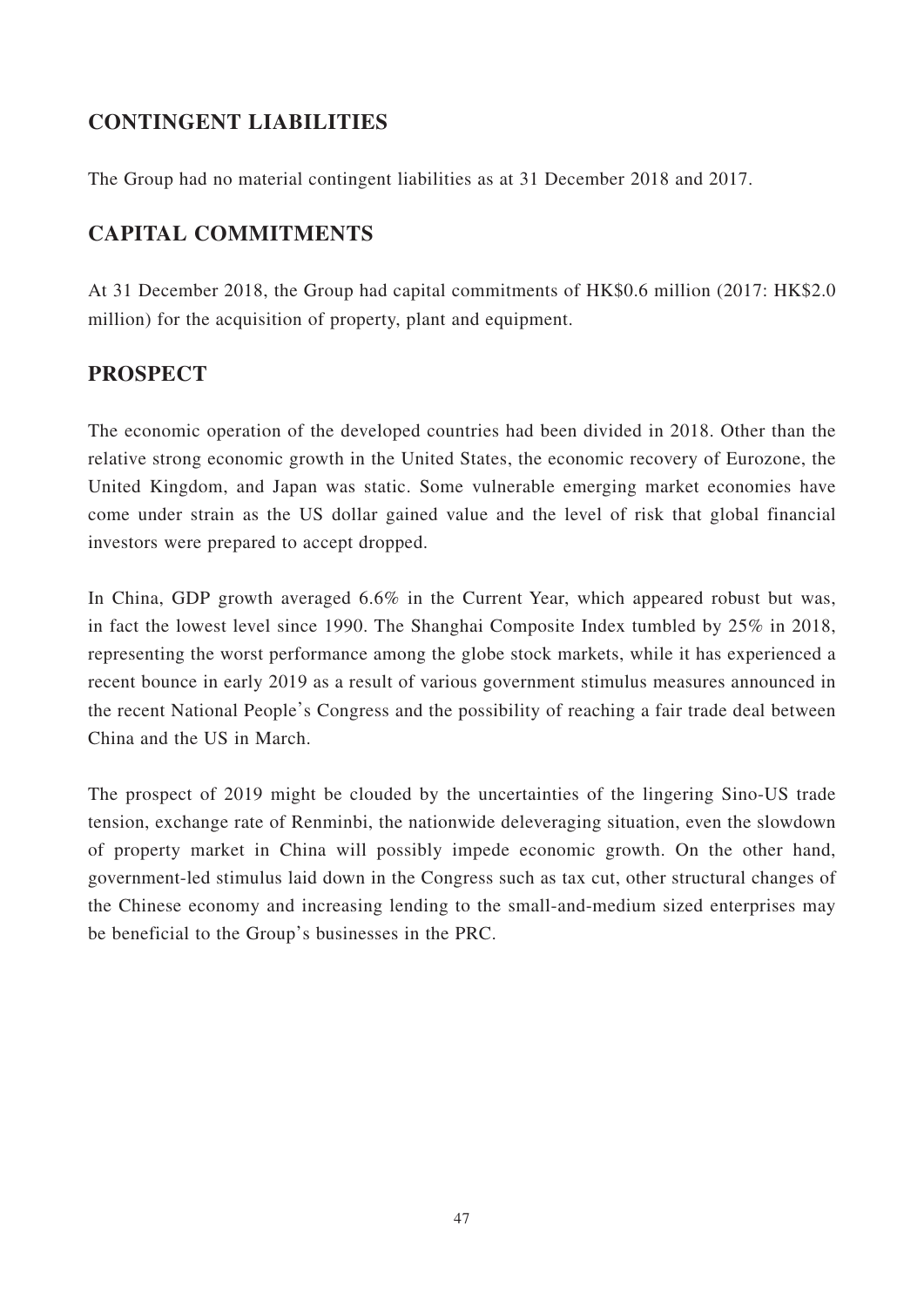Opportunities and challenges coexisted in the China's leasing industry in 2019. On one hand, the new supervisory authority – China Banking and Insurance Regulatory Commission has raised more stringent requirements on leasing companies that may inhibit us from carrying out the business in accordance with the existing business model and thus compromise the business volume. The increasing number of financial leasing companies in the PRC may cause vicious competition and weaken our ability to solicit new or retain customers. On the other hand, the completion of change of the supervisory authority has removed the possibility of ambiguity on the policies and thus less political uncertainty. The stringent oversight will possibly stablise the overall financial market that would be beneficial to the long-term industrial development. The favorable government policies such as tax concession or government subsidy to support the trend of consumption and technology upgrading will create more financing needs and thus business opportunities, while planning of setting up more than ten new free-trade-zones under the successful blueprint of Tinjian Dongjiang free-trade-zones will bolster the industrial development. The financial leasing on some unconventional industries such as car, real estate and social consumption has seen an upbeat note and may provide a room for the industry to grow.

As always, local management team will put more efforts on the development of financing varieties. By adherence to the effective and proven risk management and control policies and leveraging on highly experienced local management team, we will cautiously enhance business model to create innovative business and explore the new unconventional sectors.

The terminal and logistics services business has been faded out of the Group step by step. The disposal of the first 25% equity interest took place on 31 August 2018. The remaining 25% equity interest will be disposed of at the Purchaser's discretion of exercising the Call Option undertaking in the first half of 2020.

The Hong Kong and China's stock markets experienced a downward adjustment in 2018 while they have seen a strong resilience in early 2019. The general market perspective however tends to be cautious about the future performance in amid of a cooling China's economy and the fallout from over the US-China trade conflict and the pace of the interest rate hike. The Group will continue to adopt a conservative investment strategy towards the investment portfolio.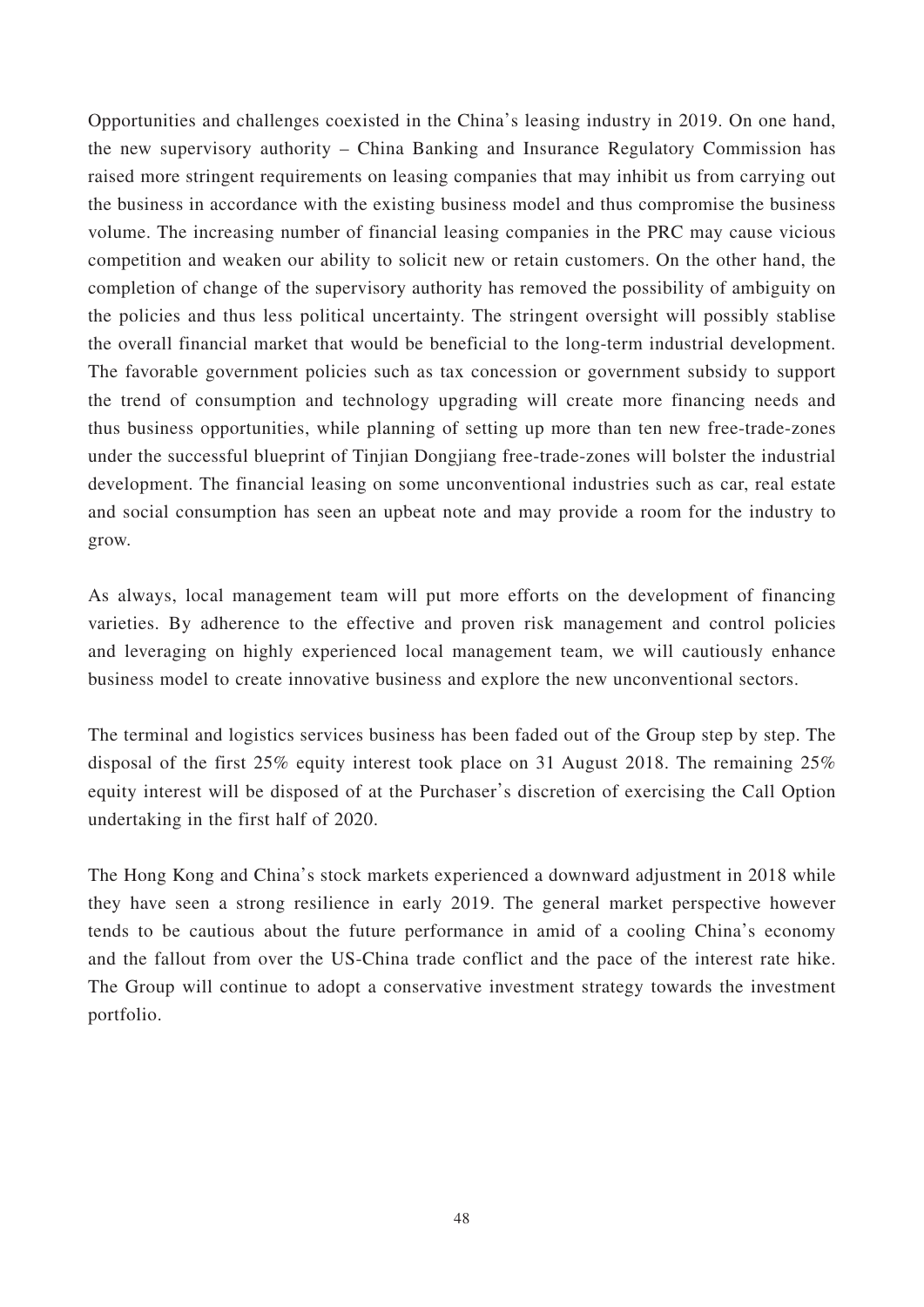The Food additives business experienced certain technical hiccups during the trial run of the first production line of Sorbitol, a nutritive sweetener commonly used in sugar-free chewing gum and diet foods, and thus delayed the normal production to the first half of 2019. Its expected capacity could reach 4,000 ton per annum and aims to sell to the food manufacturers and traders in the PRC. At the same time, the segment has carried out research and development of Advantame, extremely high intensive sweeteners, and EPS, the diagnostic reagent, both of which have attained at the later stage of development. The machineries and equipment of the back end processing of nutrition supplements have been in place and the applications of the necessary production and export licenses are in the process. Management will closely monitor the segment performance and will diligently allocate more resources to expand the product varieties and production capability in due course. With the enhanced research & development capabilities through the completion of acquisition of Quantum Power on 1 March 2019, the segment is expected as an impetus to our future revenue and profit growth of the Group.

Echoed by the Chinese Premier Li's address on the opening day of the Congress this year, the Group must be prepared for a tough struggle with a graver and more complicated environment as well as enormous risks and challenges ahead by further strengthening the risk managements coupled with leveraging the existing resources and capabilities to cautiously look for new potential growth opportunities in a very diligent manner in order to diversify the source of income and attain growth in the long term.

# **SIGNIFICANT INVESTMENTS AND MATERIAL DISPOSALS**

At 31 December 2018, the Group held loan receivables of HK\$167.4 million (2017: HK\$125.0 million), equity investments at FVTOCI of HK\$35.2 million (2017: availablefor-sale investments of HK\$77.1 million) and financial assets at FVTPL of approximately HK\$58.4 million (2017: held for trading investments of HK\$40.6 million).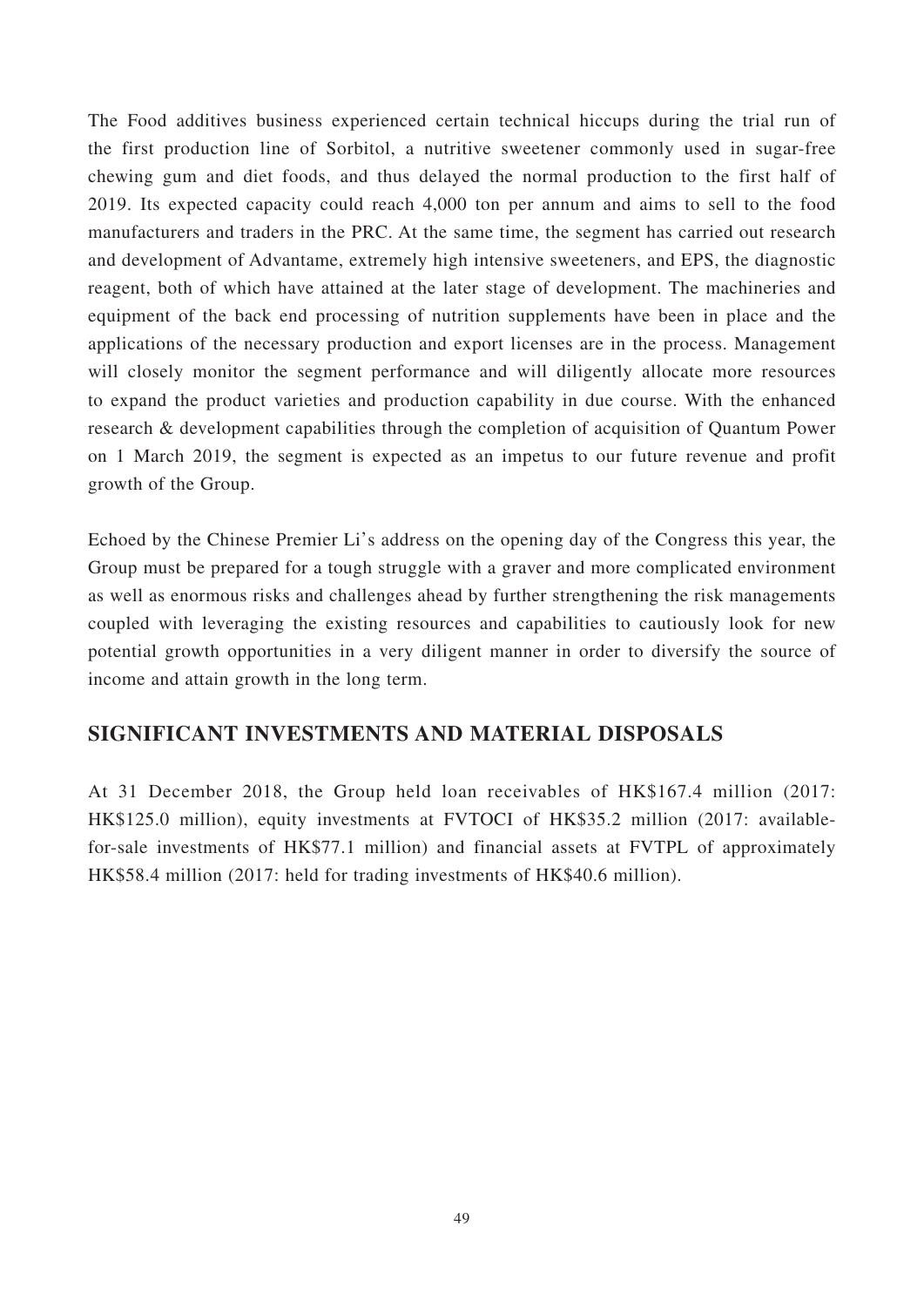During the year, the Group made a HK\$80 million 1-year 10% per annum loan to the joint borrowers in Hong Kong, further invested in loan receivables through half-to-two years trust products of RMB40.0 million or HK\$45.5 million both issued by financial institutions in the PRC. The Group recorded loan interest income from loan receivables amounting to HK\$9.8 million (2017: HK\$9.7 million) and an impairment loss on loan receivables of HK\$29.8 million (2017: nil). Included in the equity investment at FVTOCI represents unlisted equity securities issued by private entities established in the PRC with a carrying amount of RMB30.6 million or HK\$35.2 million with the revaluation surplus of HK\$0.9 million recorded in the other comprehensive income during the year. Included in financial assets at FVTPL of HK\$58.4 million mainly represented the listed equity shares, listed and unlisted equity fund products in the Hong Kong and the Chinese stock exchange and the resulting fair value loss of HK\$46.3 million in the current year (2017: HK\$26.6 million) was mainly due to the general decline in the stock markets in the both territories.

Since the completion of the partial disposal of the equity interest of Rizhao Lanshan took place on 31 August 2018, the remaining 25% equity interest has been accounted for as interest in an associate under equity method thereafter. Further details of the disposal are set out in the Company's announcement dated 15 May 2018 and the circular dated 25 June 2018.

## **EMPLOYEE AND REMUNERATION**

As at 31 December 2018, the Group had approximately 83 (2017: 39) employees (excluding employees of the Company's joint venture and associate) in Hong Kong and the PRC. The increase was primarily due to the expansion of the food additives business. The employees are remunerated with basic salary, bonus and other benefits in kind with reference to industry practice and their individual performance.

A new share option scheme was adopted on 29 July 2016. As at 31 December 2017, a total outstanding number of share options were granted to the eligible employees, including directors of the Company, amounted to 102,000,000. With 42,333,334 share options lapsed during the year, the outstanding number of share options as at 31 December 2018 amounted to 59,666,666. Details of the share options granted are set out in the announcement of the Company dated 8 December 2016. There was no share option granted during the Current Year.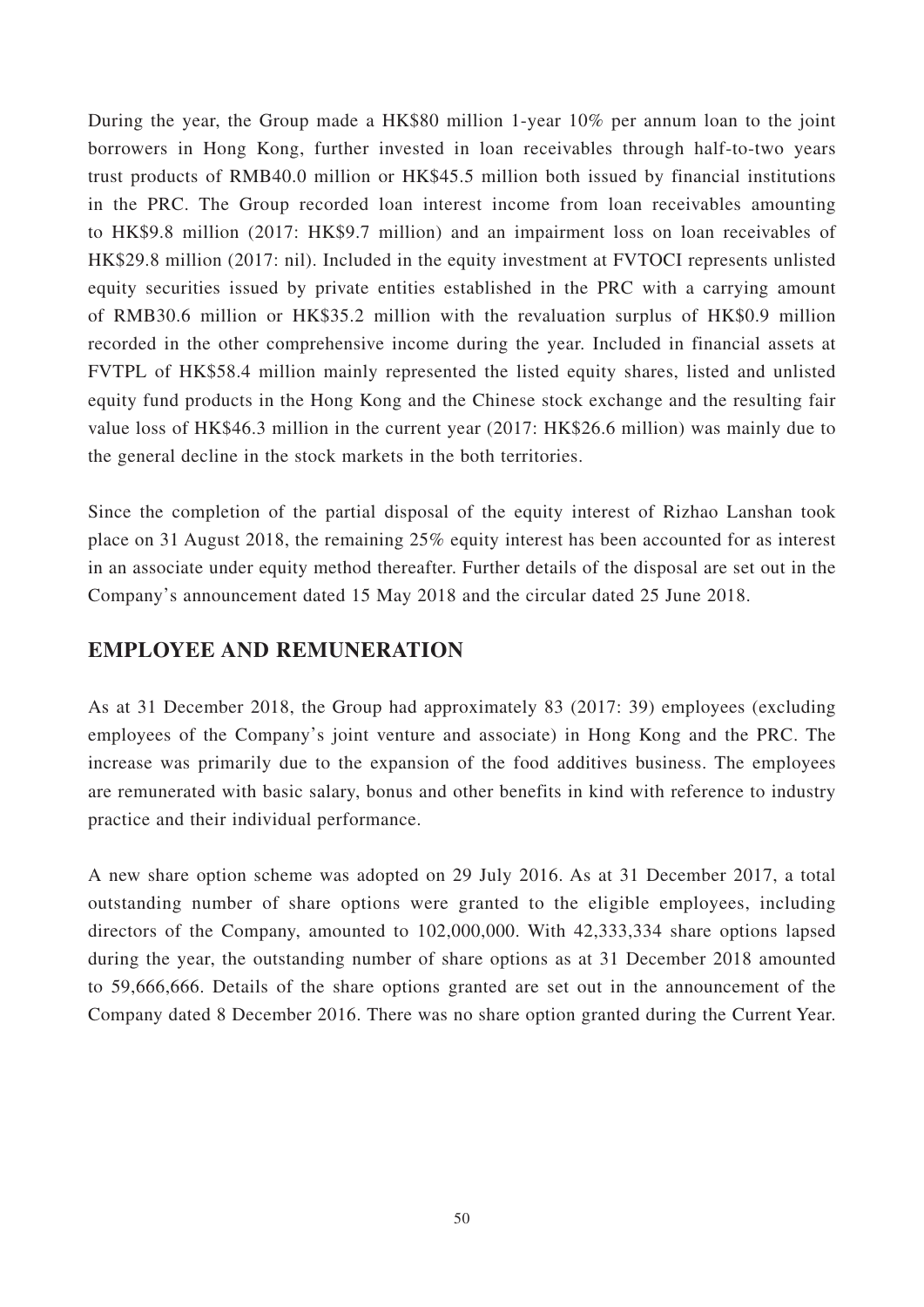# **EVENTS AFTER THE REPORTING PERIOD**

On 8 January 2019 the Group entered into the share purchase agreement with a connected vendor and its associates, pursuant to which the Group has conditionally agreed to purchase the sale share, which represent the entire issued share capital of the target company as at the date of completion, in the consideration of HK\$90,000,000 from the Vendor. The vendor's guarantor has agreed to guarantee the due and punctual performance of the vendor with its obligations under the share purchase agreement. On 1 March 2019, the completion of the sale share took place, target company has become an indirect wholly-owned subsidiary of the Company. The target company and its subsidiaries (the "Target Group") were carried out in the research and studies and design of industrial biotechnology products, the wholesale of food additives and the provision of technology consultation services but have been inactive in the recent years. The Target Group owns the approximately 6,300 square meters property in Shanghai PRC and facilities and equipment used for research and studies of biotechnology.

# **PURCHASE, REDEMPTION OR SALE OF LISTED SECURITIES**

Neither the Company, nor any of its subsidiaries purchased, sold or redeemed any of the listed securities of the Company during the year.

# **CLOSURE OF REGISTER OF MEMBER**

For the purposes of ascertaining shareholders' right to attend and vote at the forthcoming annual general meeting, the register of members of the Company will be closed from 31 May 2019 to 5 June 2019 (both days inclusive), during such period no transfer of shares of the Company will be effected. In order to qualify for entitlement to attend and vote at the forthcoming annual general meeting, all transfer forms accompanied by the relevant share certificates must be lodged with the Company's Hong Kong Branch Share Registrar, Tricor Secretaries Limited, at Level 22, Hopewell Centre, 183 Queen's Road East, Hong Kong, for registration not later than 4:30 p.m., 30 May 2019.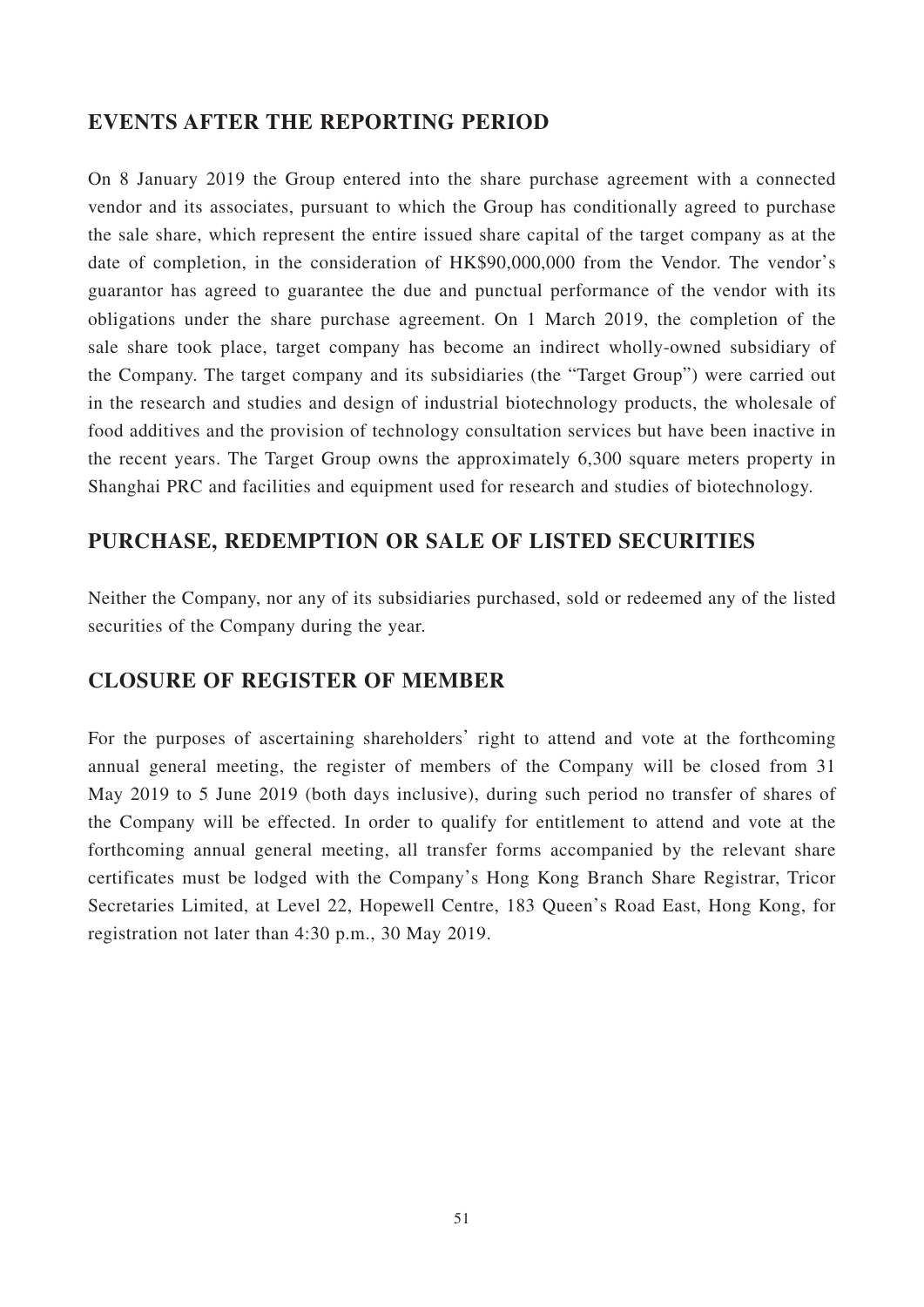# **CORPORATE GOVERNANCE PRACTICE**

The Company had complied with all the code provisions as set out in the Corporate Governance Code and Corporate Governance Report (the "CG Code") contained in Appendix 14 of the Listing Rules of the Stock Exchange throughout the year ended 31 December 2018, except the following deviations:–

## **Code Provision A.2.7**

During 2018, the Chairman did not hold any formal meeting with independent non-executive directors without the executive directors (as provided under code provision A.2.7 of the CG Code) due to the tight schedule of the Chairman and independent non-executive directors. The Board continues to maintain a culture of openness and constructive relations between executive and non-executive Directors (including independent non-executive directors). In the absence of the Chairman, the CEO is in the position to facilitate the effective contribution of non-executive directors, and ensure their views are communicated and heard by the Board.

## **Code Provision B.1.2**

The terms of reference of the Remuneration Committee exclude review of and making recommendations to the Board in relation to senior management remuneration as in the Board's opinion, it was more appropriate for the executive directors to perform these duties.

## **Code Provision E.1.2**

Under Code Provision E.1.2 of the CG Code, the Chairman of the Board should attend the annual general meeting. Mr. Wong Lik Ping, Chairman of the Board was unable to attend the annual general meeting of the Company held on 5 June 2018 due to his other important commitment. However, Mr. Lai Ka Fai, executive director chaired the 2018 AGM and answered questions from the shareholders of the Company.